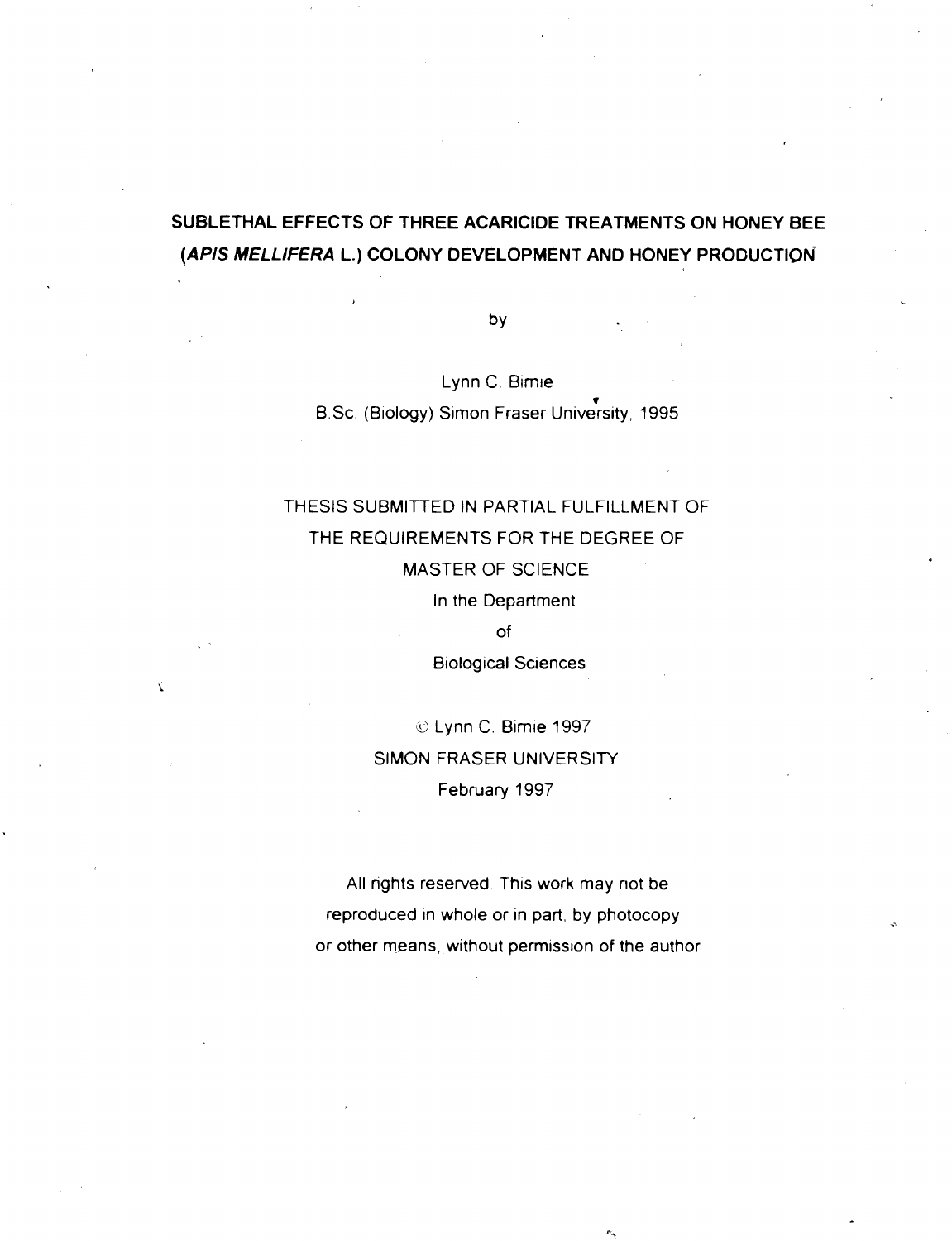#### APPROVAL

· Name:

### Lynn Christine Birnie

Degree:

Master of Science

Title of Thesis:

## SUBLETHAL EFFECTS OF ACARICIDE TREATMENTS ON HONEY BEE *(APIS MEUFERA L.)* COLONY DEVELOPMENT AND HONEY PRODUCTION.

Examining Committee:

-

Chair, Dr. J. Borden. Professor

Dr. M. Winston, Professor, Senior Supervisor Department of Biological Sciences, SFI<sup>1</sup>

~~~~~-~...~ Dr. R. Nicholson, Associate Professor Department of Biological Sciences, SFU

Dr. A. Harestad, Associate Professor Department of Biological Sciences, SFU Public Examiner

Date Approved: 28 February  $(997$ 

 $\ddot{\mathbf{u}}$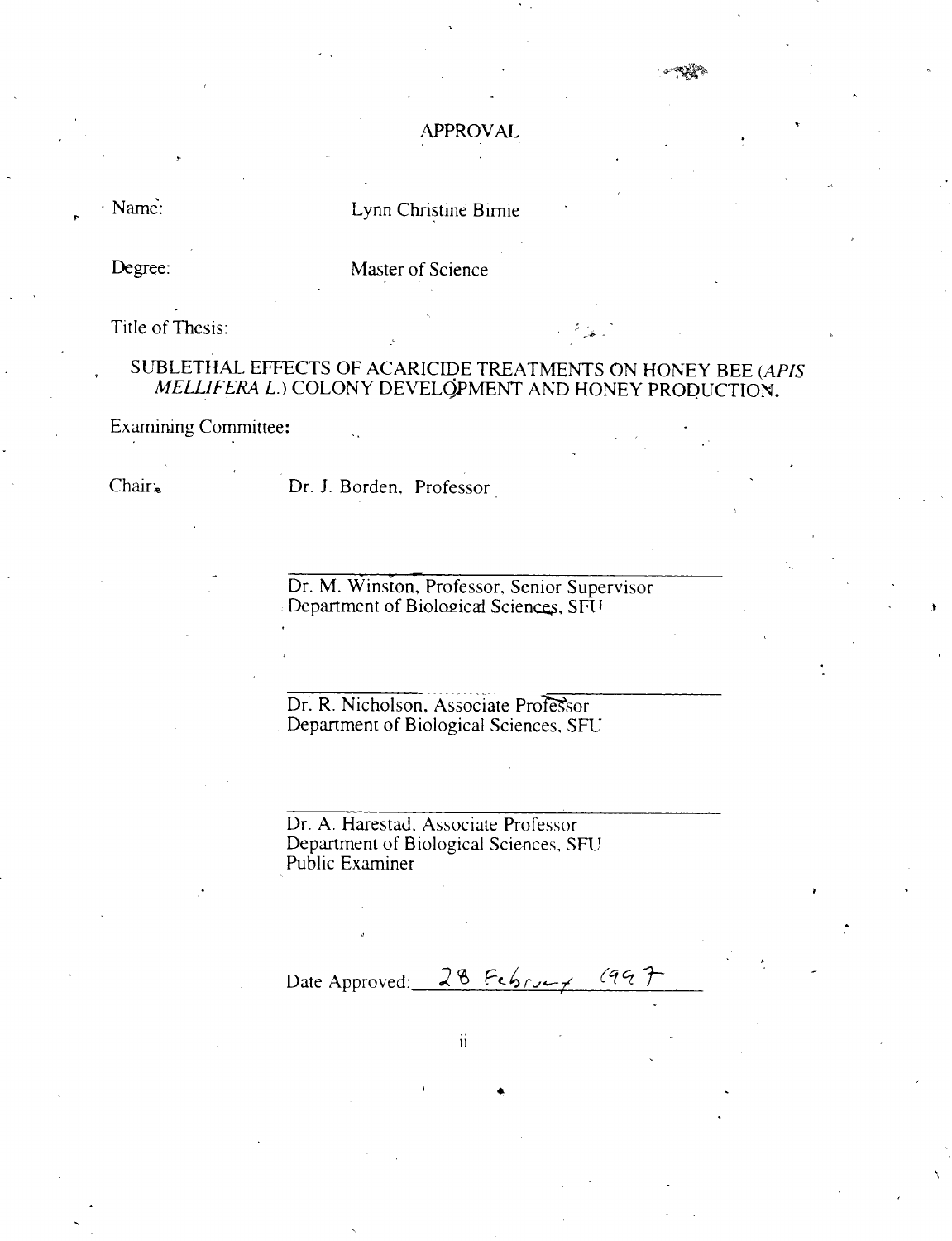# **National Library of Canada**

**Bibliographic Services** 

**395 Wellington Street 395, rue Wellington <br>
Ottawa ON K1A 0N4 Ottawa ON K1A 0N4 OnawaON KlAON4 Ottawa ON K 1 A ON4**  Canada

**r.-** 

**Bibliotheque nationale** , **du Canada** - **<sup>a</sup>**

## **~cquisitions and Acquisitions et**

**Your** *hie* **Vocre reference** 

**Our** *file* **Notre reterence** 

The author has granted a nonexclusive licence allowing the National Library of Canada to reproduce, loan, distribute or sell copies of this thesis in microform, paper or electronic formats.

The author retains ownership of the copyright in this thesis.<sub>2</sub>Neither the thesis nor substantial-extracts from it may be printed or otherwise reproduced without the author's permission.

L'auteur a accordé une licence non exclusive permettant à la Bibliotheque nationale du Canada de reproduire, preter, distribuer ou vendre des copies de cette these sous la forme de microfiche/film, de reproduction sur papier ou sur format electronique.

L'auteur conserve la propriété du droit d'auteur qui protège cette thèse. Ni la these ni des extraits substantiels de celle-ci ne doivent être imprimés ou autrement reproduits sans son autorisation.

0-612-24092-4

# anadä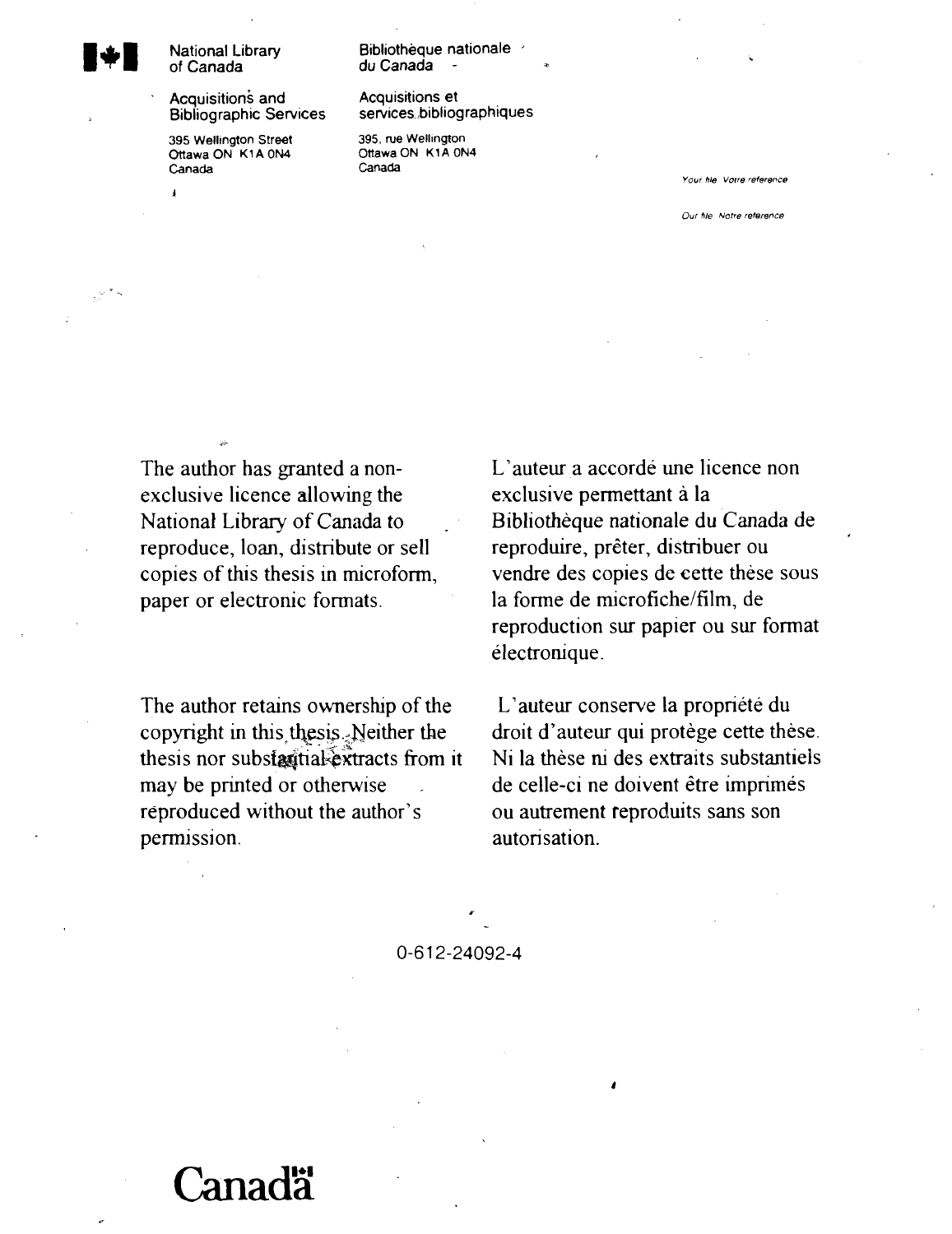#### **ABSTRACT**

**i** 

Y

Honey bee (Apis mellifera L.) colonies infested with the parasitic mites Acarapis woodi or Varroa jacobsoni require acancidal treatment to control mite infestations to maintain the health and productivity of the colony. This study investigated the effects of the three acancides fluvalinate (formulated as Apistan $^{*}$ ). menthol, and formic acid on honey bee colony development and honey production. All acancidal treatments were applied according to recommended and legal methods. Effects on honey bees of in-hive acaricide treatments were measured by **2**  examining a number of colony vanables. In the 1995 expenrnent, worker bee longevity, colony weight gain, adult bee mortality, brood viability, sealed brood area, returning foragers, pollen load weight and emerged bee weight were not statistically different between fluvalinate- and formic acid-treated colonies and control colonies. However, formic acid-treated colonies experienced the lowest longevity among the three groups in the experiment. In the 1996 experiment, formic acid-treated colonies produced, on average, the lowest amount of sealed brood among the three experimental groups. Sealed brood area was significantly different between formic acid-treated colonies and control colonies. Brood viability, adult bee population, returning foragers and honey production were not statistically different between menthol- and formic acid-treated colonies'and control colonies although formic acidtreated colonies experienced, on average, lower honey production than either menthol-treated or control colonies. Queen behaviour patterns and the number of 4 workers attending the queen in the retinue were not statistically different before versus after colonies were treated with formic acid.

ΪĤ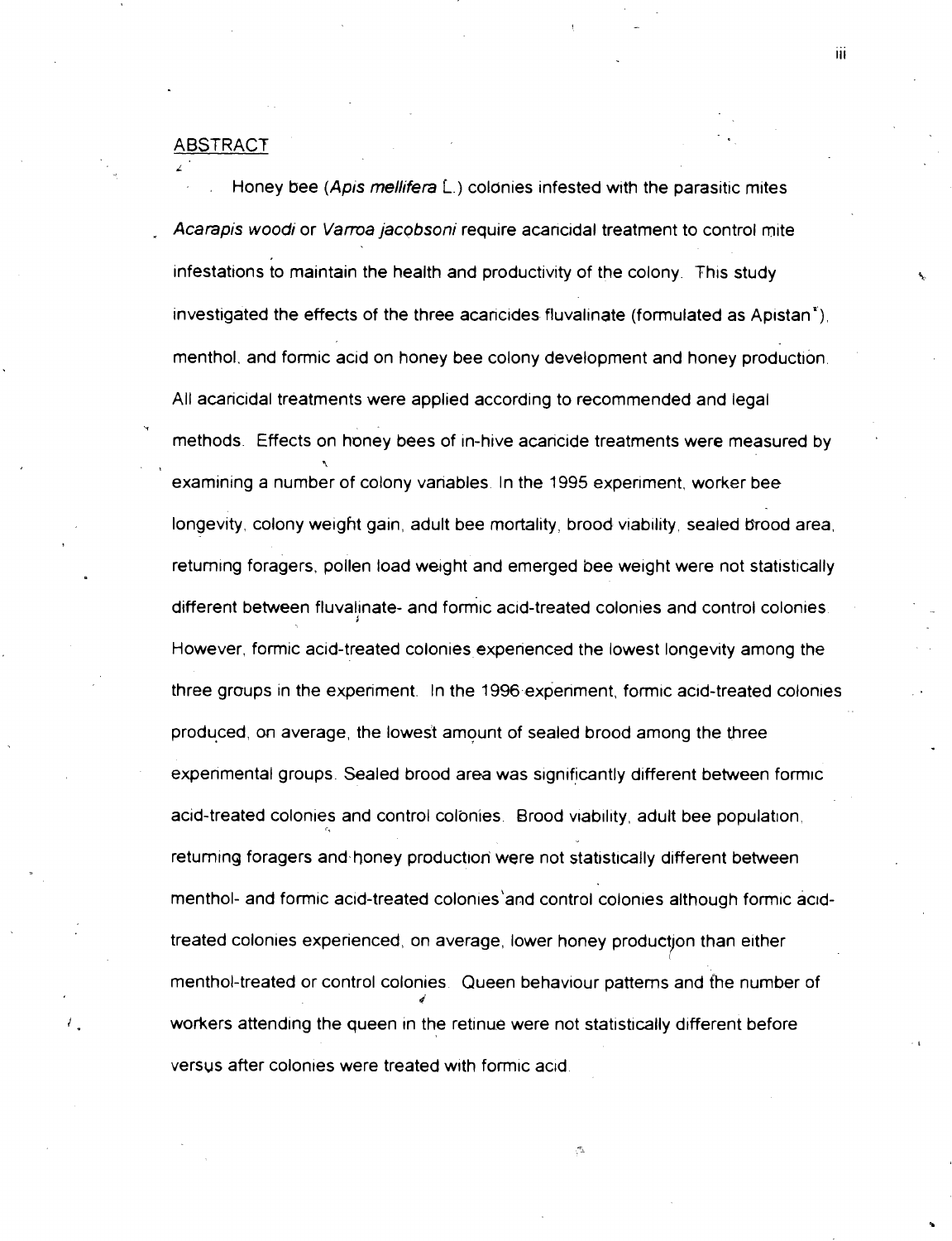I conclude that recommended, legal treatments of Apistan<sup>\*</sup>, menthol, and formic acid are not detrimental to colony development or surplus honey production The benefits galned from using formic acid to control parasitic bee mites far outweigh the slight decrease in sealed brood. Fluvalinate and menthol, when applied according to recommended methods, produce no adverse effects on honey bee colony development. Legal use of menthol and formic acid has no deleterious effects on surplus honey production.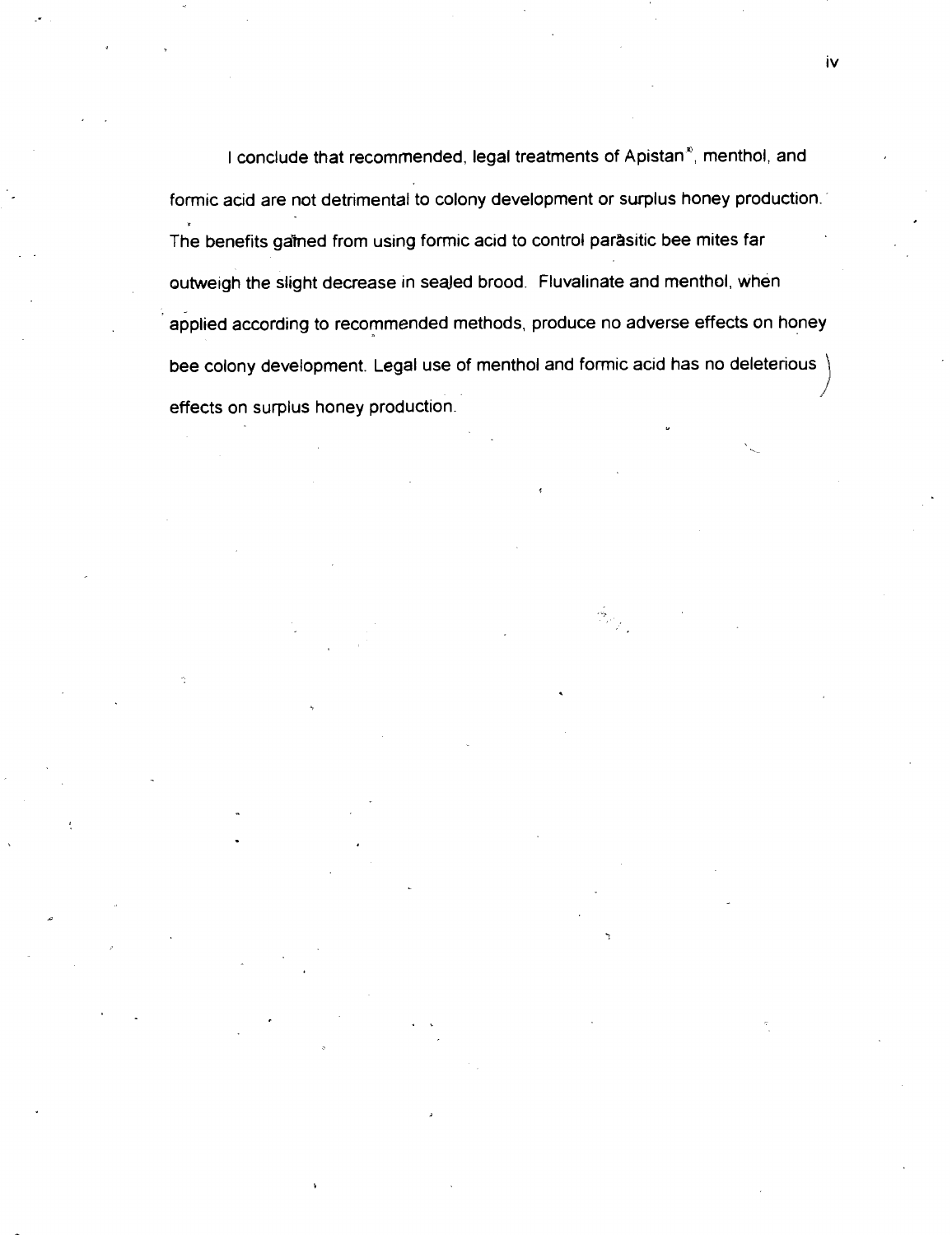#### ACKNOWLEDGEMENTS

I thank Mark Winston, my senior supervisor, for his guidance on this project and for his unfailing confidence in me. Dr. Winston's understanding nature and open mind have been a source of great peace of mind. I also thank Dr. Russell Nicholson for his comments on project methodology and the manuscript. Jeff Pettis. Heather Higo and Tanya Pankiw were always willing sources of information and provided me with invaluable insight into project design and statistical analysis, never hesitating to share their vast knowledge. Adony Melathopoulos, Atida Janmaat, Leonard Foster, Huarong Lin and Margriet Dogterom were instrumental in providing technical assistance and ideas during the project. Dr. Carl Schwarz provided invaluable advice on statistical analysis. My deep gratitude is extended to Rick and Chris Thomson and Dale and Sue Hansen of VanHan Apiaries in Farmington, B.C. for the use of their facilities and honey bee colonies. Davis Bryans of Mite Wipe $^{\prime\prime}$ generously donated a Mite Wipe<sup>m</sup> kit to the project. Financial support was provided by a Natural Sciences and Engineering Research Council Operating Grant to Mark Winston.

I also thank my family, Mom, Dad, Chris and Bob whose unfailing support, encouragement and love have always provided me with a solid base from which to grow. Finally, love and admiration for my grandfather, Thomas Payne, who instilled and nurtured in me a desire to learn and explore.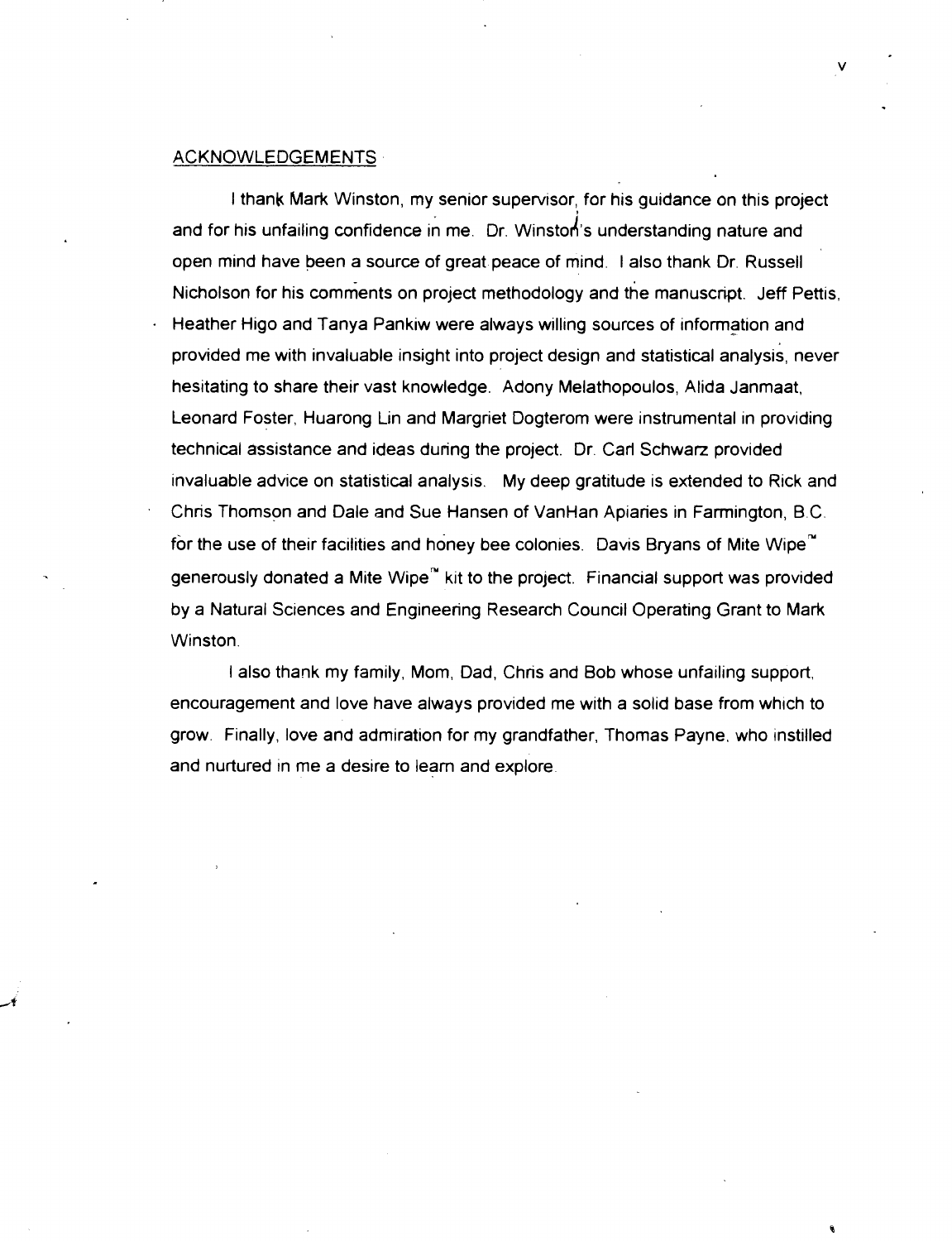#### TABLE OF CONTENTS  $\pmb{I}$

 $\label{eq:3} \boldsymbol{\rho}^{\text{M}}$ 

|                                                               | Page |
|---------------------------------------------------------------|------|
|                                                               |      |
|                                                               |      |
|                                                               |      |
|                                                               |      |
|                                                               |      |
|                                                               |      |
|                                                               |      |
| 1.3 Current Control Methods for A. woodi and V.jacobsoni 4    |      |
| 1.4 Potential Problems Associated with Acaricidal Compounds 9 |      |
|                                                               |      |
|                                                               |      |
|                                                               |      |
|                                                               |      |
|                                                               |      |
|                                                               | 45   |
|                                                               | 48   |

 $\gamma_j$ 

 $\leq 5$  .

 $\sim$   $\sim$  $\frac{1}{2}$  (  $\frac{1}{2}$  vi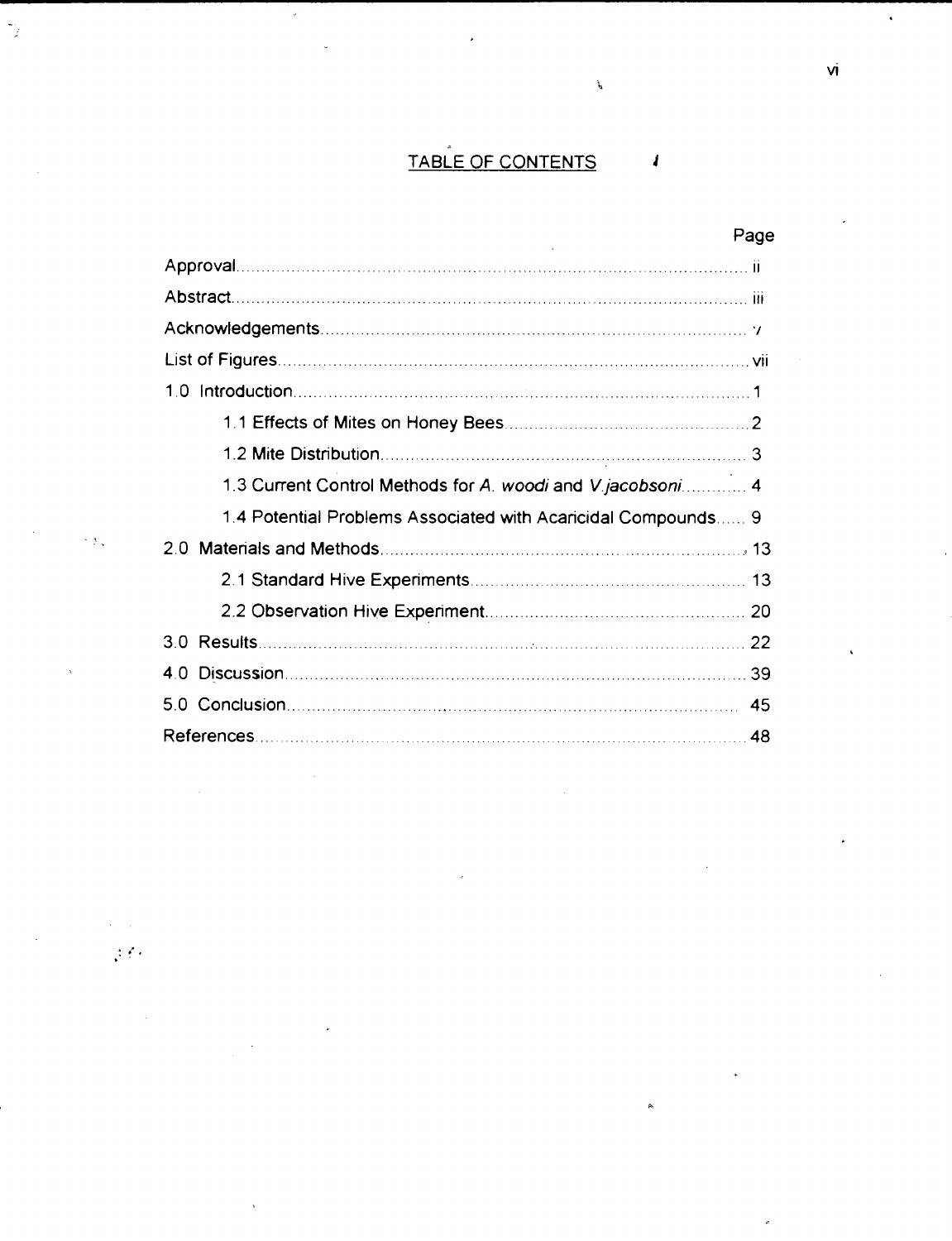## LIST OF FIGURES

| Figure |                                                                 | Page |
|--------|-----------------------------------------------------------------|------|
|        |                                                                 | 23   |
|        |                                                                 |      |
| 3      |                                                                 |      |
| 4      |                                                                 |      |
| 5.     |                                                                 |      |
| 6      |                                                                 |      |
| 7      |                                                                 |      |
| 8      | Worker bees in retinue before/after formic acid application31   |      |
| 9.     | Queen behaviour patterns before/after formic acid application32 |      |
|        |                                                                 |      |
|        |                                                                 |      |
|        |                                                                 | 36   |
|        |                                                                 |      |
|        |                                                                 |      |
|        | - 2                                                             |      |

vii

Ù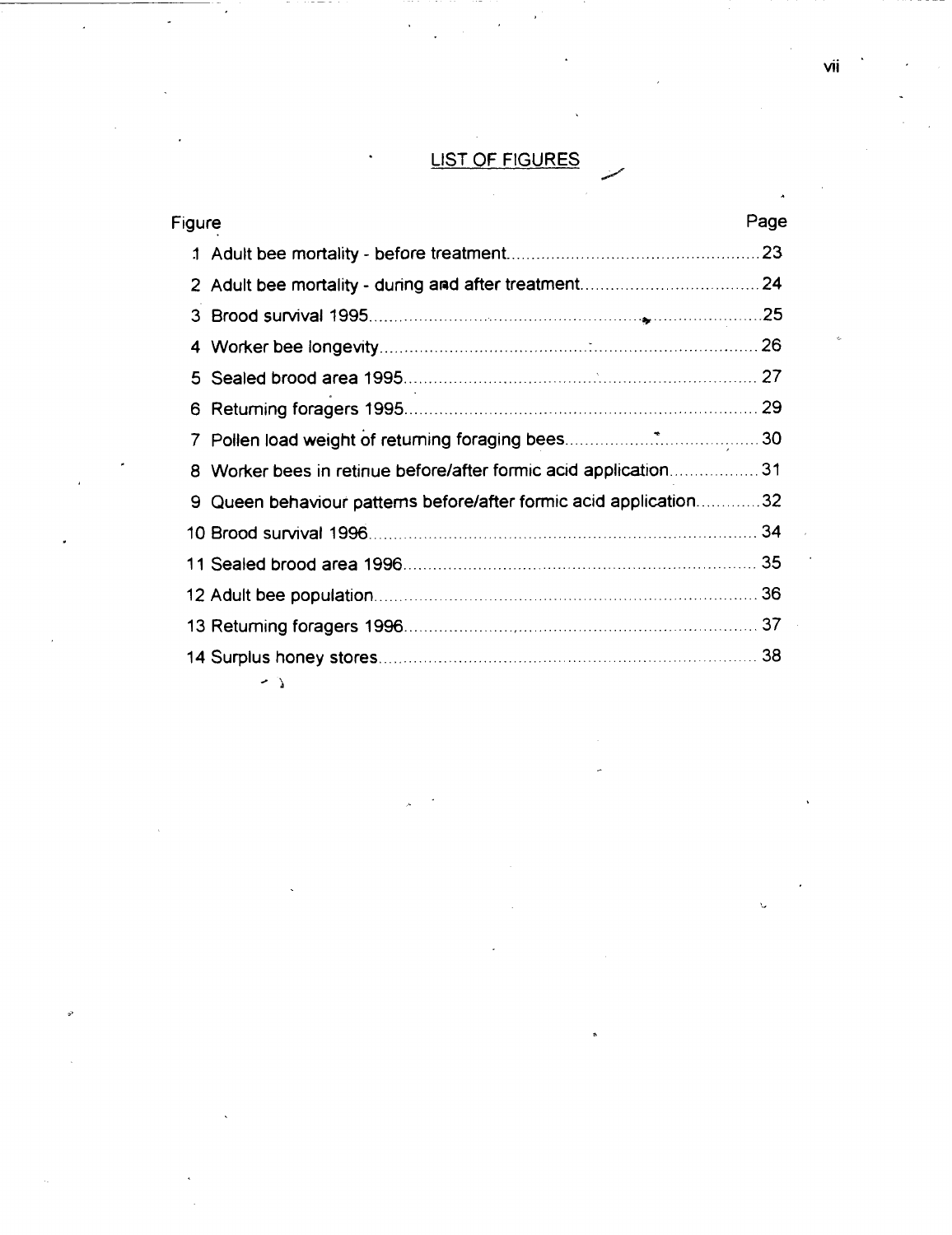#### 1.0 Introduction

Ì

The honey bee industry is an important component of agriculture world-wide. Canada is the fourth largest honey producing country in the world market and has the highest productivity of honey per hive in the world today (Winston, personal communication). In addition to products produced from apiculture, such as honey and beeswax, the most important aspect of beekeeping is pollination of agricultural crops. Over ope-half billion dollars of Canadian crop production depend on pollination by honey bees (Scott-Dupree et al. 1995). Clearly, honey bee colonies are of significant agricultural and economic value in North America. Maintaining the health of honey bee colonies to obtain maximal productivity is thus of paramount importance.

-.

More than 100 species of mites are associated with the honey bee, Apis mellifera L. (Grobov 1975). Of the many and varied diseases and parasites beekeepers are faced with', the two largest threats in North America are the parasitic mites, Acarapis woodi Rennie (tracheal mites) and Vama jacobsoni Oudemans. Both mite species are capable of producing devastating effects on honey bee colonies (De Jong 1990; Eischen et a/. 1989; Komeili and Ambrose 1989; Ball 1988; Beetsma et al. 1988; Drescher and Schneider 1988; Eischen 1987). A. woodi and Vama have had a significant impact on beekeeping world-wide. Beekeepers are now forced to administer pesticides to their colonies, which is a practice new to many. There are a number of pesticides used to control A. woodi and Varroa throughout the beekeeping community. In Canada, fluvalinate, formulated as Apistan<sup>\*</sup>, and formic acid are registered for Varroa mite control and formic acid and menthol are products registered for controlling A. woodi infestations.

Beekeepers are concerned about the advent of in-hive pesticide use and potential detrimental effects on their colonies. Fluvalinate, menthol, and formic acid, when applied according to recommendations, do not result in direct adult bee mortality. Sublethal colony effects resulting from acaricide use, however, may have a negative impact on colony development and honey production. Beekeepers must be informed of the impacts these chemicals have on their colonies. The increasing **<sup>0</sup>** use and possible misuse of acaricides demands a thorough understanding of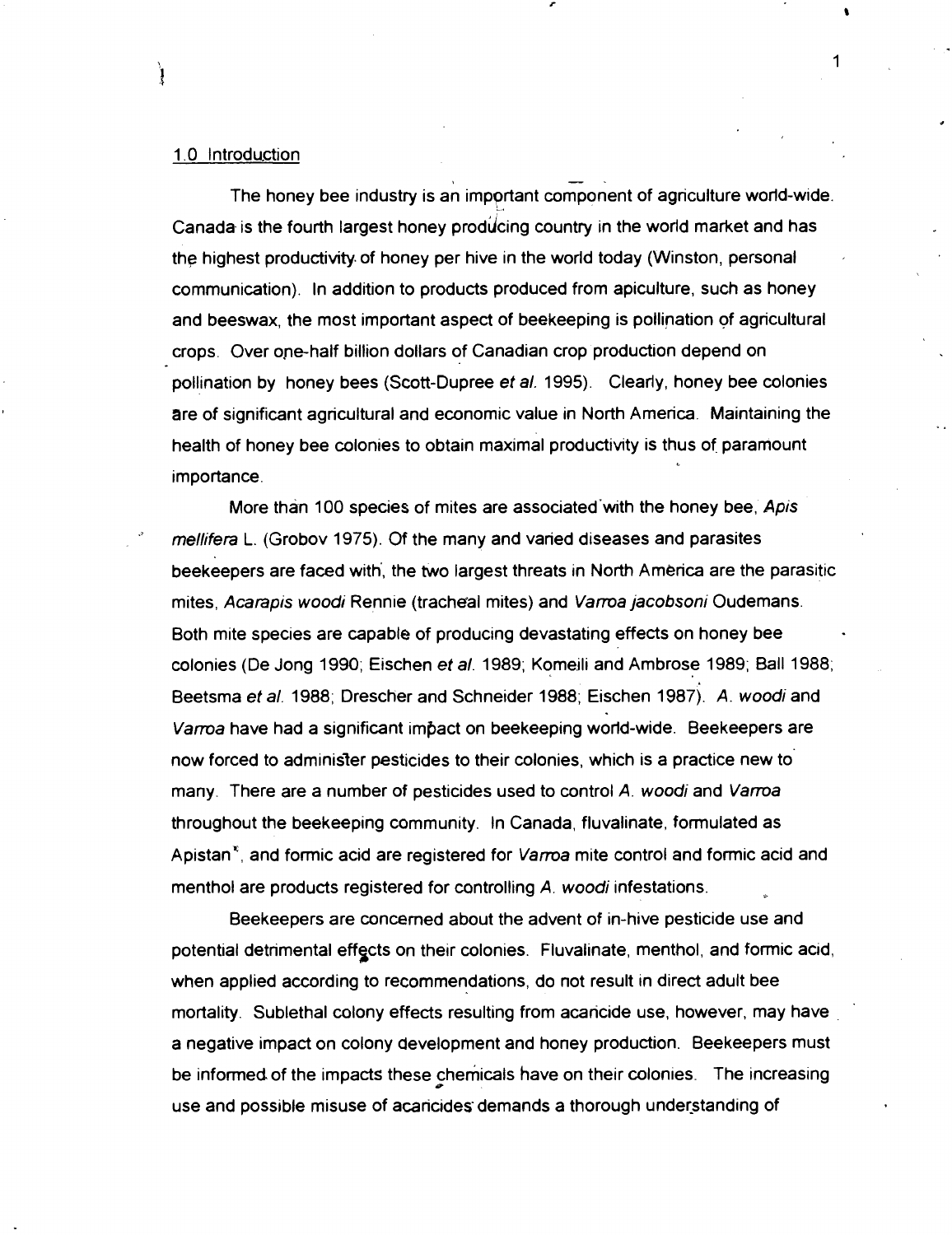negative effects on honey bee colonies resulting from acaricidal application. This study focused on whether sublethal effects in honey bee colonies arise from legal inhive applications of the acaricides fluvalinate, menthol, and formic acid.

1.1 Effects of Mites on Honey Bees

1.1.1 Tracheal Mites

Acarapis wood; feeds and reproduces in the tracheal system of adult honey bees. Mite prevalence in honey bee colonies reaches a peak in late winter before declining in late spring to negligible levels in summer months (Otis **et** a/. 1988; Scott-Dupree and Otis 1988). Moderate to heavily infested colonies (> 30% adult bees infested) experience significantly higher winter mortality than uninfested colonies or those with a low infestation rate (Otis and Scott-Dupree 1992; Bailey 1961 ; Bailey **i**  and Lee 1959; Bailey 1958), but summer or autumn mortality of jnfested colonies is seldom seen (Bailey and Lee 1959). Heavily infested colonies may survive, but their brood production is reduced (Otis and Scott-Dupree 1992; Wilson **et a/.** 1990) and these colonies die earlier than non-infested colonies (Komeili and Ambrose 1989) ' presumably as a result of reduced longevity of adult bees (Maki **et** a/. 1986; Bailey and Lee 1959; Bailey 1958). Adult worker bee longevity is reduced when bees are infested during pupal development (Schneider and Drescher 1987). Another study, however, observed no significant reduction in longevity as a result of A. woodi infestation (Gary and Page 1989). Colony strength, measured by adult bee population and the amount of brood present, and honey production decrease significantly in the presence of tracheal mites (Otis and Scott-Dupree 1992; Eischen **et** a/. 1988; Eischen 1987). Lightly infested colonies (< 5%) produced, on average, 24.1 kilograms (kg) surplus honey while heavily infested colonies (86.7%) produced only 3.2 kg surplus honey (Eischen *et al.* 1989; Eischen and Dietz<sup>,</sup> 1986). Wintering<br>
- ability of tracheal mite infested colonies is a major concern to beekeepers in northern climates (Furgala **et** a/. 1989; Otis **et a/.** 1986). Colonies heavily infested with tracheal mites may abandon hives in addition to experiencing population decrease (Thoenes and Buchmann 1992). Tracheal mites also may contribute to death of infested colonies when combined with other diseases or poor weather conditions (BCMAFF 1992).

 $\overline{2}$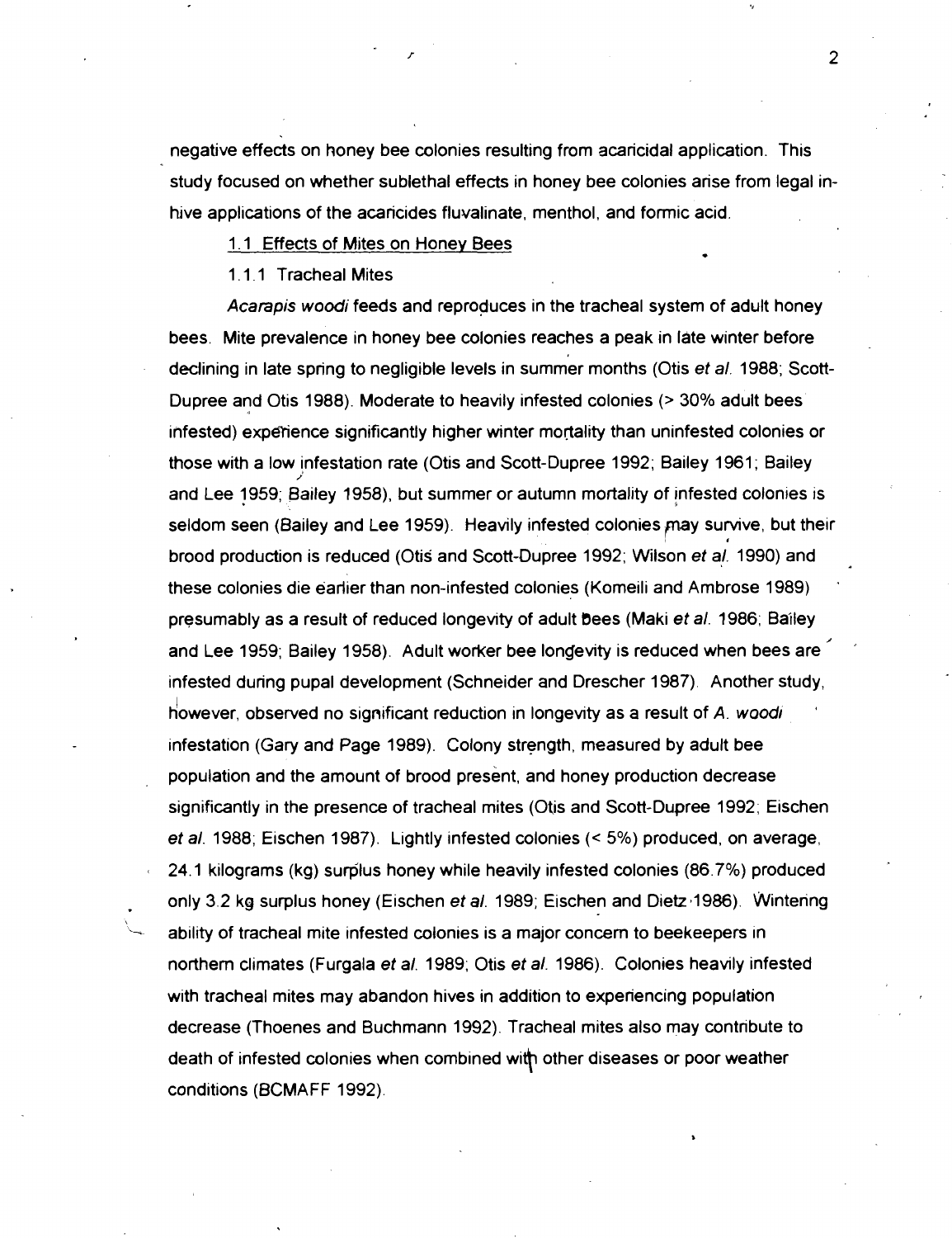#### **-\*** 1.1.2 Vama Mites

Vama jacobsoni feeds on bee haemolymph. The mite feeds and reproduces on honey bee brood during the bees' late larval and pupal stages, inside the sealed cell. Female Varroa enter brood cells of larvae 170 hours old up to cell capping (Fuchs and Muller 1987) and lay eggs. Mite development and mating are completed before the bee emerges from the sealed cell. Only adult female Varroa survive to emerge with the adult bee; male and nymphal mites die when the cell is opened for bee emergence (Schulz 1984). Adult Varroa also live and feed on adult bees as a secondary food source prior to entering brood cells. Varroa weaken individual bees \* (De Jong et al. 1982) making it more difficult for an infested colony to maintain normal sanitation and environmental conditions in the hive which leaves colonies . . susceptible to other disease agents. The puncture of a bee's integument by the feeding mites allows invasion of viral, bacterial and fungal pathogens, such as acute bee paralysis virus and Melissococcus pluton, the bacterium causing European foulbrood disease (Glinski and Jarosz 1992). Reduced body weight, misshapen **<sup>a</sup>** wings, shortened abdomens (De Jong et al. 1982), reduced blood protein (Weinberg **88**<br>**881982 1986 1986 1986 1986 1986 1986 1986 1986 1986 1986 1986 1986 1986 1986 1986 1986 1986 199** and Madel 1985) and reduced longevity (De Jong and De-Jong 1983) have been  $\bullet$ attributed to Varroa parasitization of honey bees. All of these factors, alone or in combination, cause high mortality in Varroa-infested colonies (Bailey and Ball 1991; De Jong 1990). Colonies left untreated typically die within one or two years of . infestation. Varroa infestation of three to seven percent in early spring significantly decrease's honey production, and a seven percent spring infestation rate will kill colonies by fall (Gatien and Currie 1995).

1.2 Mite Distribution

1.2.1 Tracheal Mites

A. woodi is an endemic parasite of honey bees in Europe (Clark 1985). The first mites in North America were discovered in Mexico in 1980 (Wilson and Nunamaker 1982) and by 1984 they were detected in Texas. The first tracheal -mites in Canada were discovered in Manitoba in 1986 (Anonymous 1986) and rapidly spread to other parts of the country (Dixon 1990). A. woodi is now found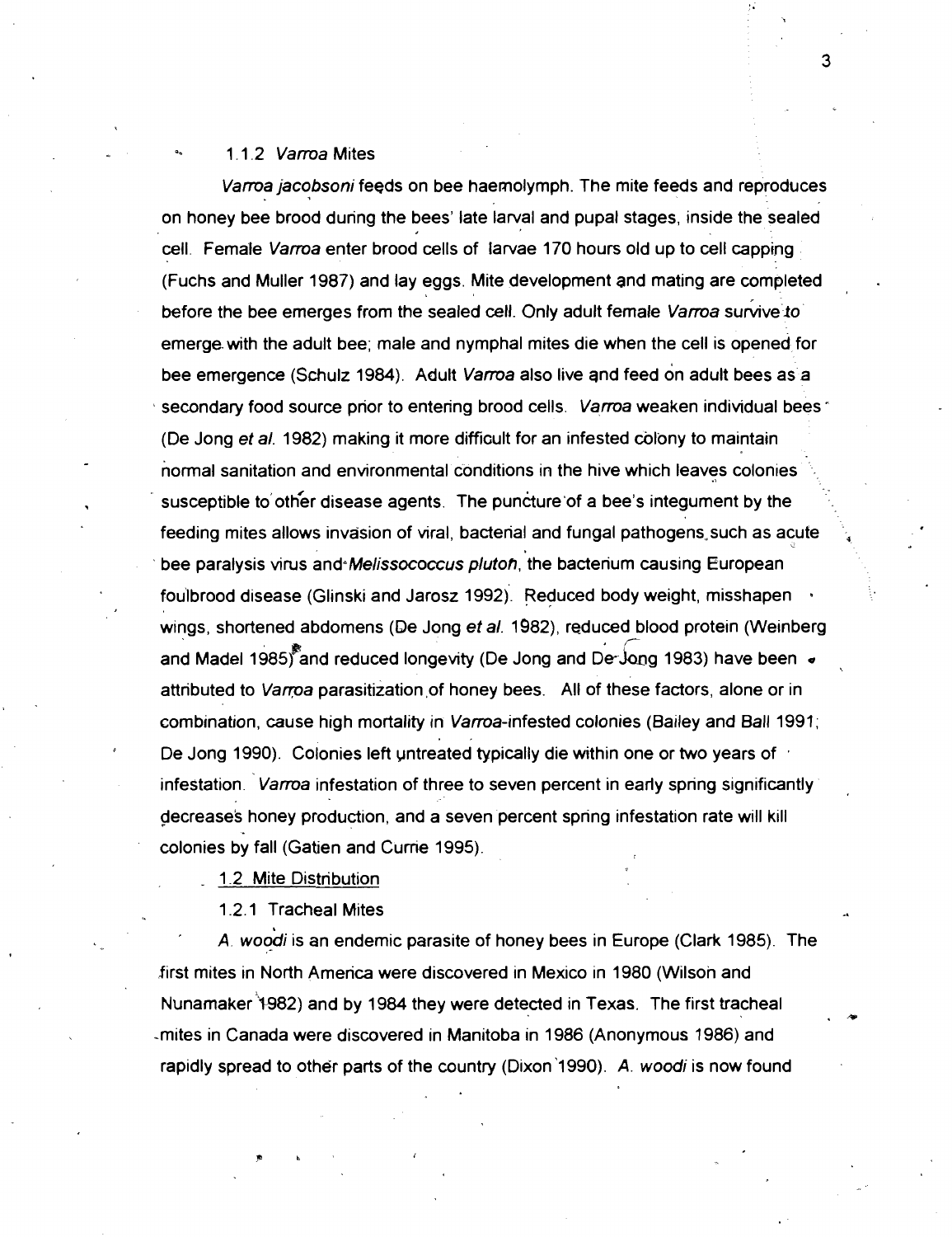throughout Canada, with the exceptions of Newfoundland, Vancouver Island, and the Gulf Islands of British Columbia (Winston, personal communication).

1.2.2 Varroa Mites

The onginal distribution of Varroa is related to that of its natural host, the \* Asian honey bee Apis cerana. Varroa spread to A. mellifera by the introduction of A. mellifera to areas also inhabited by A. cerana and subsequent movement of infested A. mellifera queens and colonies around the world (Clark 1985). Varroa causes no economic damage when cohabiting with A. cerana (De Jong et al. 1982), but has developed into a highly damaging parasite for A. mellifera. Currently, the only major beekeeping areas that are believed to be free of Varroa mites are Australia, New Zealand and Hawaii. *Varroa* was first identified in the United States in 1987 (Needham 1988) and is now widely distributed throughout the U.S.. In Canada, Varroa was first detected in southern B.C. in 1992. By fall 1993 the mites were. found in most hives in the Fraser Valley of B.C. (Clark 1994). Currently, Varroa is found throughout B.C. except for Vancouver Island, the Gulf Islands and Powell River Regional District (Winston, personal communication). Varroa is now found in most beekeeping regions of Canada, although it has not yet reached high densities in parts of the prairie and maritime provinces.

1.3 Current Control Methods for A. woodi and Varroa

1.3.1 Tracheal Mites

**Menthol** 

**0** 

Menthol is scheduled for control of tracheal mites in Canada and the United States and was approved for use in Canada in April 1992 (Nelson et a/. 1993). Menthol is an effective control method for tracheal mites when temperatures within . the colony are high enough to adequately evaporate the menthol (Delaplane 1992, Cox et al. 1989; Moffett et al. 1989; Cox et al. 1988; Herbert et al. 1987). Spring treatments have been shown to significantly reduce mite populations (Duff and Furgala 1993, 1991). Cool conditions or fall treatments render menthol less effective for tracheal mite control (Moffett et a/. 1989). Menthol crystals placed in the hive volatilize and the fumes kill the mites inside th<sub>e</sub> bees' tracheae (Cox *et al.* 1986).

. ,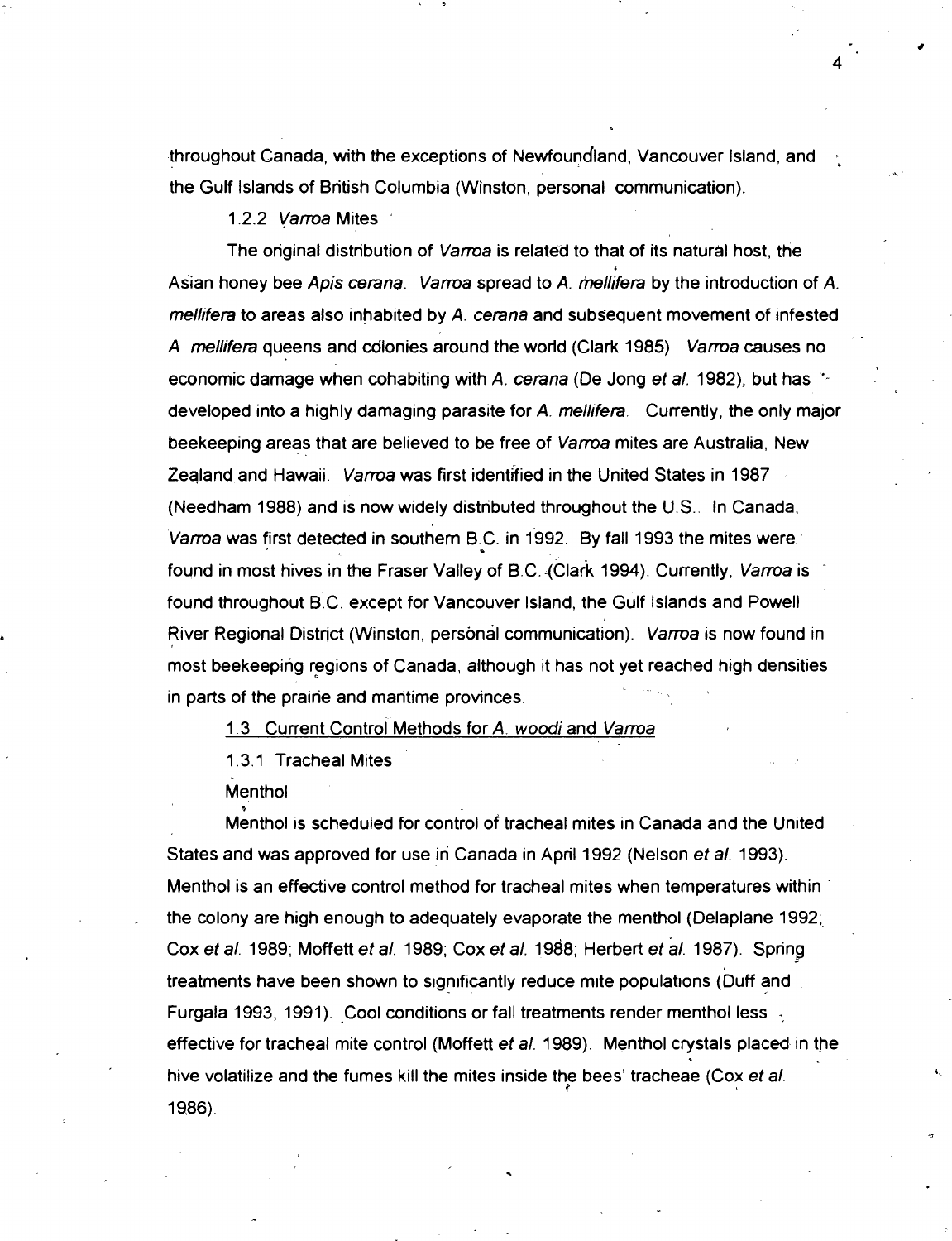A number of menthol application methods have been described in  $\epsilon$ beekeeping literature, but the menthol'crystal packet, 50 g active ingredient (a.i.), is the most widely used form of menthol treatment that provides good mite control (Moffett et al. 1989). Application of the menthol-containing mesh bags on top frame bars appears to be a good method for cooler climates or if autumn treatment is  $\cdot$ : planned (Herbert et al. 1988). The packets also may be placed on hive bottom boards (Cox et al. 1986). Packets can be purchased ready-made or fabricated by beekeepers (Duff and Furgala 1991; Herbert et al. 1987). Another less frequently used menthol application method is the use of menthol-impregnated foam, strips hung from the top frame bars (Nelson et al. 1993; Nelson and Grant 1991).

Menthol 50 gram packets placed on hive bottom boards every two weeks for six weeks of continuous exposure resulted in 98% to 100% tracheal mite mortality (Cox et al. 1986). Tracheal mite prevalence in colonies treated with several different menthol applications was reduced to less than one percent (helson 1994; Nelson et al. 1993). Colonies treated with solid menthol cakes experienced 90% fo, 97% mite control (Cox et a/. 1988).

Menthol is inconsistent in its effectiveness at tracheal mite control because its volatilization is temperature-dependent. Warm temperatures, minimum 20" C, are necessary to fully and efficiently vaporize the crystals (Cox et al. 1988; Herbert et al. 1988). Colonies should be placed in yards to maximize menthol vapourization in climates where spring temperatures may be cool. Other dispersal methods may be used to maximize vapourization in cooler climates such as menthol paste applied to cardboard or menthol-containing foam strips<sup>7</sup> (Nelson et al. 1993; Herbert et al. 1988). Another alternative application method is to place cardboard. squares that have been dipped in a menthol/vegetable oil mixture on the hive bottom boards (Nelson et al. 1993). The squares stay in place for  $7-10$  days with one or two treatments given to each hive. Menthol treatments must be initiated at least six weeks prior to the anticipated honey flow.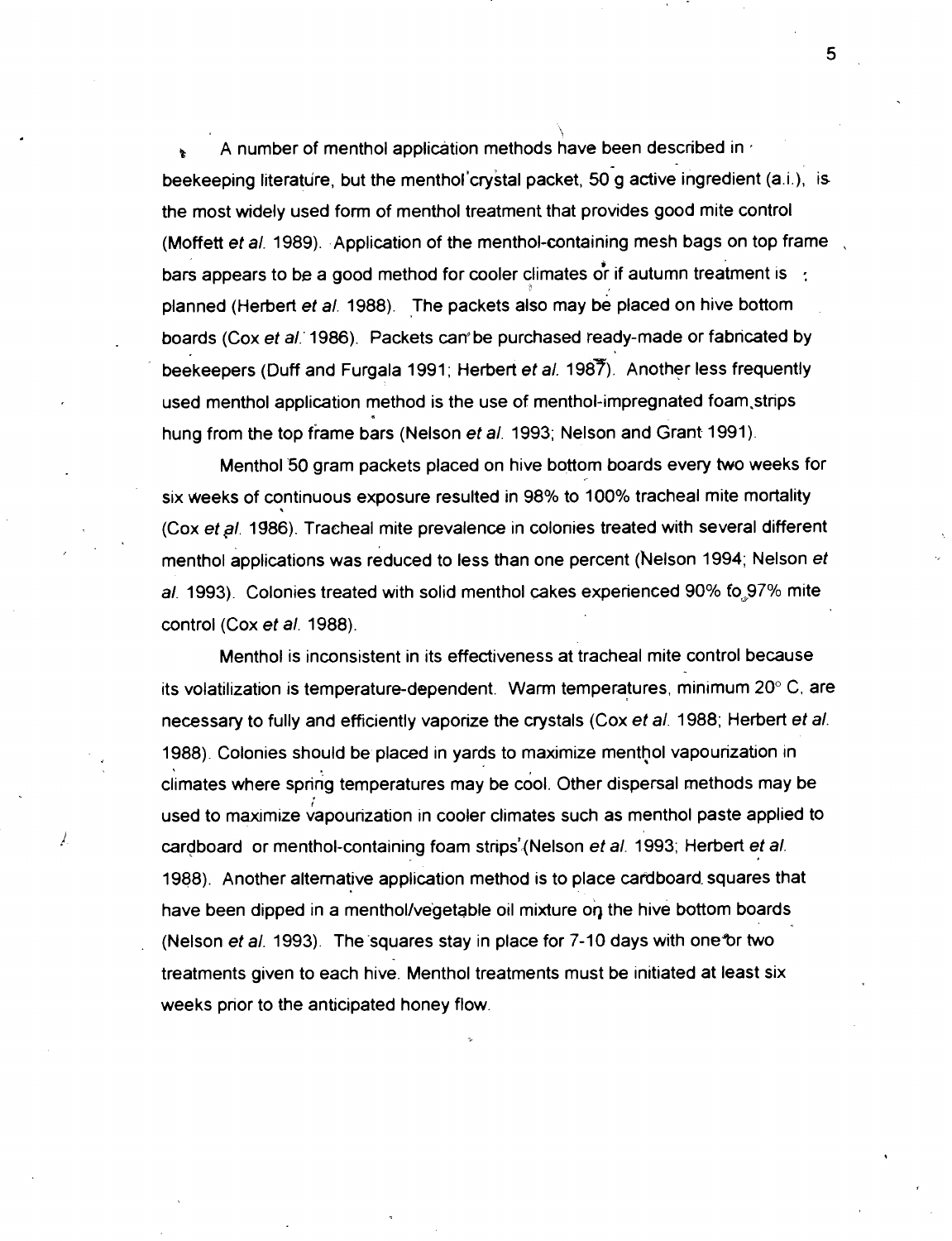## 1.3.2 Varroa Mites Fluvalinate **<sup>b</sup>**

**7** 

- \* The most widely used treatment for Varroa control throughout North America is  $\tau$ -fluvalinate (RS- $\alpha$ -cyano-3 phenoxybenzyl [R]-2-chloro-4-[trifluoromethyl] anillno-3-methylbutanoate), formulated as Apistan $<sup>3</sup>$  strips. Fluvalinate belongs to the</sup> synthetic pyrethroid class of chemical insecticides/acaricides. The combination of favourable bee toxicity and acaricidal activity (Henderson 1988; Henrick et a/. 1980) - led to the development of fluvalinate, formulated in PVC resin (Apistan<sup>3</sup>) strips, to control *Varroa* mites. Fluvalinate-impregnated PVC plastic was approved for use in Canada in 1992 and 1988 in the United States. Apistan<sup>®</sup> strips are currently the only approved fluvalinate application method for Varroa control in North American honey bee colonies.<br>-- ' Fluvalinate is a nerve toxin that kills *Varroa* mites on contact. Dispersal of

fluvalinate within the colony is through honey bee contact with the Apistan $^{\circ}$  strip. Fluvalinate is lipophilic; bees walk over the strips and the active ingredient adheres to the oils on the bees' body surface. Fluvalinate'is then passed from bee to bee and finally from bee to the Varroa mite. Within hours of strip placement, all bees have come in contact with the compound. Adult mites contacting these bees will be killed by the acaricide. Ninety-nine to 100% Varroa control is achieved in five to six weeks of strip placement in colonies containing sealed brood (Zoecon 1989). The majority of mites on adult bees are killed 'within the first 24 hours of strip placement (Herbert et al. 1988). Apistan strips should remain in place for 42 days but ho longer. Worker bees require 21 days to develop from egg to adult stage. Mites in capped Brood cells escape contact with fluvalinate until they emerge with the adult bees. Placing Apistan strips in the hive for 42 days (two generations of worker bees) allows exposure of all adult mites to the acaricide. Maintaining the six week treatment period as outlined on the product label is essential for reducing the development of resistant mite populations while at the same time providing effective Vama control. Spring treatments must be complete and strips removed prior to the first main nectar flow. Autumn treatments should be initiated following final honey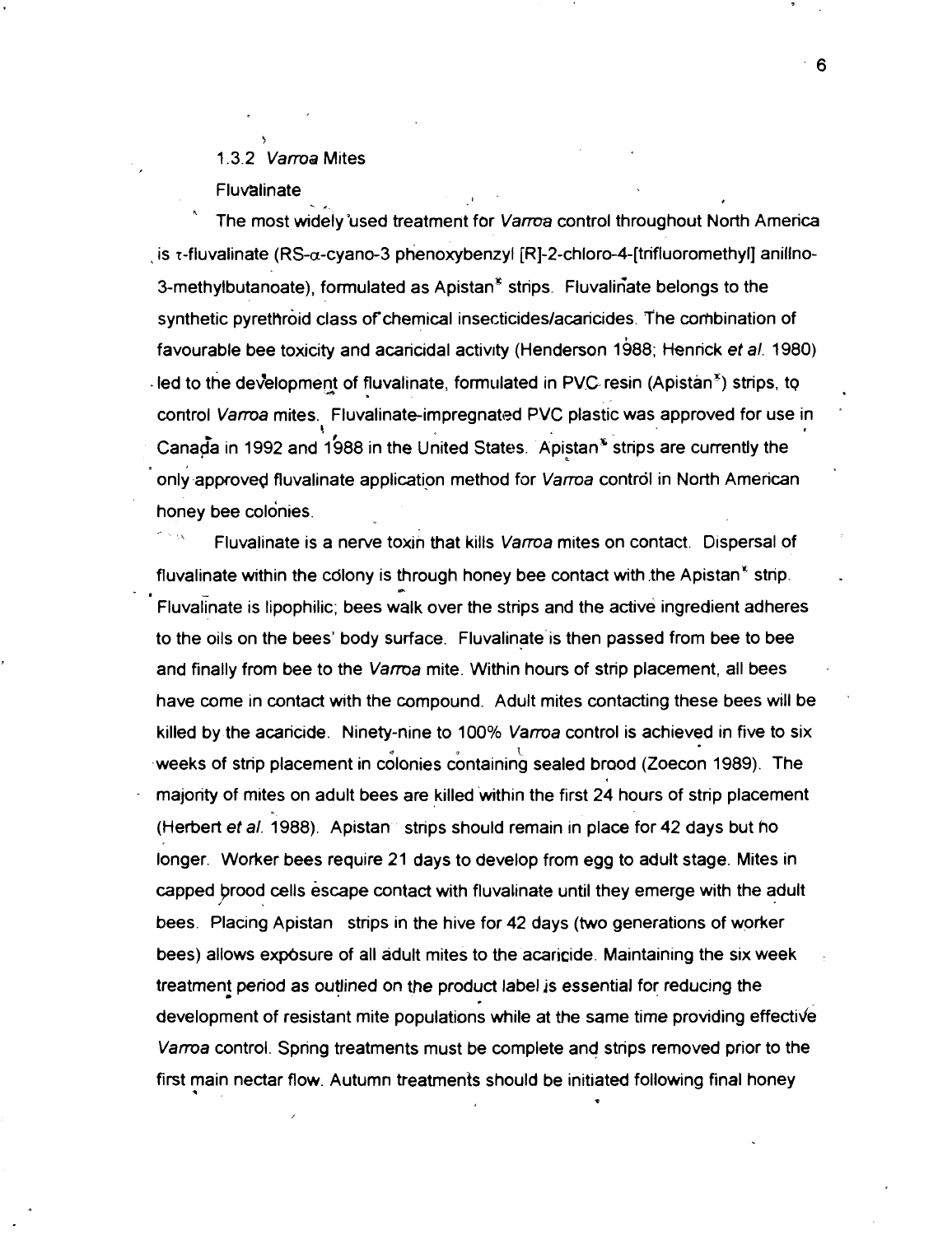harvest (Zoecon 1989). Apistan<sup>t</sup> strips should be placed in hives when outside *B*  temperatures reach 12" C or higher.

Fluvalinate is a unique pyrethroid in that it is essentially non-toxic to honey **<sup>P</sup>** bees with topical LD<sub>so</sub>=18.4  $\mu$ g/bee and oral LC<sub>so</sub>=1000 ppm in nectar (Duff and Furgala 1992; Zoecon-3989: Henrick **et** a/. 1980). Foliar fluvalinate residue is nontoxic and non-repellent to honey bees and does not inhibit plant pollination by bees (Estesen **et** a/. 1992; Waller **et** a/. 1988). At high rates of application, fluvalinate had the least impact on the odor learning response of honey bees of all pyrethroids tested (Taylor **et** a/. 1987).

Investigations of Apistan' effects on honey bee colonies suggest there are no adverse effects on sealed brood area, honey production, queen acceptance, queen survival (Duff and Furgala 1992) or brood viability and queen supersedure rates (Pettis **et** a/. 1991) when strips are used according to the manufacturer's recommendations. Honey bee queens treated with Apistan' Queen Tabs, one percent a.i., showed no abnormal mortality within the recommended three day treatment period (Pettis **et** a/. 1991). Queen acceptance, supersedure and subsequent brood~production were not adversely affected by queen exposure to Queen Tabs (Williams **et** a/. 1994). Studies investigating fluvalinate's effectiveness **d'**  against Varroa found that low concentrations of fluvalinate have negligible effects on honey bees in packages (Herbert **et** a/. 1989; Witherell and Herbert 1988). Varroa- \_\* infested colonies treated with Apistan<sup>\*</sup> experienced increased body weight of hive bees, maintenance of colony population size, and decreased incidence of misshapen newly emerged bees (Delaplane 1995).

Fluvalinate maintains its pesticidal activity at temperatures of 28" to 38" C (Henrick 1995). Retention of high acaricidal activity at high temperatures coupled with low honey bee toxicity make fluvalingte an excellent compound for control of parasitic mites in honey bee colonies where ambient temperatures may be as high as  $37^\circ$ C.

#### Formic Acid

Formic acid **(Q%** concentration) was registered in Canada in 1992 for control of both A. woodi and Varroa mites. Formic acid, to a lesser degree than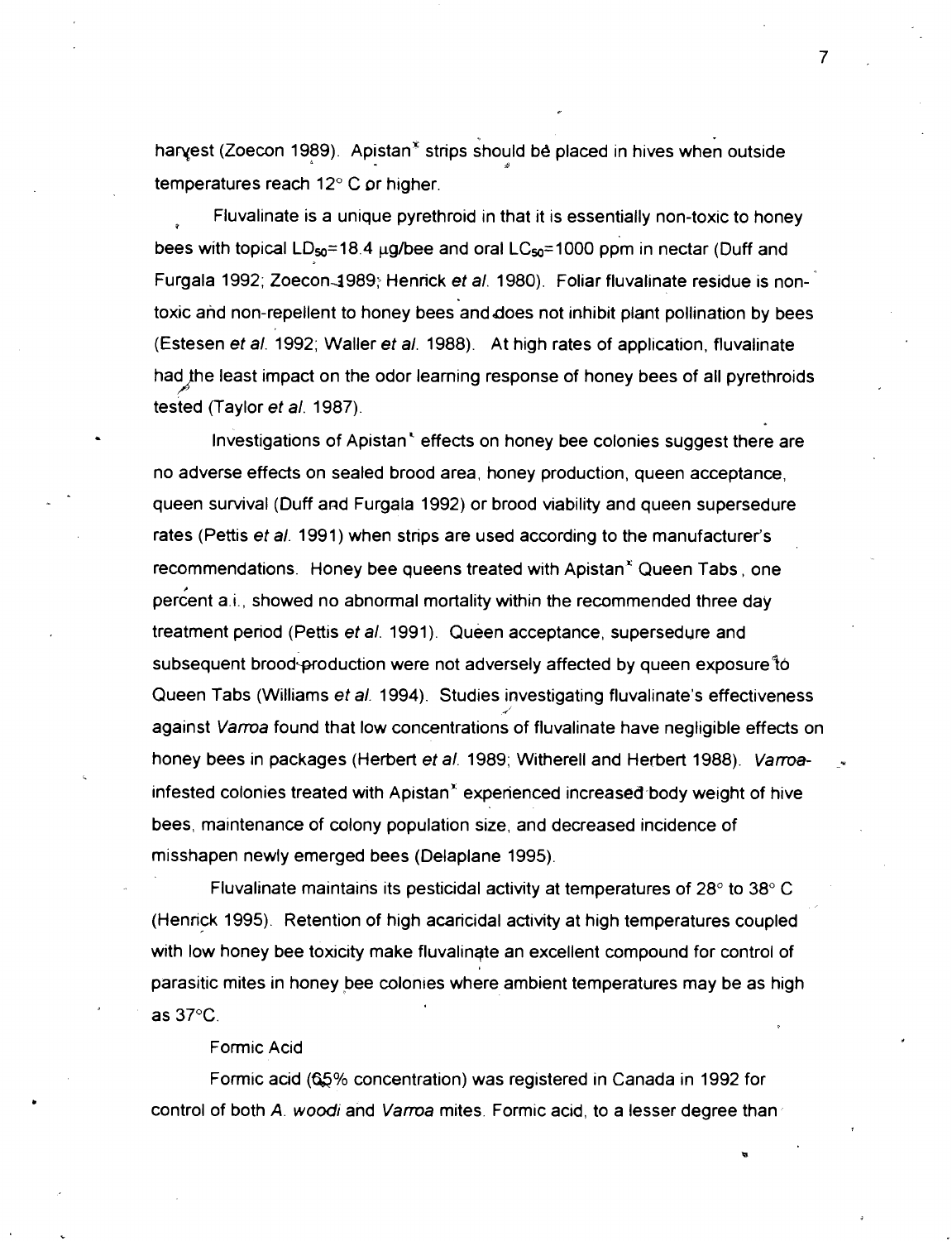- **/h <sup>1</sup>** fluvalinate, is an effective Varroa control (Apicultural Abstracts 1994; Clark 1994: Bolli et al. 1993; Bracey and Fischer 1989; Hoppe et al. 1989) and also is effective against tracheal mites, especially in cooler climatic conditions (Gatien and Currie 1995; Liu and Nasr 1992; Clark and Gates 1991 ; Hoppe et a/. 1989). Formic acid **<sup>b</sup>** has several advantages as an acaricide over menthol and fluvalinate. Formic acid is capable of controlling both Varroa and tracheal mites, is found naturally, at varying levels, in honey (Crane 1975; White 1975), is used as a preservative in some fruit products (Ritter 1981), and js less expensive than either menthol or Apistan'. One positive side effect of colony treatment with formic acid is the mortality of young wax moth larvae (Hoppe et al. 1989). Formic acid's pesticidal action has been observed in nature. Some birds groom themselves with the formic acid produced by ants, which is believed to help control ectoparasites (Ritter 1981).

Formic acid is an organic acid that acts as a cytotoxin to kill mites on contact (Gatien and Cume 1995). The acid fumes kill A. **woodi** in the tracheae of infested bees (Liu and Nasr 1992). In the case of Varroa, formic acid inhibits or arrests mite respiration (Bolli et al. 1993). The degree of mite control depends on the amount of acid evaporated within the hive over time (Befus-Nogel and Nelson 1994). Outside temperatures should be above 10° C for effective treatment with formic acid.

Several methods of 'applying formic acid to colonies have been developed including application of liquid formic acid (65% solution) to absorbent pads on top frame bars and direct application to the hive bottom board using a meter drench gun (Thomson, personal communication). Gel strips containing 30 or 60 grams of formic acid in a polymer gel and enclosed in a plastic wrapper with holes on the underside of the wrap are being tested. To date, gel strips have shown inconsistent evaporation rates. Recent advances in the application of formic acid involve the **i d** development of extended-release dispensing methods that not only provide increased safety to the applicator, but also reduce the number of trips necessary to complete the treatment, a major concern fol commercial beekeepers working with large numbers of hives (Clark, personal communication). The new dispensing methods or formulations under investigation are being developed to achieve a high level of formic acid evaporation with minimal management manipulations. One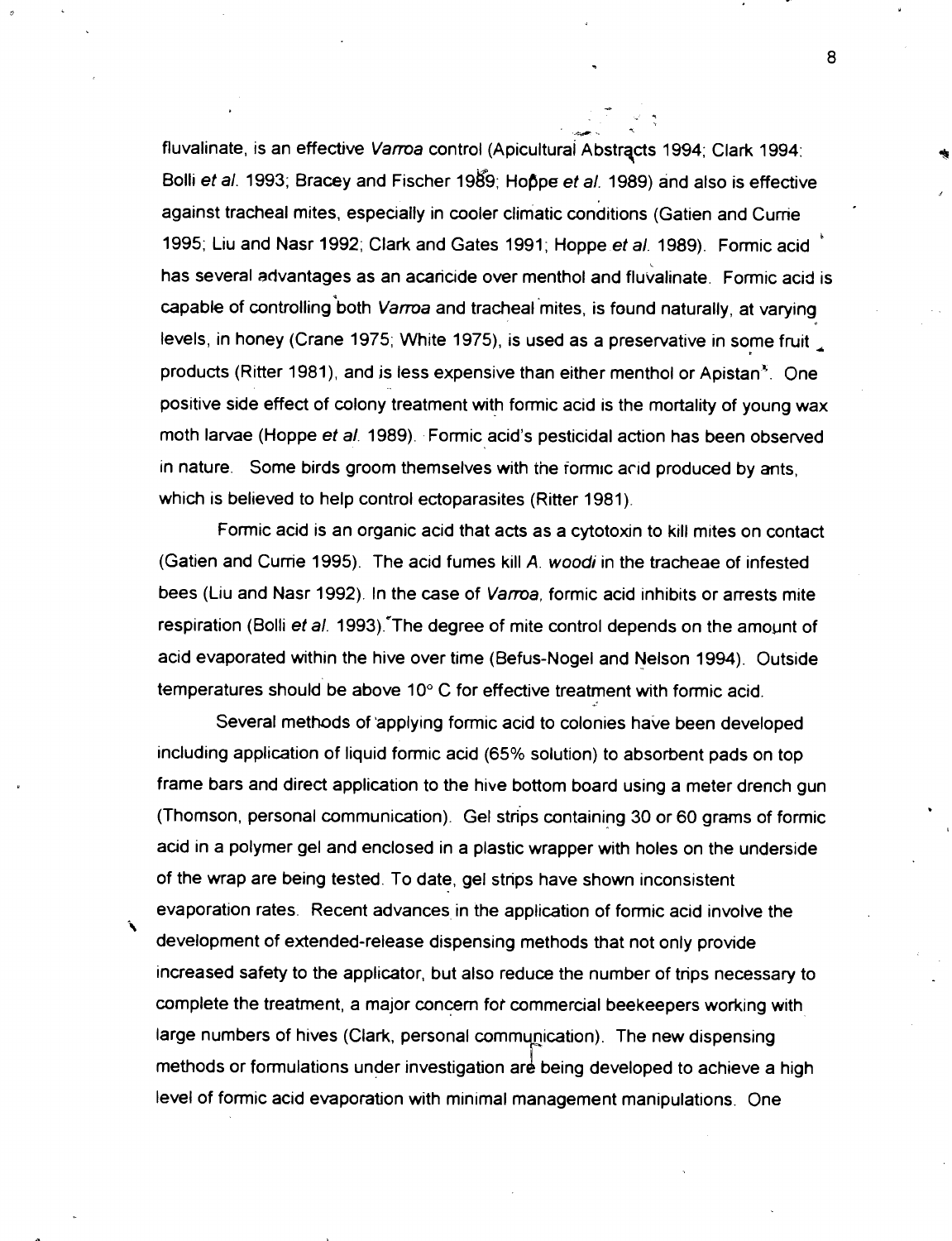prolonged-release formulation, the German Illertisser Milben-Platten<sup>m</sup>, contains anhydrous formic acid on an absorbent paper pad enclosed in a sealed pouch applied weekly (three applications) to the top frame bars (Nelson 1994). A commercially available product, Mite Wipe<sup>n</sup>, is an absorbent pad that soaks up and holds a determined quantity of formic acid. The pads are replaced at four-to 10 day intervals. A total of three applications are used for control of tracheal mites and five ' or six applications for Vama control. Acid-soaked pads are a safer alternative to the drench gun for both bees and applicator. Formic acid treatments for Varroa control must cover a complete brood rearing cycle (if brood is present) to be effective<br>(Bracey and Fischer 1989). Formic acid treatments must be complete at least 14 days prior to the start of the honey flow.

Tracheal mite levels in colonies treated with different formic acid application methods were reduced to between zero percent and 3.2% and these lower levels were significantly different from mite prevalence in control colonies (Nelson 1994). Clark and Gates (1992) obtained 92% tracheal mite control with spring formic acid treatment. Colonies treated with formic acid in the spring experienced significant Vama mite mortality relative **to** untreated control colonies and infestation was reduced to almost zero after the final application. Results from the same study using formic acid to control Varroa found the chemical to be ineffective at infestation levels higher than 20% (Gatien and Cunie 1995). Fall application of formic acid also reduced Vama infestation levels (Gatien and Curne 1995). Colonies treated with formic acid experienced **94%** control of Varma population and 91 % control of adult A. wood; (Hoppe et **a/.** 1989). Numbers of dead adult tracheal mites were higher and numbers of-eggs and nymphs were lower in formic acid-treated colonies than **I**  those in control colonies (Liu and Nasr 1992).

'1.4 Potential Problems Associated with Acaricidal Compounds **Menthol** 

High ambient temperatures may be problematic for small colonies treated with menthol. Under these conditions increased brood and adult bee mortality were experienced (Cox et al. 1986).

9

B

+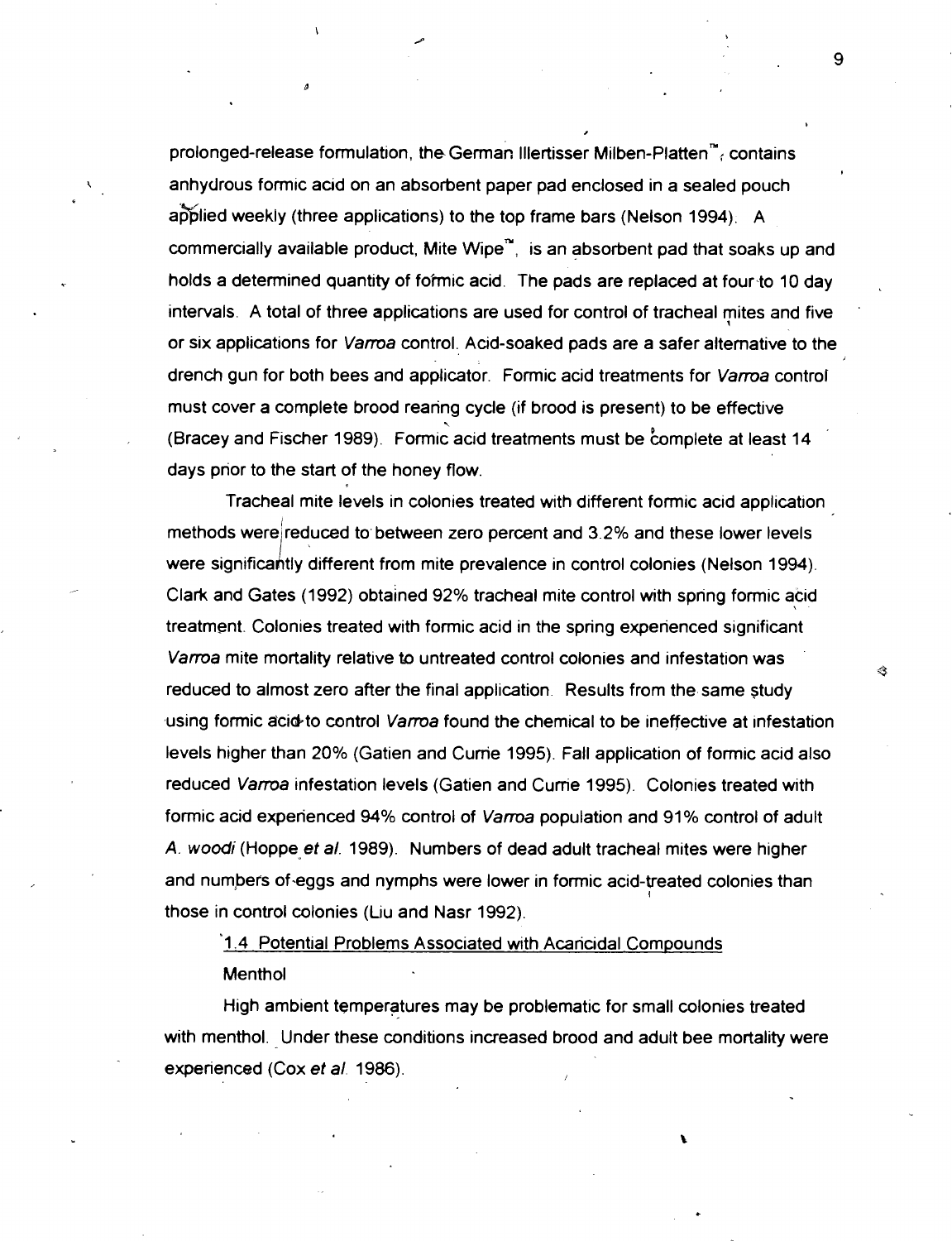Colonies overwintered with menthol foam strips showed slightly higher adult bee mortality than untreated colonies, although none of the differences between treated and untreated colonies were significant. Menthol treated groups in this . experiment also had less brood and adult bees than control colonies (Nelson and Grant 1991).

Menthol can have a negative effect on queen emergence from sealed cells. Live queens emerged from **48%** to 56% of cells placed in mating nucleus colonies treated with menthol crystal packets. The untreated group experienced 80% queen emergence. Reduced success of queen cells in menthol-treated colonies appeared to result from a failure to emerge or cell destruction by worker bees (Clark and Nelson 1989). Dead bee trap counts in a group of menthol-treated colonies were twice as high as counts in untreated colonies, although these results were thought to fall within a normal range for worker mortality (Cox et al. 1986).

**Fluvalinate** 

Fluvalinate is so widely used that there is growing evidence that Varroa mites are developing resistance to this chemical (Lodesani 1995; Sugden 1995; Milani 1994). The synthetic pyrethroid class of chemical insecticides/acaricides has a  $\tilde{\phantom{a}}$  history of inducing rapid resistance development in arthropod pest species (Henrick 1995). Improper or illegal use of Apistan<sup>x</sup> or other fluvalinate formulations may play a significant role in the development of mite resistance to fluvalinate. Evidence of mite resistance suggests the strong need for other mite control compounds and methods. Yearly or seasonal alternate use of formic acid and fluvalinate may reduce the rate at which mite resistance develops against either compound.

" Formic Acid

Formic acid is corrosive and can damage human skin and eyes on contact. Inhaling formic acid fumes can also cause lung damage. Safe application of-the acid must consider the health of both the applicator and the bees. High l<del>os</del>ses of bees can occur from acid spills in the hive: Formic acid can be dangerous to handle. Care must be taken with its use and adequate protective gear such as goggles, acid-resistant gloves and respirators must be worn by applicators. Spills of the liquid acid and mechanical breakdown of drench guns are common occurrences.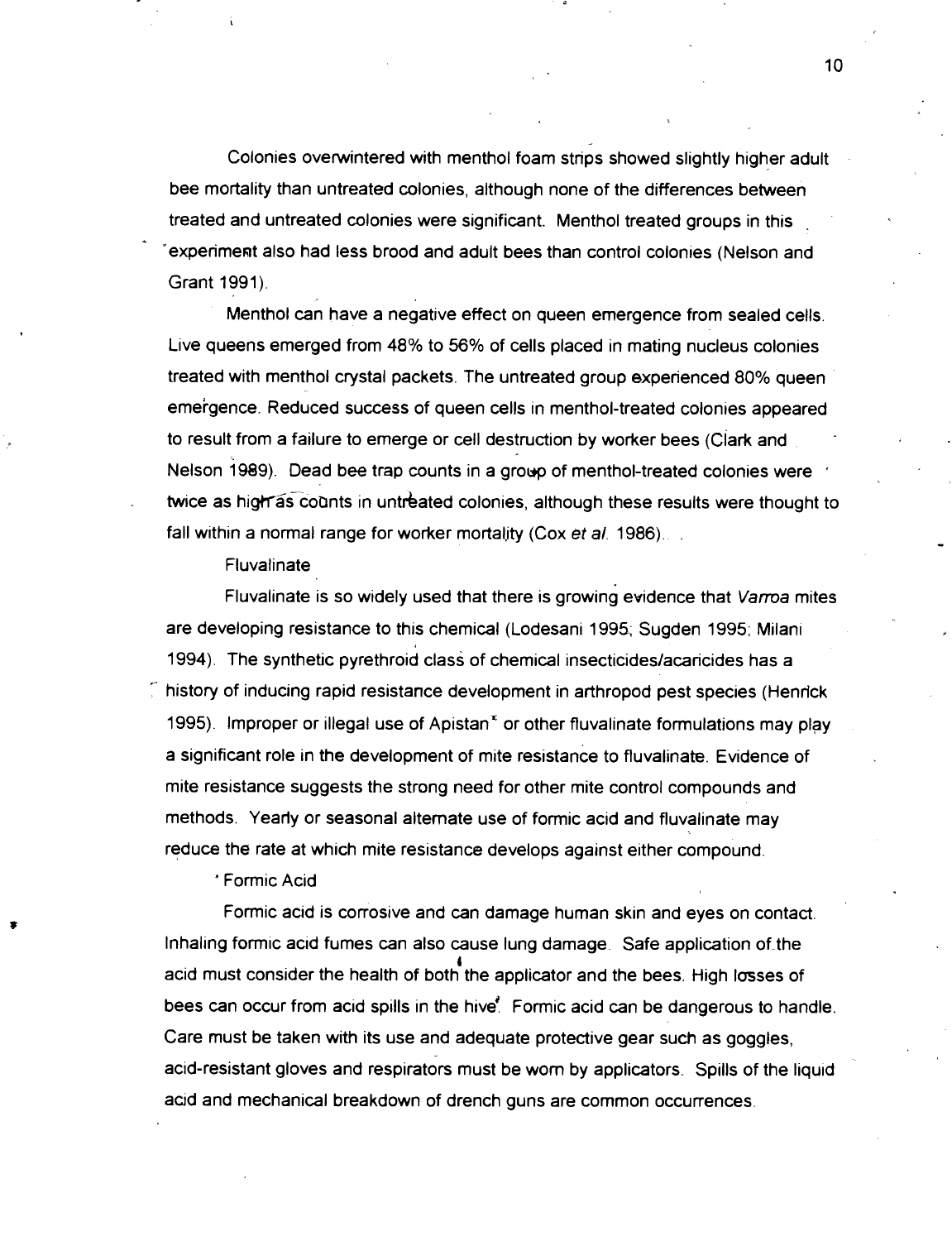Formic acid can inhibit oyygen consumption of honey bee brood, and young larvae react with greater sensitivity to the acid than older larvae and young bees (Bolli et a/. 1993).

Menthol, fluvalinate and formic acid may have the desired mortality effects on parasitic bee mites when used according to the recommended methods. However, extensive information on whether or not these compounds exert sublethal effects on honey bee colonies is not currently available. Other common insecticides can induce sublethal effects on honey bees. Diazinon use resulted in adverse effects on honey bee longevrty and temporal division of labour tasks (MacKenzie and Winston 1989). Malathion and diazinon produced lethal and sublethal effects on worker honey bees (Smirle et al. 1984). Small colonies given parathion (0.1 ppm) or methyl parathion (0.02 ppm) pared less sealed brood, and experienced reduced honey bee survival and honey production (Barker and Waller 1978). Sublethal doses of parathion also prevented bees from communicating food source direction through the dance language (Schricker and Stephen 1970). Larvae exposed to carbofuran and dimethoate at concentrations sublethal to adult bees experienced depressed weight gain and died earlier than control larvae. Numbers of viable pupae also were reduced when pupal bees were exposed to the two chemicals at rates of  $1.25 \mu g/g$ carbofuran or  $0.313 \mu q/q$  dimethoate (Davis et al. 1988).

Currently, chemical acaricides must be used to achieve adequate control of tracheal and Vama mite infestations and ensure profitable apicultural operations. Acaricides are now an integral feature of beekeeping in North America. There are some genetic strains of honey bees'that demonstrate resistance to tracheal mites (Loper et al. 1992; Milne et al. 1991; Szabo et al. 1991; Gary and Page 1987), but this control measure has not been effective enough to date to eliminate the need for chemical treatments. Tracheal mite resistance in bee stocks may be accompanied' by undesirable characteristics such as decreased resistance to diseases, decreased honey production or aggressive behaviour (Delaplane 1996). There is little evldence of resistance to Varroa mites in North American honey bee populations (Morse et al. 1991). Thus, North American beekeepers depend on acaricides placed inside live bee colonies for prolonged time periods. Because these pesticides are applied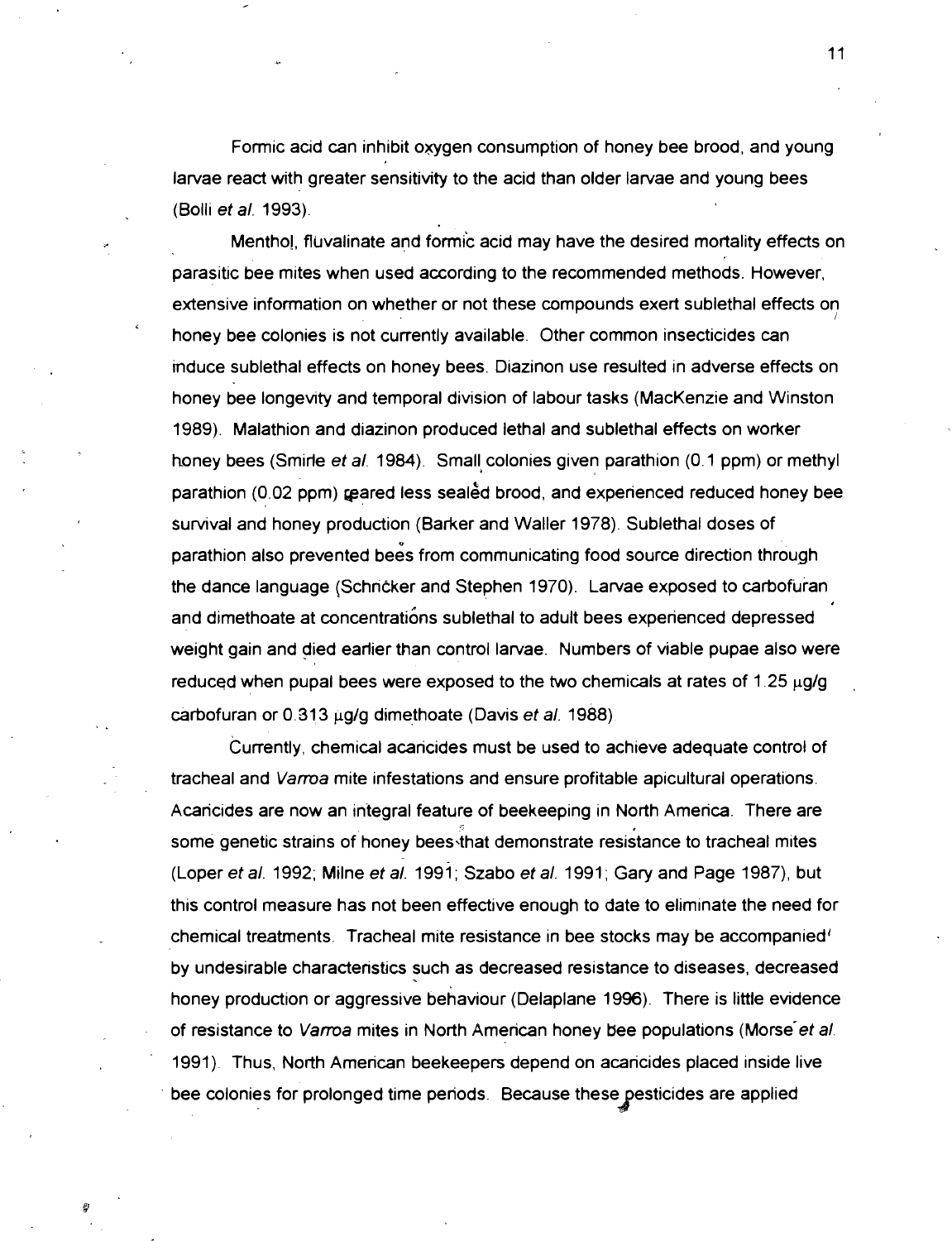directly into hives, there may be potential for sublethal effects on larval and/or adult honey bees. Beekeepers need to know what, if any, deleterious effects in-hive mite treatments have on their colonies, since sublethal effects on bees may cause adverse effects on colony productivity.

The purpose of this study was to determine whether exposure of adult and larval honey bees to acaricide concentrations not immediately lethal to adult bees resulted in any significant sublethal damage to colonies. The relationship between sublethal acaricide effects and honey bee colony productivity and honey production was the focus of this project. The experiments presented here measured numerous colony variables, including:

- worker mortality
- brood survival
- worker longevity
- sealed brood area
- foraging
- pollen load weight
- emerged bee weight
- attendance of queen by worker bees
- queen behaviours
- colony weight gain
- adult bee population
- honey production

to determine if three widely used acaricides, fluvalinate, menthol, and formic acid (two different application methods) produced sublethal effects in honey bee colonies, independent of mite presence.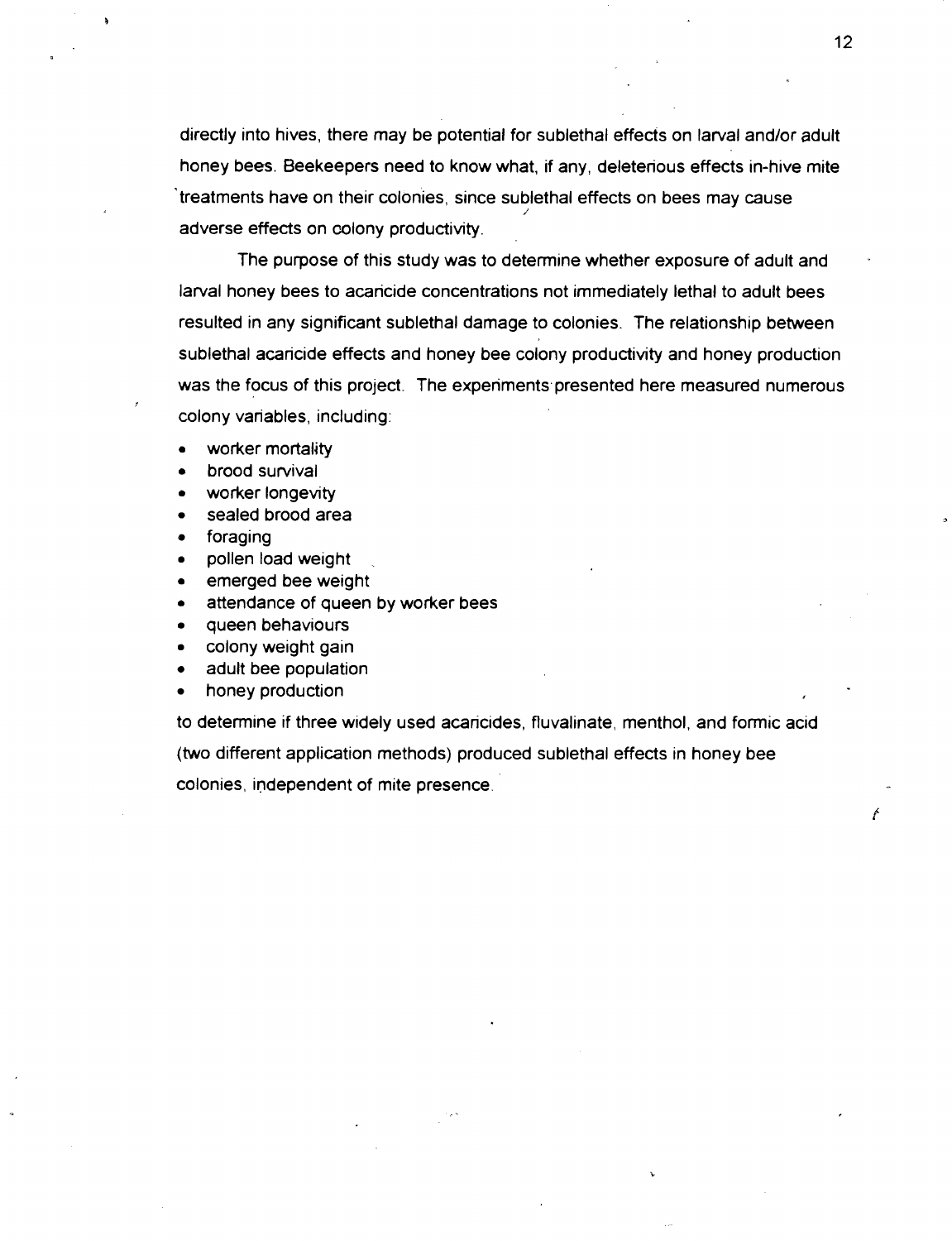#### 2.0 MATERIALS AND METHODS

#### 2.1 STANDARD HIVE EXPERIMENTS

#### Colony Conditions and Location: Spring/Summer 1995

Experimental colonies were located at Simon Fraser University, Bumaby, British Columbia, and studies conducted April-July, 1995. Thirty experimental colonies were initiated 25 April from two pound packages of bees from Vancouver Island, B.C. that were free of tracheal and Vama mites. Colonies were sampled immediately for tracheal and Varroa mites to verify their mite-free status. Mites were not found in any of the colonies. All packages were queened with sister Camiolan queens of Australian origin. Packages were installed in standard Langstroth deep hive equipment. Colonies initially consisted of one 10-frame hive body with bees covering five frames at the time of colony initiation. All thirty colonies grew and required an additional hive body on 20 June to alleviate colony crowding.

Ten colonies were used in each of three treatments; control, Apistan<sup> $\mathbf{r}_i$ </sup>, and formic acid. One colony was dropped from the Apistan<sup>®</sup> treatment due to queen loss. Colonies were organized in two separate horseshoes to minimize worker drift between colonies, five pallets per horseshoe and three colonies per pallet. Each thoused a control, Apistan<br>allet was rotated counterch<br>ion and/or orientation effec pallet housed a control, Apistan<sup>s</sup>, and formic acid colony. Location of colonies on the pallet was rotated counterclockwise to vary position and eliminate bias related to position and/or orientation effects. Hives faced south, east or west.

Dead bee traps (Pankiw 1991) were placed on colonies when the packages were installed in hives. Traps remained on colonies from the start of acaricide treatments and were removed three days after the final formic acid treatment.

All colonies were fed equal quantities of sugar syrup eight times and pollen patties **twice** throughout the experiment to stimulate colony growth.

#### Acaricides

Commercial formulations of the acaricides fluvalinate, formulated as Apistan<sup>\*</sup>, and formic acid were used in the experiments. Apistan<sup>\*</sup> is formulated as fluvalinate (10% a.i.) impregnated in polyvinyl chloride (PVC) strips. These strips are specially designed for use in honey bee colonies. A  $65\%$  liquid solution of formic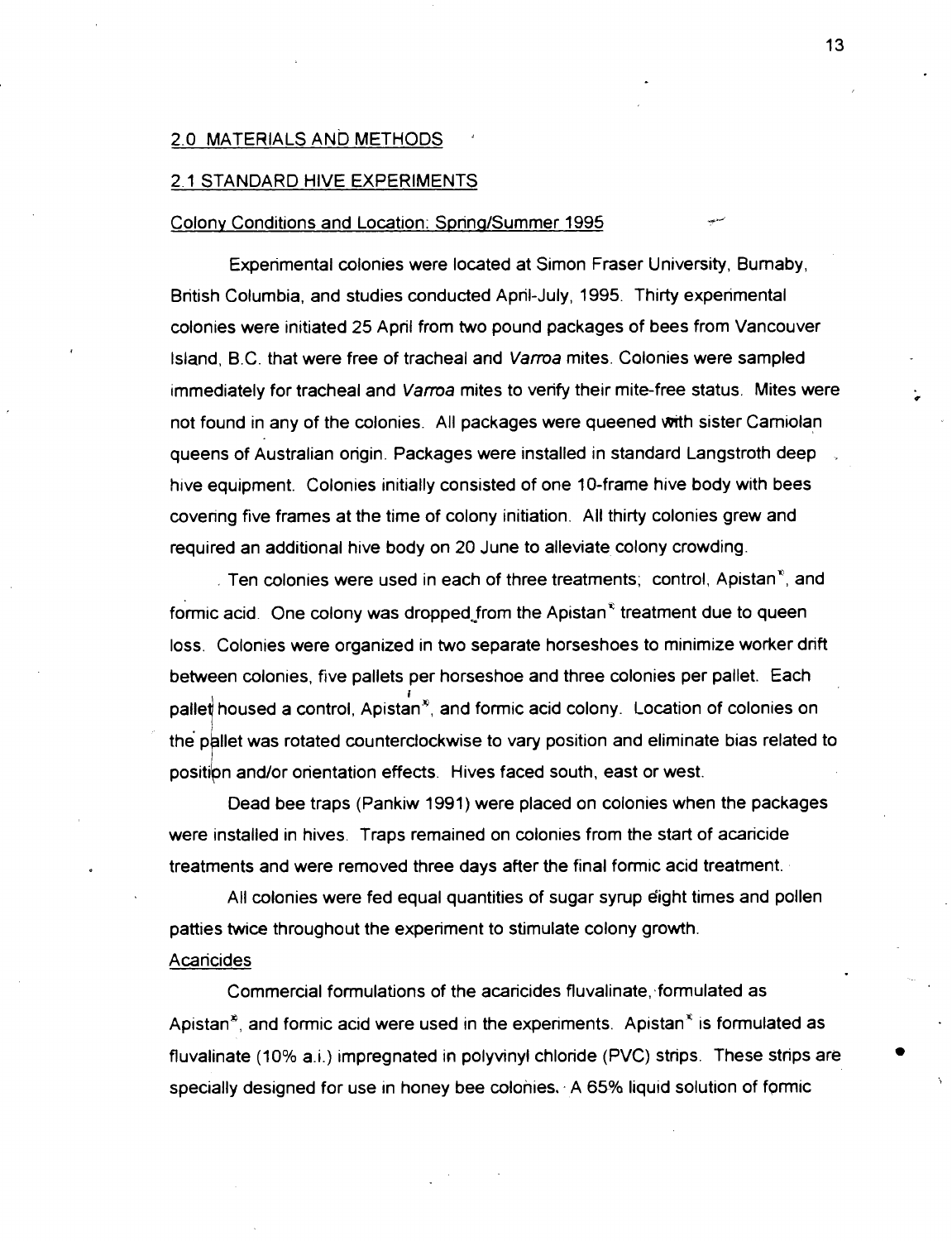acid was used in the experiment, prepared by mixing a 90% stock concentrate with water by volume (Nelson 1994).

#### **Treatments**

Legal, recommended treatments of both acaricides were applied to colonies # beginning on 3 May. Apistan<sup>\*</sup> strips were suspended, one per colony (one per five frames of bees) in the centre of the brood chamber. Strips were removed 42 days after treatment began. Sticky boards for Varroa detection were placed in Apistan<sup>"</sup> colonies on the first day of the treatment period and removed the following day.

Formic acid (65%) treatments were applied to paper napkins on cardboard placed on the frame top bars. A total of four treatments of 15 ml formic acid were applied to each of the ten colonies in the treatment at four day intervals. The formic acid dose was applied to the absorbent boards using a metered drench gun. This formic acid treatment method is recommended for control **d** both tracheal and Varroa mites.

#### **Observations**

The following colony variables were measured to determine acaricide effects on colony development and productivity:

Colony Weight: Colony weight was determined by weighing hive bodies at the beginning and end of the experimental season. Empty hive bodies and frames were weighed on a platform scale before packages were installed. The empty weights were added to the two pounds (0.91 kg) of package bees to obtain initial colony weight. A tripod scale was used to weigh hive bodies and bees at the end of the experimental season.

Dead Bee Trap Counts: Numbers of dead bees recovered after package installation were determined by counting the dead bees in the trap for three days after colonies were initiated. Numbers of dead bees recovered after acaricide treatment were determined by collecting and counting the dead bees in the trap every day from 4 May to 18 May. Trap counts'continued for three days past the final formic acid treatment on 15 May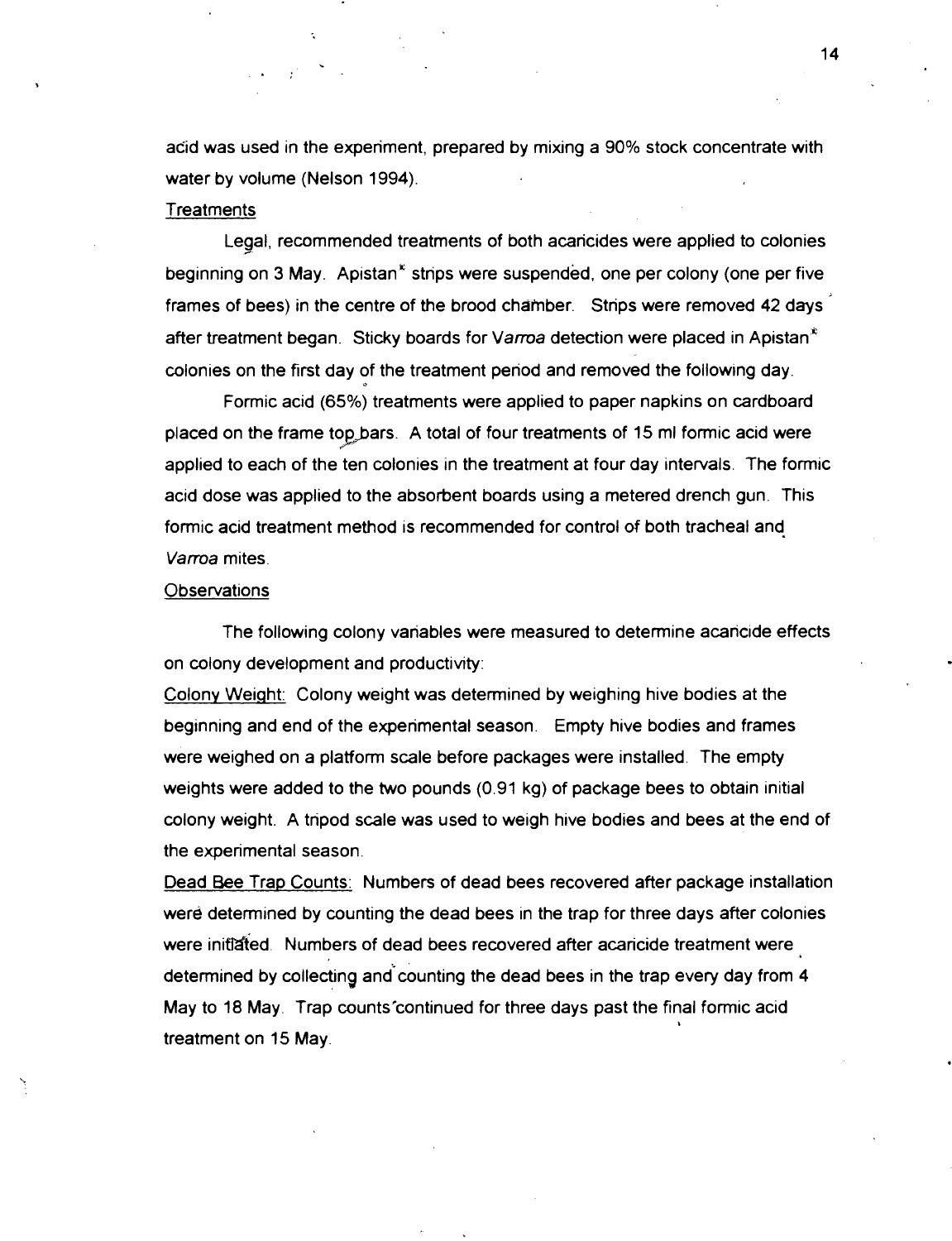. Traps were calibrated by adding 10 painted bees to each colony and counting the number of recovered painted bees in the traps the following two days. The traps had a dead bee recovery rate of  $71 \pm 4.6$  %.

Brood Viability: Brood survival followng acaricide treatment was determined by marking a patch of 100 cells containing eggs (Harbo and Szabo 1984) and uncapping and examining those cells 14 days later. Eggs reaching the late pupal \ stage were recorded as wable (Pettis et **a/.** 1991). Compound eye colour was used *d*  as the aging characteristic for pupal bees. Pupal eye colour is unique to different stages of pupal development. As a result, the age of pupae can be judged to within one day (Jay 1962). Viability of brood was calculated as the number of pupae that developed from 100 eggs in a 10 x 10 cell area. **<sup>1</sup>**

Longevity Counts: Groups of 100 newly emerged worker bees were tagged and reintroduced to their colony to determine worker longevity. Tagging occurred 22 days after acaricide treatments began. Emerged worker bees were obtained by removing emerging brood frames from their parent colonies and keeping the frames in emergence boxes in an incubator room **(35"** C) overnight to allow emergence from sealed pupal cells. Newly emerged workers were marked on their thoraces with coloured, numbered von Frisch tags and paint marks on their abdomens. Three tag colours were used to denote each treatment; white-control, yellow-Apistan<sup>\*</sup>, greenformic acid. Six different paint colours were used to denote pallet number. An \* indelible pen mark on the tags was used to distinguish between colonies from different horseshoes. The marked worker bees were reintroduced to their colony<sub>.</sub>  $\mathcal{L}$ within five hours of emergence and subsequent tagging.

Numbers of surviving marked bees were determined at six day intervals (beginning 31 May) by removal and inspection of each frame in each colony. All marked bees observed were recorded. Colony inspections continued until no tagged bees were located in any of the colonies. Final colony inspection took place 6 July. Marked indivtduals that drifted to other colonies were recorded but excluded from longevity data analysis.

Sealed Brood Area: The area of sealed (prepupae and pupae) brood in each colony was measured three times (24 May, 13 June and 6 July) in the experimental season.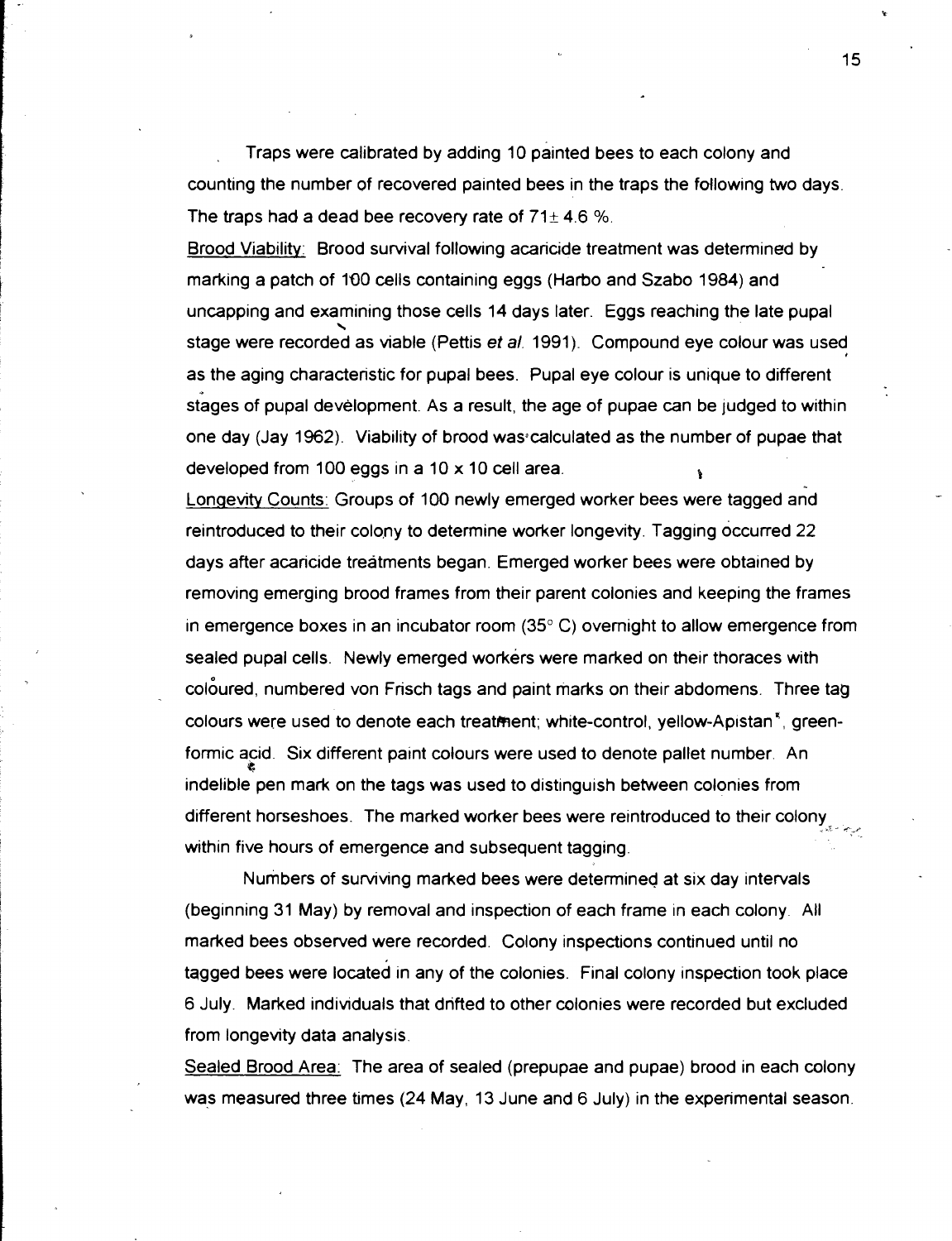Measurements were taken by placing a piece of clear Plexiglas<sup>"</sup>, with an inscribed 5x5 cm grid, over the sealed brood and counting the number of square centimeters of sealed brood on each side of the frame. Total number of covered grids were **k**  recorded and used to calculate the total sealed brood area for the colony. Forager Counts: Numbers of pollen and non-pollen foragers were determined by monitoring the colony entrance and counting total returning foragers in a five minute period. Two hand-held counters were used to record pollen and non-pollen foragers separately. Three forager counts were conducted (29 May, 7 and 21 June) at four days, 13 days and 27 days, respectively, after worker bees were tagged. These dates corresponded with the peak foraging activity of those bees exposed tg acaricides during adulthood (29 May) and peak foraging period for those workers exposed to acaricides during larval development (7 and 21 June).

Pollen Load Collection/Weighing: Pollen load weights were determined by collecting five pollen foraging workers per colony at the time of forager counts and immediately freezing those bees on dry ice. Pollen loads were later weighed on an electronic scale by weighing a bee with its pollen load, removing the pollen, weighing the bee again and taking the weight difference.

Emerged Bee Weight: Post-emergent bee weight was determined by collecting 10 newly emerged worker bees in vials and freezing them. The emerged workers were exposed to the treatments during their entire developmental period. The dead bees were later weighed on an electronic scale.

#### Data Analysis

All data were analyzed using the General Linear Model of SAS in an analysis of variance. Tukey's multiple means comparison was used to separate differences between treatment means (SAS lnstitute 1986). The data were analyzed for normality and heterogeneity of variance (SAS lnstitute 1987). Pre- and post*r)*  treatment dead bee trap count data, brood viability data and pollen load weight data were log-transformed prior to analysis to maintain heterogeneity of variance. Differences were accepted at the  $\alpha$ =0.05 level.

 $16<sup>1</sup>$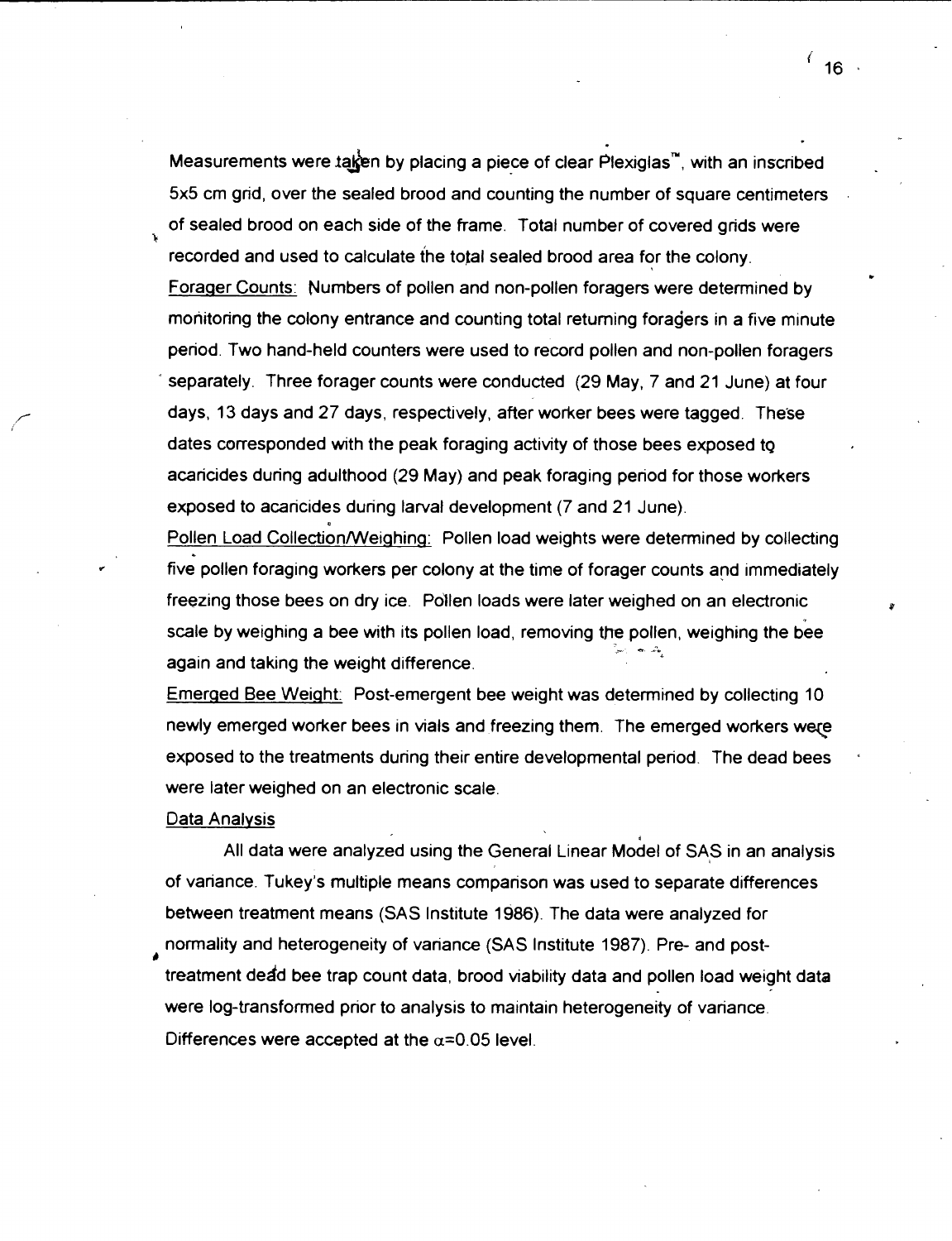#### Colony Conditions and Location: Spring/Summer 1996

Experimental colonias were located at two sites west of Dawson Creek, B.C. and studies conducted May-July, 1996. Thirty experimental colonies, 15 per apiary, were set up on 15 May from colonies that were overwintered in the Similkameen Valley of B.C.. Colonies were sampled for tracheal and Varroa mites to verify that mite levels were low in all experimental colonies.

Tracheal Mite Sampling:

Bees were collected in vials containing 70% ethanol. Thirty bees per colony were examined for presence of tracheal mites. Infestation was determined by **9**  removing the bee's head and pronotum, exposing the first pair of tracheal tubes and examining these tubes for presence of A. woodi under a dissecting microscope.

Varroa sampling:

Apistan<sup>\*</sup> strips were placed in colonies and sticky boards added to the hive bottom board. Twenty four hours later, strips and boards were removed and the number of mites on each board was counted

Mean tracheal mite infestation was  $15.7 \pm 4.3\%$  and mean *Varroa* infestation was five  $\pm$  1.2 mites per colony. Suggested tolerable mite infestation levels are: 15% of bees in an apiary infested with tracheal mites (fall sample) and 100 Vama mites per colony in spring.(Clark, personal communication). According to these guidelines, the observed levels of tracheal and Varroa mites were not expected to affect the experimental results for the 1996 season. Although the tracheal mite level was approaching a level for concern, tracheal mite prevalence in colonies peaks in late winter and dwindles to negligible levels in summer (Otis **et** a/. 1988). As a result, I felt that the infestation level detected in the experimental colonies, was not high enough to confound treatment effects.

The two experimental apiaries were located 2.8 kilometers'apart. Both apiaries were located adjacent to pasture and alfalfa crops.

Commercial colonies housed in standard Langstroth deep hive equipment were used in the study. Colonies were equalized prior to commencement of the experiment to consist of two hive bodies containing six frames of brood and enough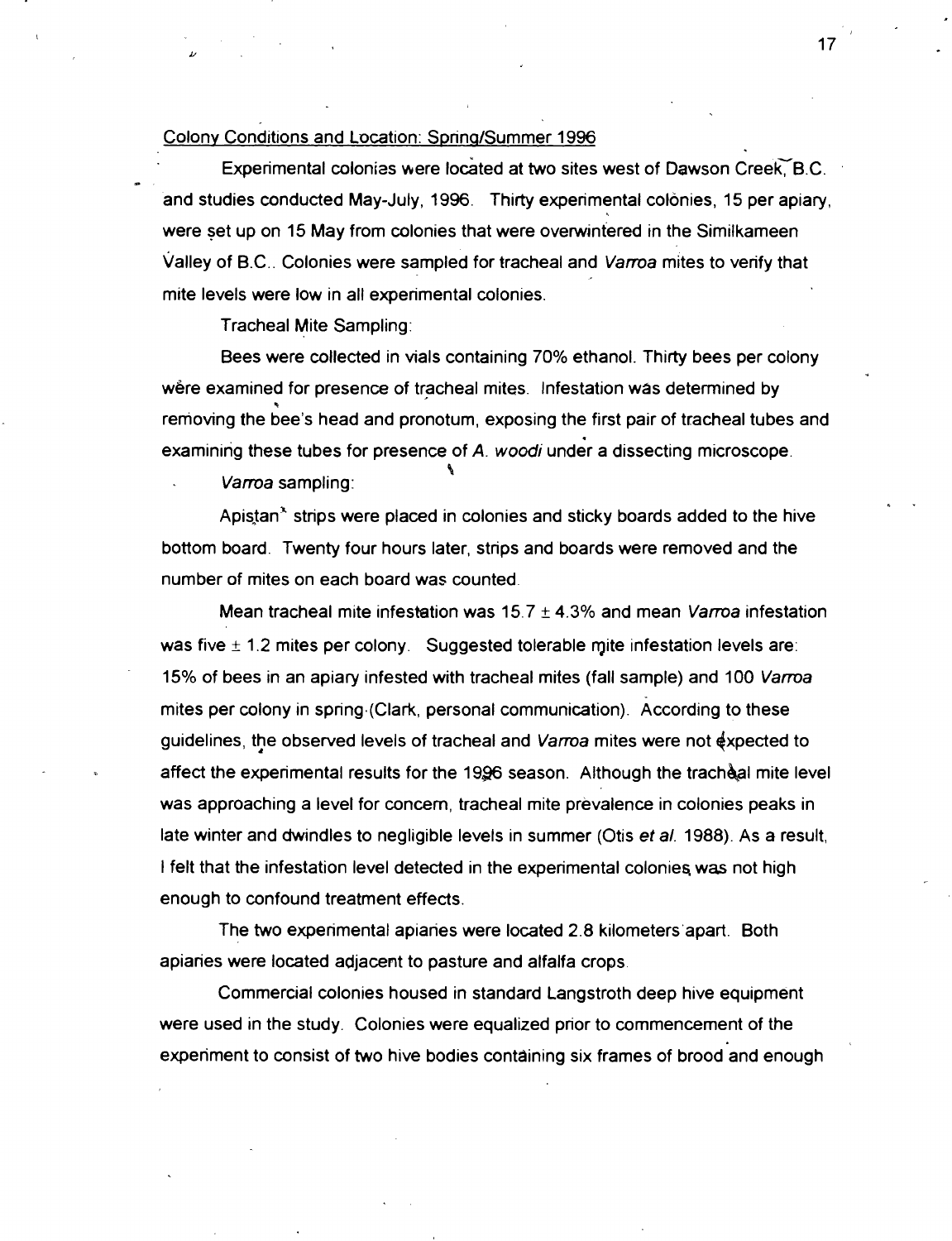bees to cover the brood frames. .All colonies received honey supers 24 June and 20 July.

**I** Ten colonies were used in each of three treatment groups; tontrol, formic t ' acid and menthol. Treatments were split equally between each apiary with each yard containing five colonies of each treatment group. Colonies were organized four per pallet with each yard holding four pallets, one pallet in each comer of the apiary. Assignment of treatments to the colonies was completely randomized to eliminate bias related to position on the pallet and within the apiary.

**Acancides** 

Formic acid and menthol were the acaricides tested in the experiment. Formic acid used was a 65% liquid solution. A 40 ml quantity of the acid was applied to each Mite wipe" pad. Pads were soaked in acid overnight. The following morning, the pads had absorbed the measured quantity of acid and were transferred to a dry bucket for transport to the apiary. Menthol treatment consisted of a 20x20 cm piece of corrugated cardboard dipped in a menthol-vegetable oil mixture. Boards were kept frozen until used to preserve the potency of the active ingredient. **Treatments** 

Legal, recommerfded acaricide treatments were applied to colonies. Treatments began on 23 May. A total of five formic acid treatments were applied to colonies with four day intervals between each Mite Wipe<sup>ts</sup> application. Pads were placed on frame top bars. Two menthol treatments were applied. Menthol boards, one per colony, were introduced to the hive bottom entrance on 23 May. The second set of boards was placed in colonies eight days later.

Observations

Brood Viability: Brood viability was determined as described for 1995 experiment.

Sealed Brood Area Measure: Sealed brood was measured twice dunng the experiment, prior to acaricide treatment and during the treatment period. Measurement methodology was as described for 1995 experiment. Adult Bee Population: Adult population in each colony was determined twice during the experiment, prior to acaricide treatment and during the treatment period. Adult population was measured using a Plexiglas<sup>"</sup> sheet inscribed with a 5x5 cm grid placed over each frame on which bees were present. Total number of covered grids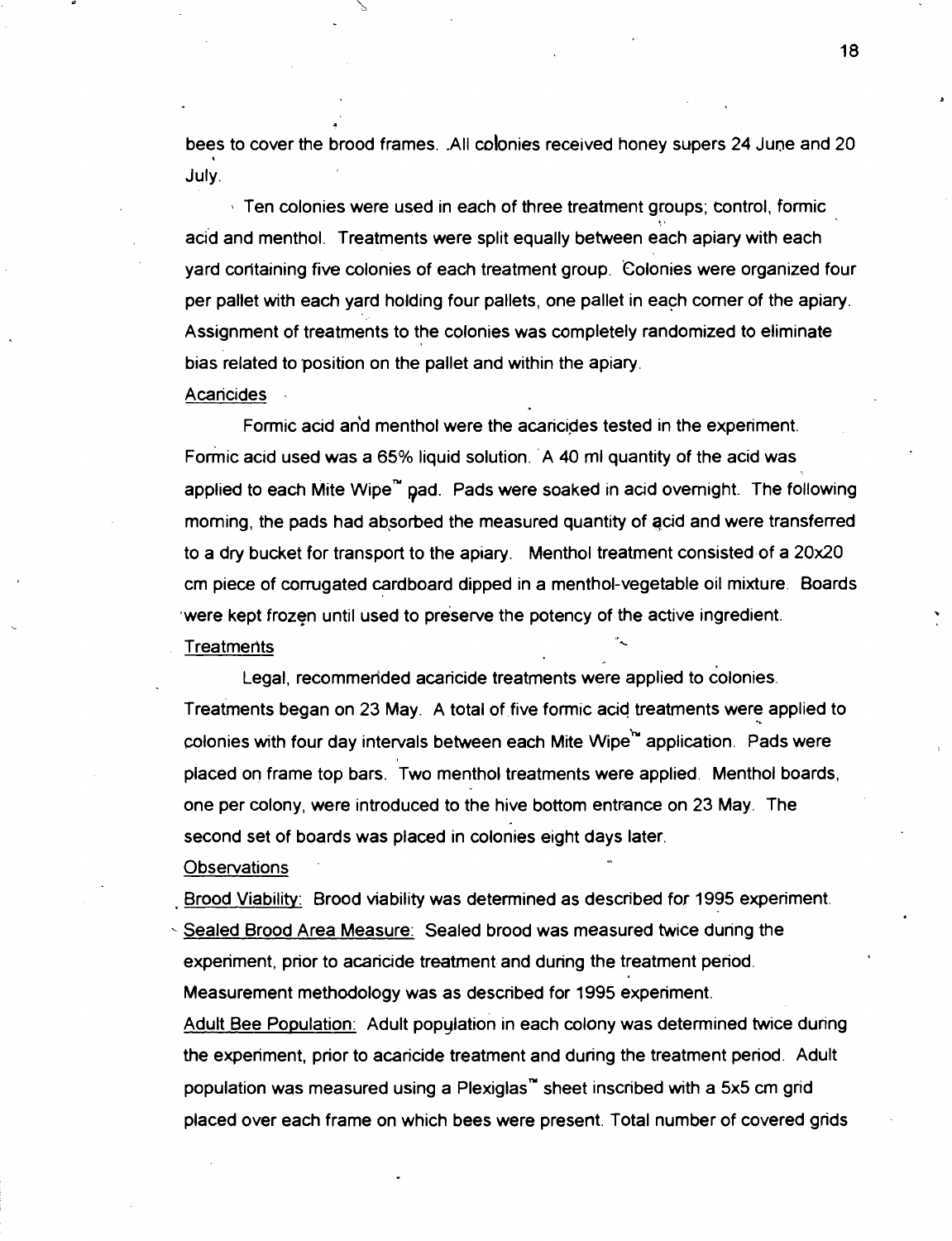was recorded and used to calculate the total adult bee population. A value of 1.5188 bees/ $\text{cm}^2$  was used to estimate the total adult bee population in a hive (modified from Burgett and Bunkam 1985).

Forager Counts: Numbers of pollen and non-pollen foragers were determined by monitoring the colony entrance for two minutes and counting returning foragers in that period. Two hand-held counters were used to record pollen and non-pollen foragers separately. Three' forager counts were conducted, prior to acaricide treatment, during treatment and post-treatment.

Honey Production: Honey production was determined by weighing 30 empty honey supers and calculating the mean weight,  $9.5$  kg  $\pm$  0.13 kg. Full supers were removed from colonies and weighed 14 August. The difference between the full and mean empty super weight was calculated and this value was used as total honey production for the colony.

#### Data Analvsis

All data were analyzed using the General Linear Model of SAS in an analysis of variance. Tukey's multiple means comparison was used to separate differences between treatment means (SAS Institute 1986). The data were analyzed for normality and heterogeneity of variance (SAS lnstitute 1987). Brood viability data were log-transformed to maintain heterogeneity of variance. Differences were accepted at the  $\alpha$ =0.05 level.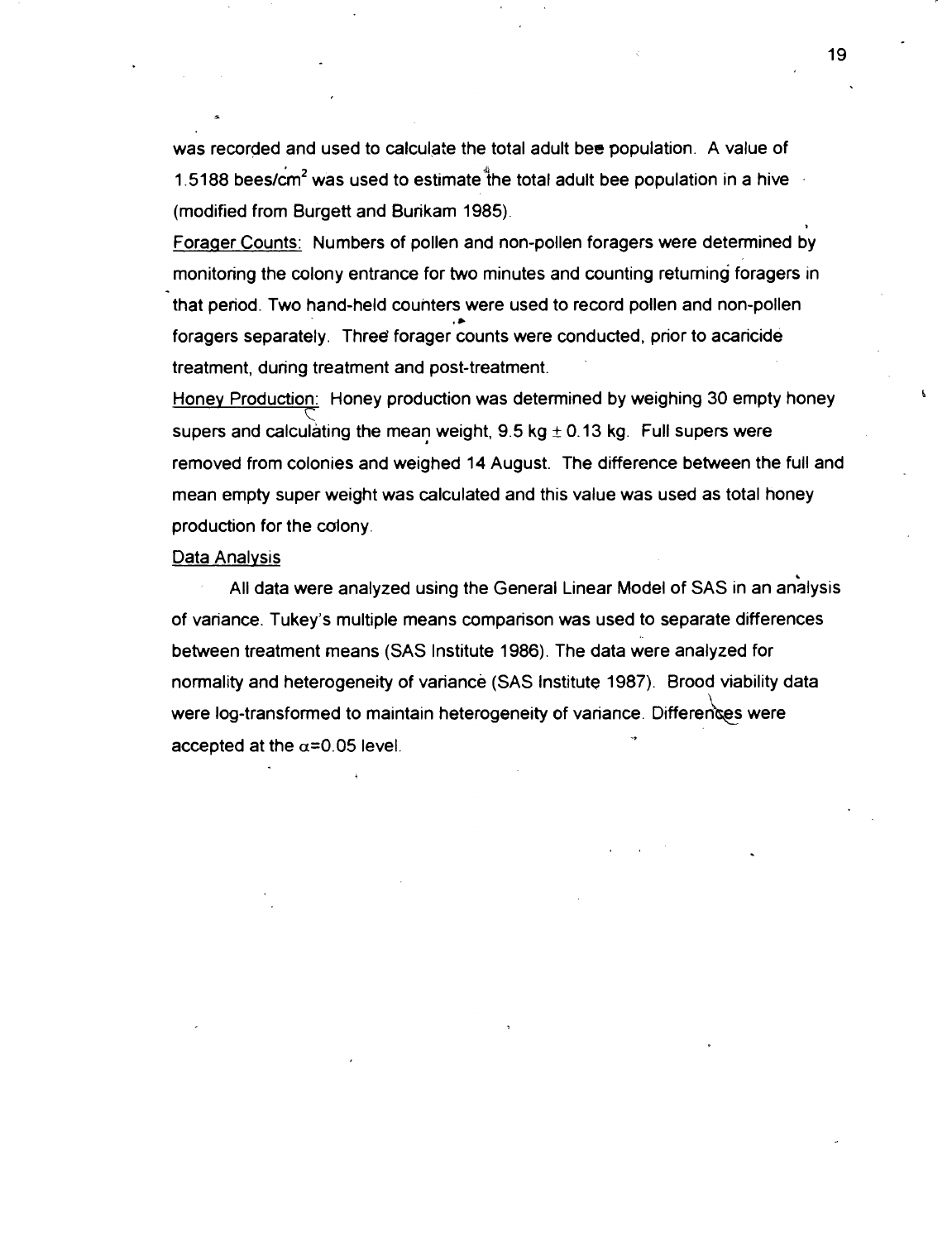#### 2.2 OBSERVATION HIVE EXPERIMENT

#### Colony Initiation and Location

Experimental hives were located at Simon Fraser University, Bumaby, B.C.. Five four-frame observation hives made of Plexiglas<sup>"</sup> were used in the experiment. Three frames of bees were used in each hive. The top frame space was left empty to facilitate introduction of formic acid-soaked towels to the hives. All colonies were of equal population. Each queen was given a paint mark on her thorax for ease of location and tracking in the hive.

#### Acaricide ,

i<br>i A 65% formic acid solution was used in the experiment.

#### **Treatment**

Individual rolled paper towels were, soaked with 10 ml of formic acid (65%). The formic acid treatments were measured in a small beaker and applied to the paper towel in a bucket. The towels were saturated with acid but not dripping. The rolls were introduced to hives via semi-circular portals located near the top of the hives. **<sup>a</sup>**

#### **Observations**

**UE**  Three trials of the experiment were conducted 17, 19 and 21 July, 1995. Queen behaviours were observed and recorded one hour prior to and one hour after formic acid introduction. Observation periods were 10 minutes in length. Three queen behaviours were observed and recorded: egg laying, stationary, and walking. The length of time the queen spent engaged in each behaviour during the ten minute observation period was recorded. The number of workers in the retinue was recorded before and after formic acid treatment. Outside temperature was recorded during each of the trials.

#### Data Analysis

Number of workers in the retinue data were analyzed for normality and heterogeneity of variance. Data were square root trgnsformed to stabilize variance and subsequently analyzed by the General Linear Model of SAS in an analysis of variance. Tukey's multiple means comparison was used to separate differences in the mean number of workers in the retinue before and after formic acid treatment .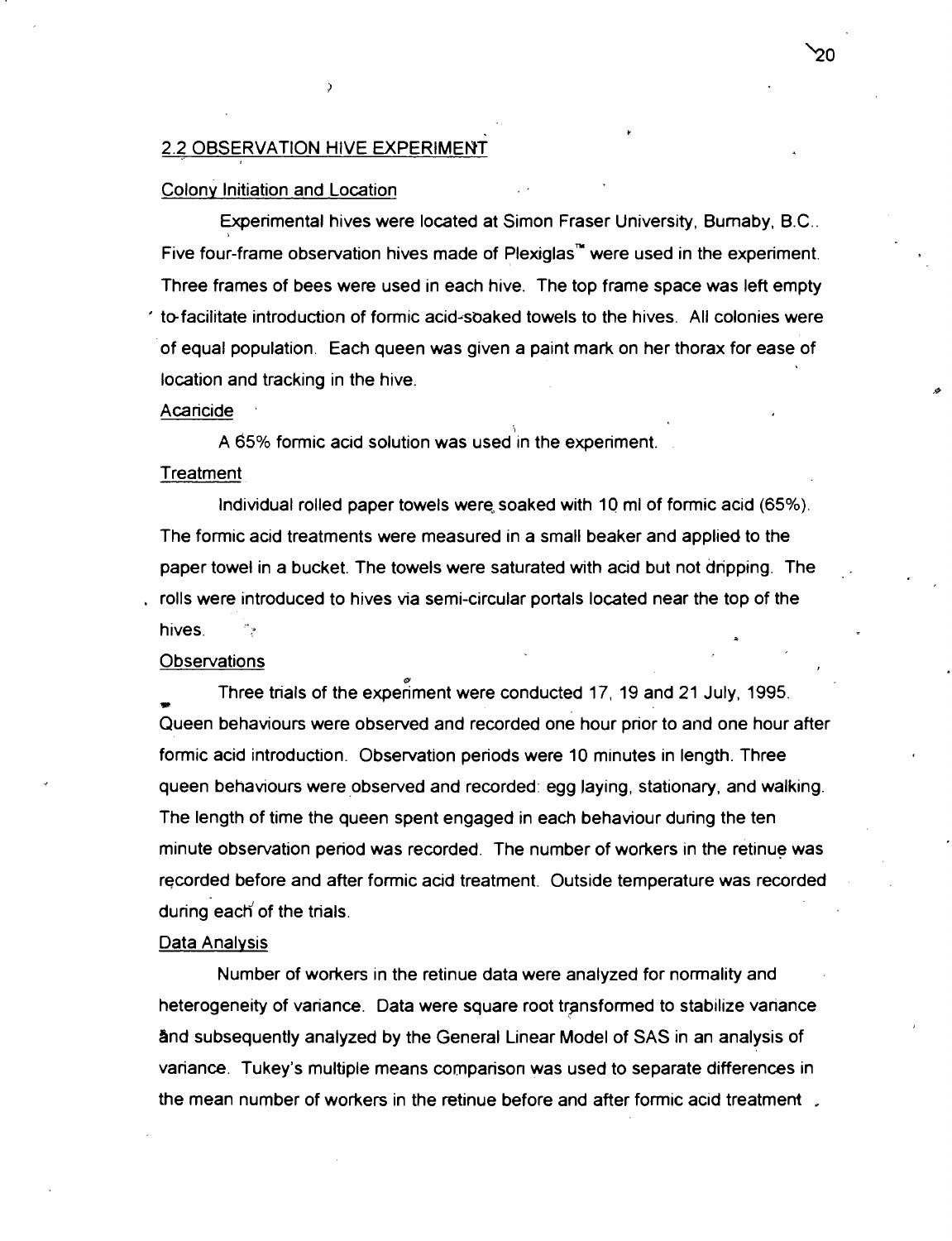between the experimental colonies (SAS Institute 1986). Queen behaviour data. before and after formic acid introduction, were analyzed by constructing a ternary plot representing the length of time the queen spent in each activity in the observation period. Differences were accepted at the **a=0.05** level.

/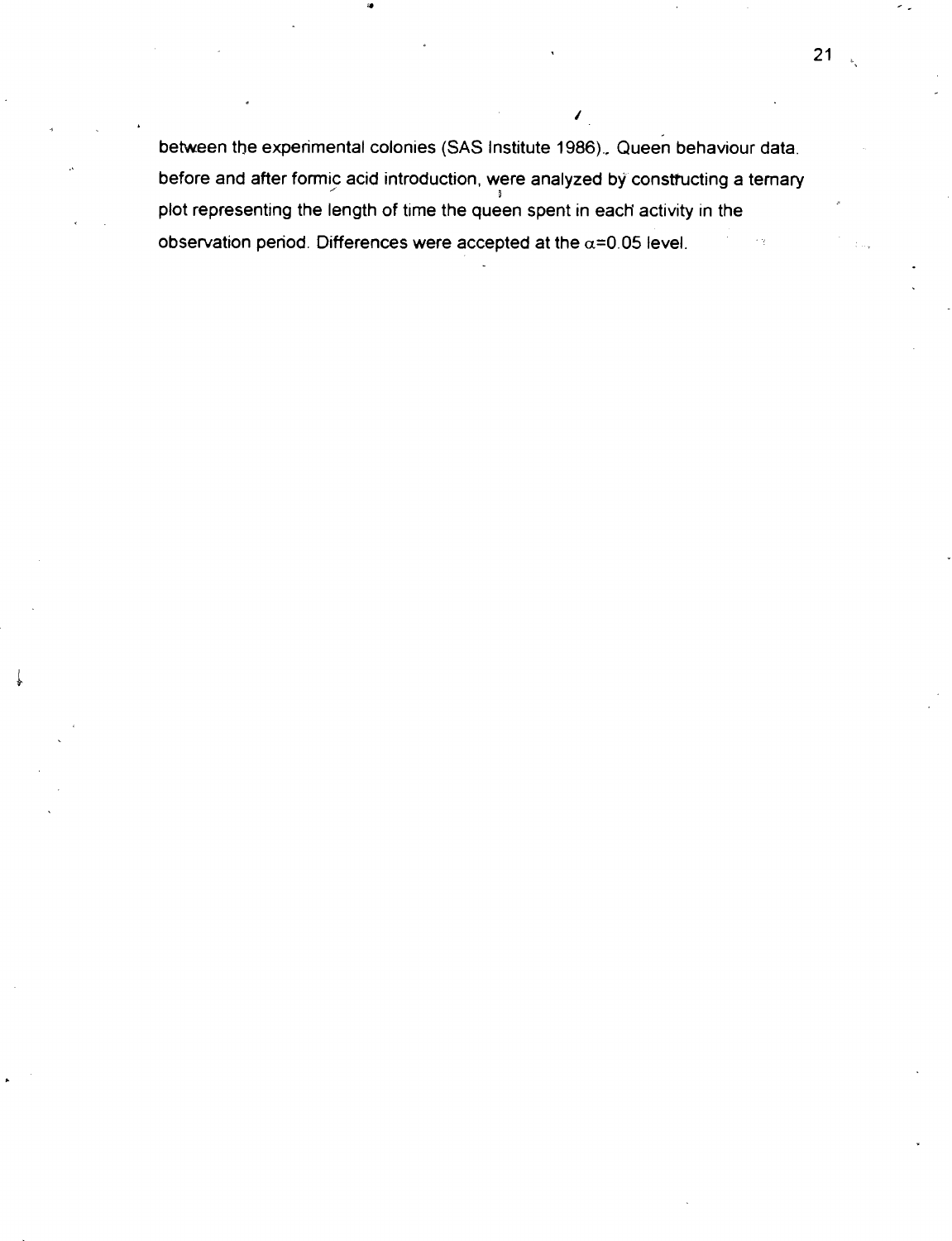#### 3.0 RESULTS

#### 1995 Experiments: Standard Hive Experiment

Colony Weight Gain: Total colony weight gain among the three groups, control (13.2 kg $\pm$  1.0), Apistan<sup>3</sup> (10.9 kg  $\pm$  1.1) and formic acid (13.6 kg  $\pm$  1.0), was not statistically different (P > 0.05) over the experimental season. Comparison of colony weights prior to commencement of acaricide treatments revealed no statistical differences ( $P > 0.05$ ) between the treatment and control groups.

Dead Bee Trap Counts:

Before Treatment

The number of adult bees recovered from dead bee traps prior to acaricide treatment was not statistically different ( $P > 0.05$ ) among control, Apistan<sup>x</sup>- and formic acid-treated colonies (Fig. 1).

During / After Treatment

The number of adult bees recovered from dead bee traps during and after acancide treatment was not statistically different (P > 0.05) among control, Apistan<sup>\*</sup> Production of the state and formic acid groups (Fig. 2).

Brood Viability: Brood viability, the number of eggs that survived to become viable pupae, was not statistically different  $(P > 0.05)$  among control and acaricidetreated groups (Fig. 3).

Worker Longevity: Worker longevity was not statistically different between Apistan<sup>x</sup>- and formic acid-treated colonies and control colonies (P  $>$  0.05) (Fig. 4). Longevity was lowest in the formic acid treated colonies (23.8 days  $\pm$  0.6) and highest in Apistan<sup>\*</sup> treated colonies (24.5 days  $\pm$  0.7). Worker longevity in the control group was  $24.2$  days  $\pm$  0.6.

Sealed Brood Area: Total combined sealed brood area was not statistically different among the control and acaricide treatment groups (Fig. 5), nor was there a difference among control and treatment groups when each assessment day was analyzed individually  $(P > 0.05)$ .

 $\cdot$  22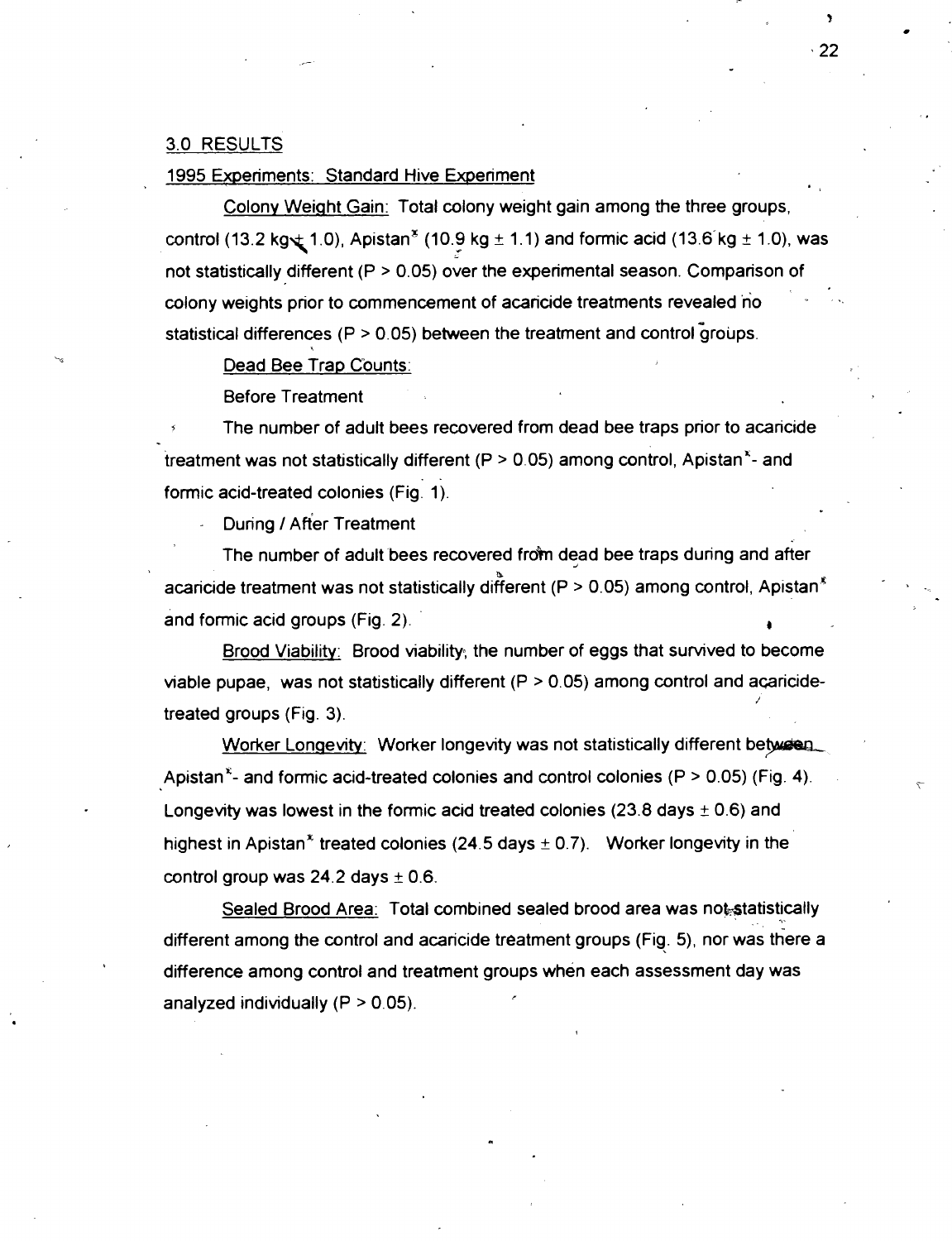

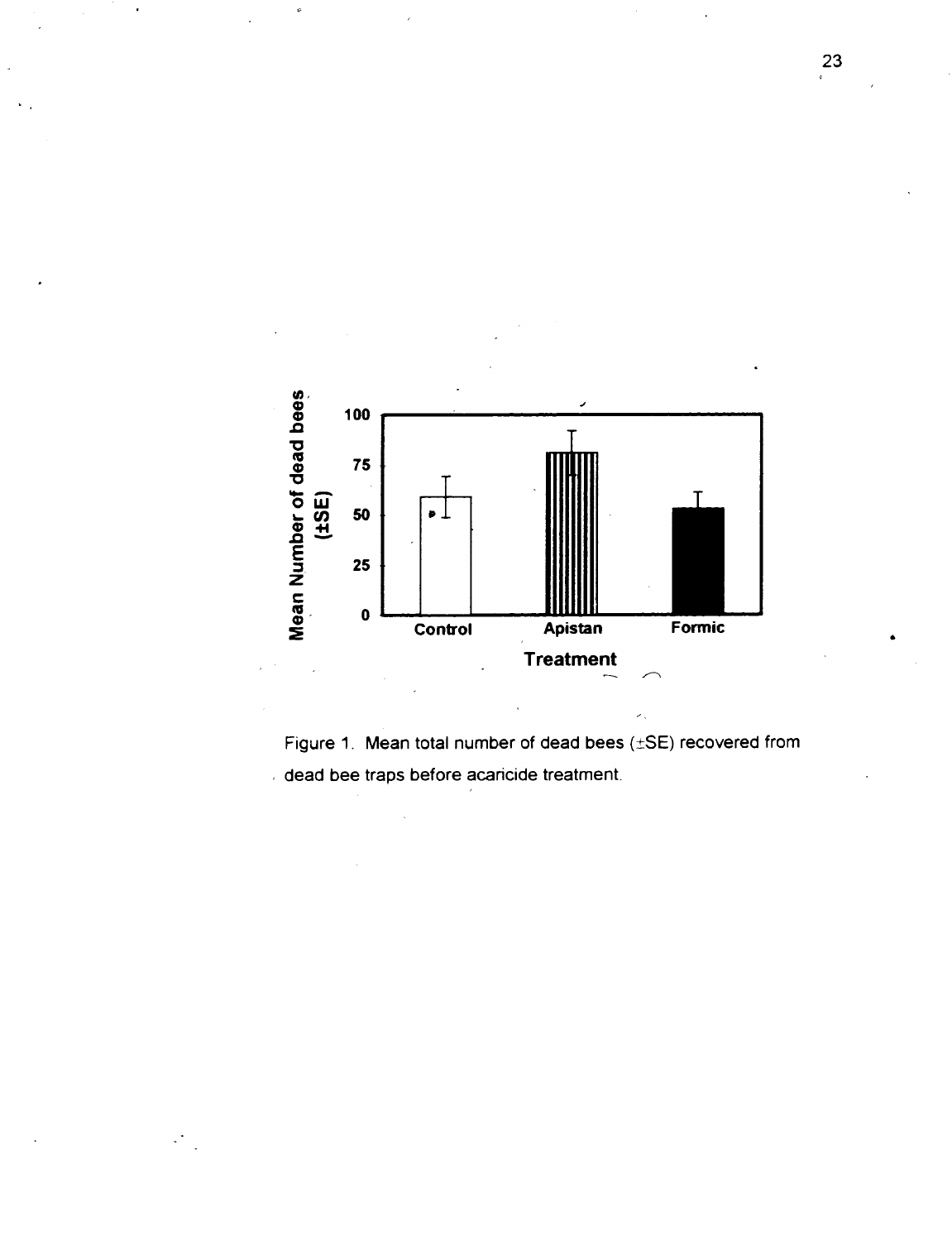

À

Figure 2. Mean total number of dead bees  $(\pm SE)$  recovered from dead bee traps, during and after acaricide treatment.

 $24$ 

 $\check{\cdot}$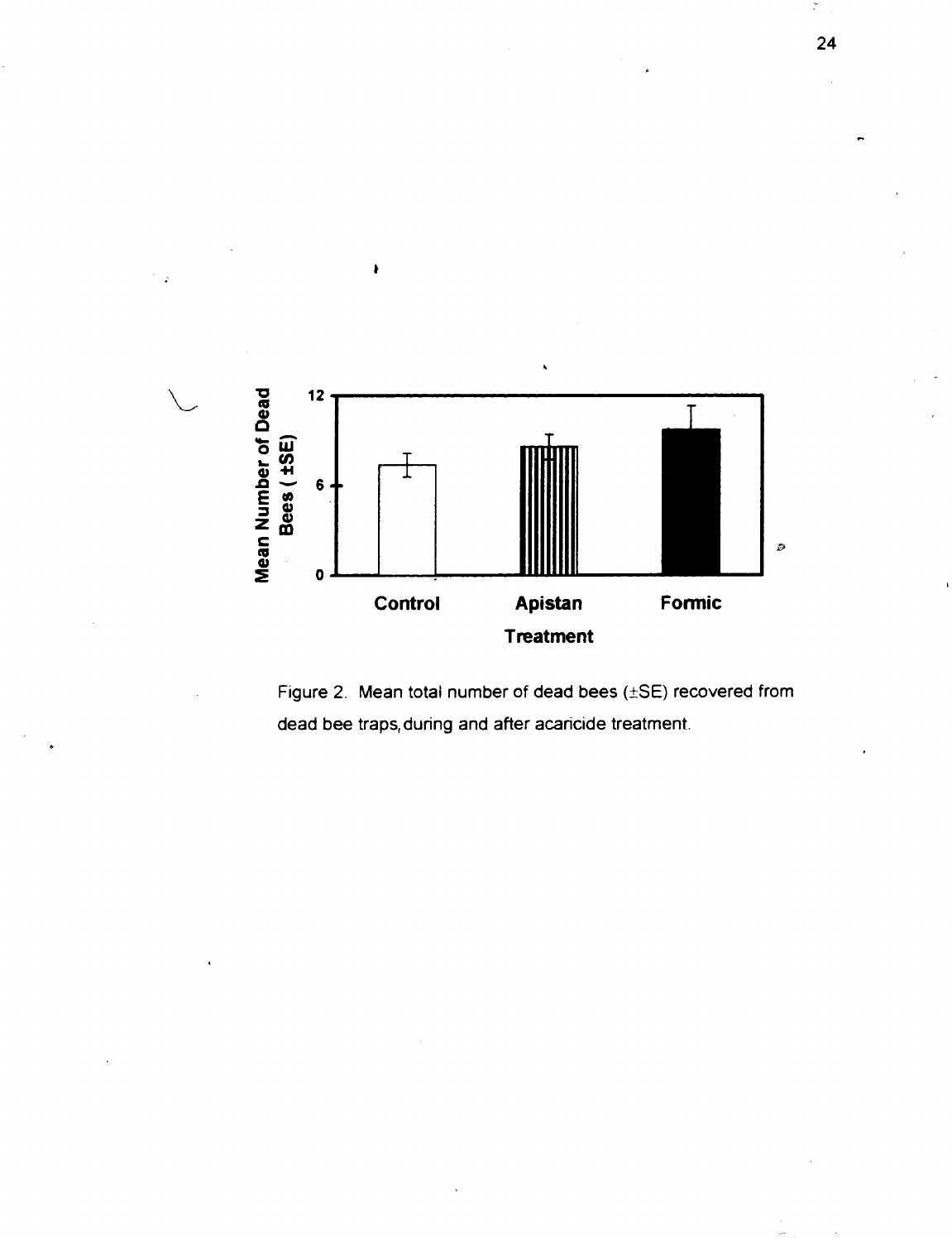



.

 $\tilde{f}$ 

25

 $\epsilon$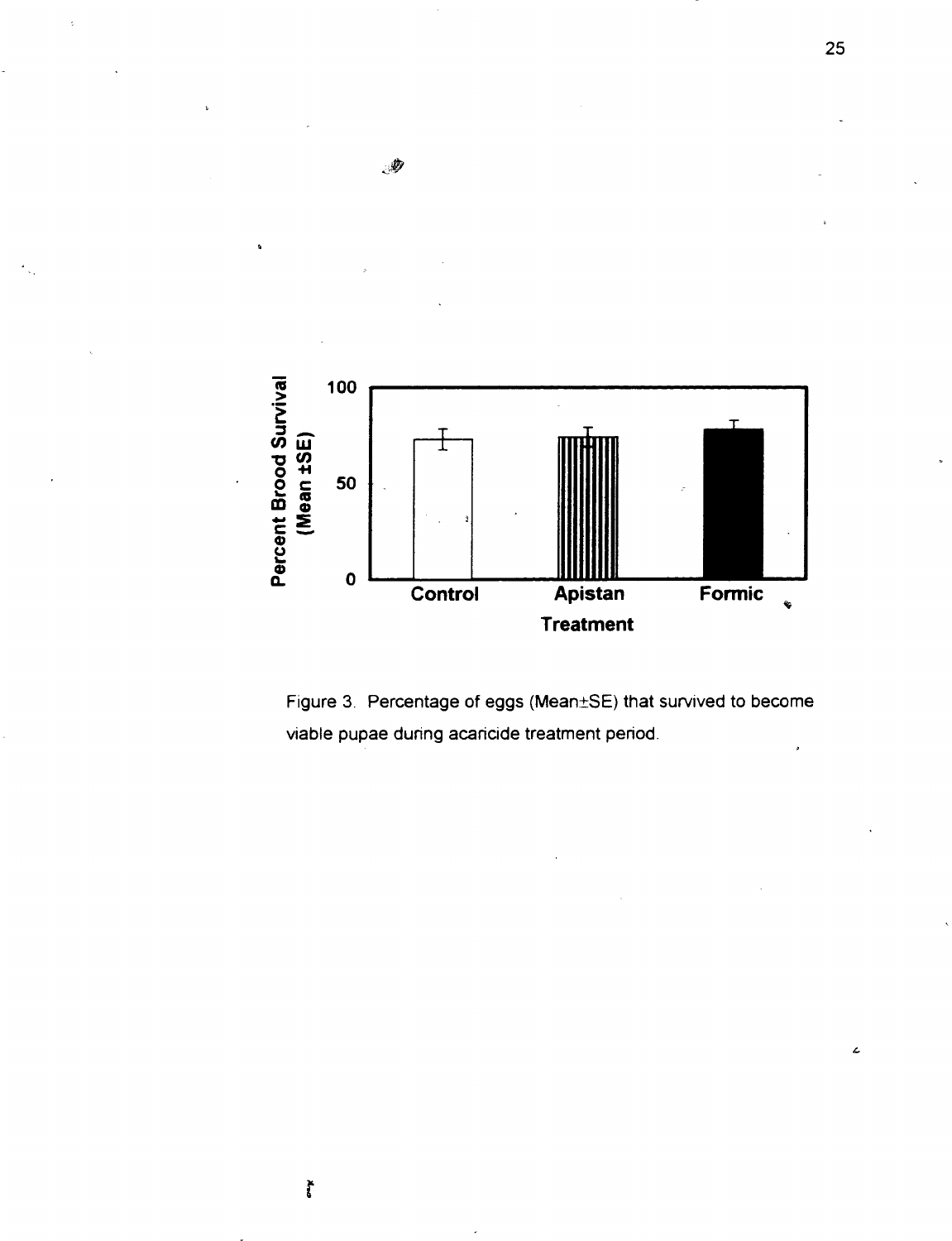

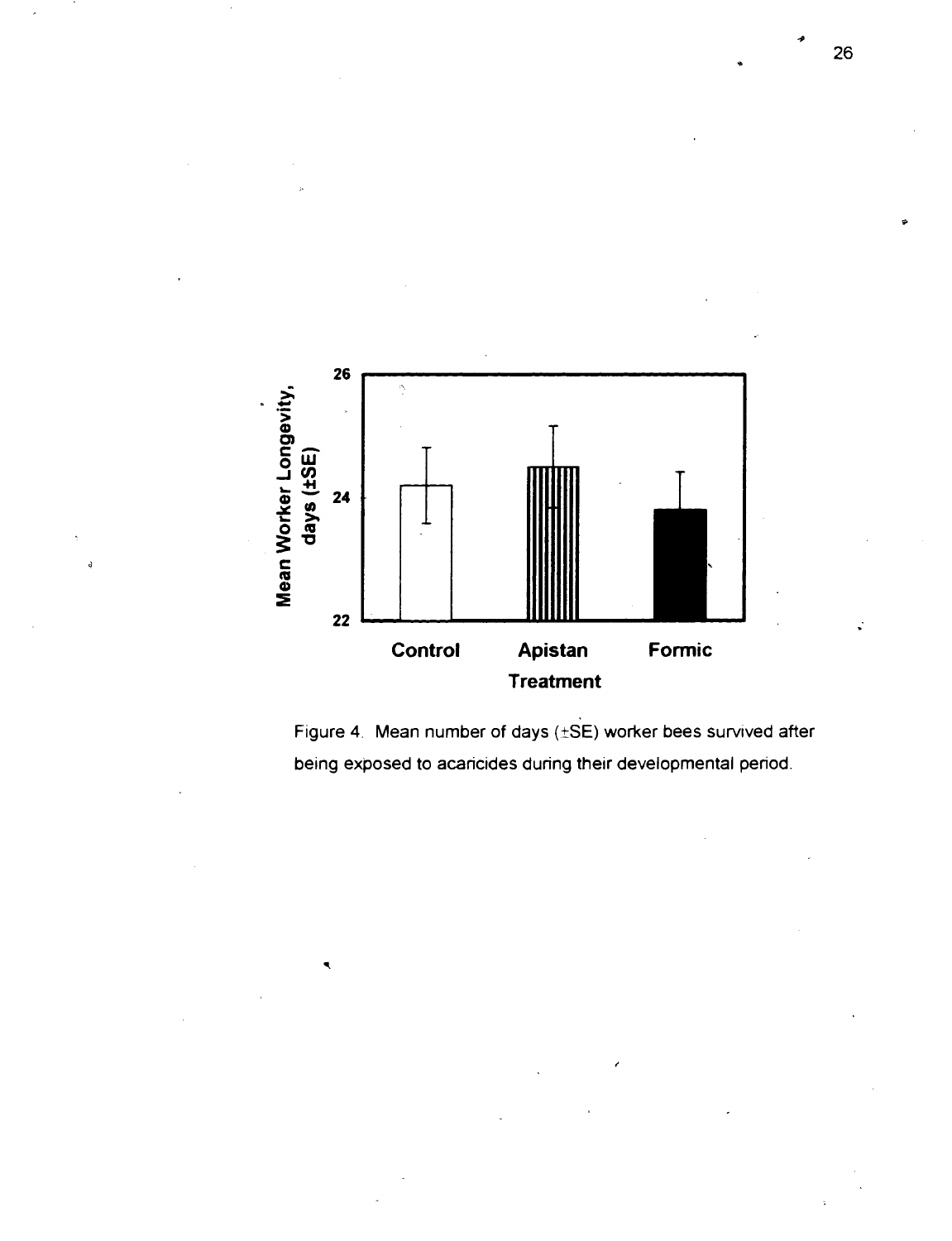

Figure 5. Mean sealed brood area  $(\pm SE)$  in control and acaricide-treated colonies measured on three assessment days during the experiment.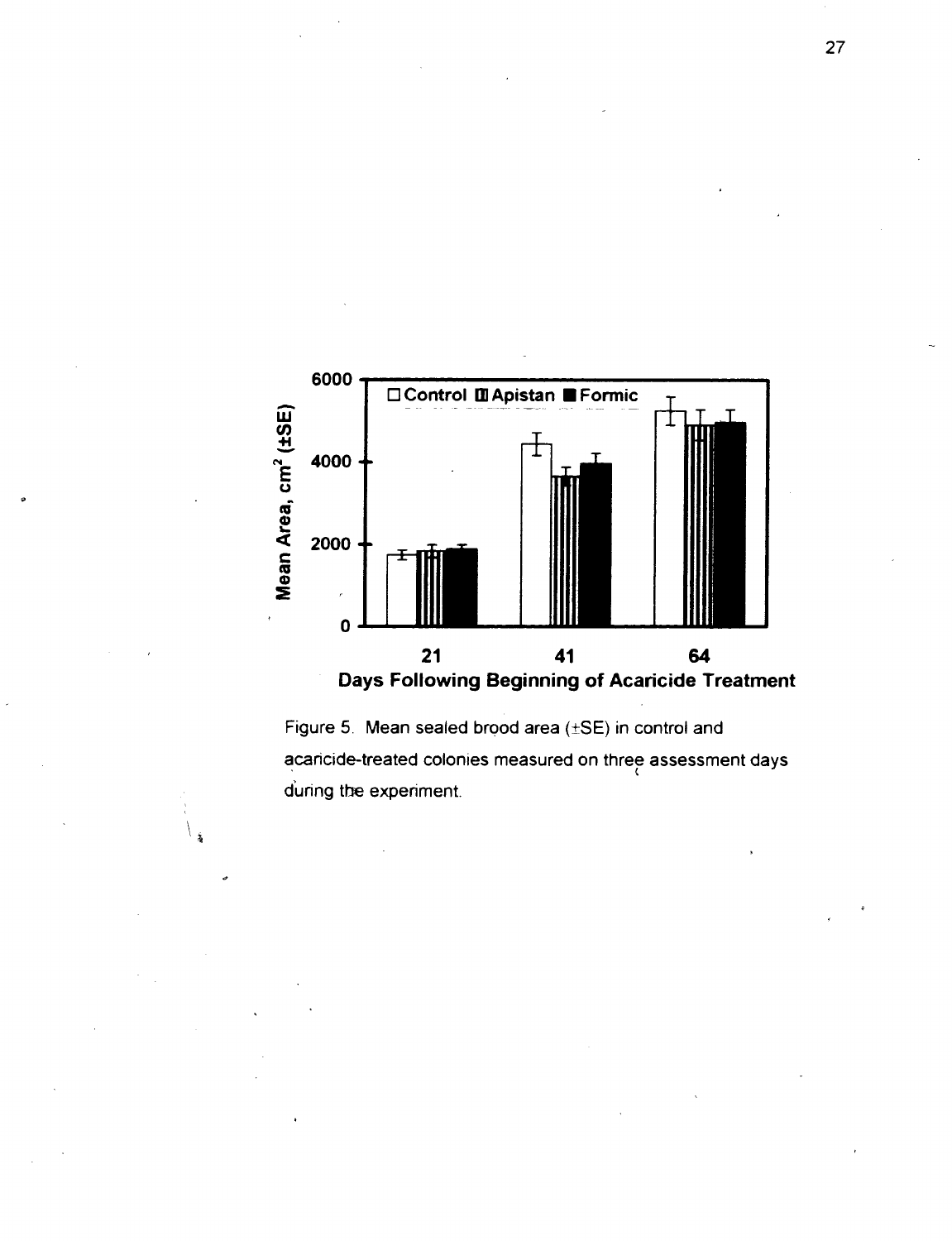Returning Foragers - Total, Pollen, Non-pollen: The mean combined number of foraging workers, pollen and non-pollen foragers, returning to the hive was not different among the three treatment groups (P > 0.05), control (150 bees  $\pm$  10), Apistan<sup>\*</sup> (148 bees  $\pm$  11), and formic acid (155 bees  $\pm$  10) (Fig. 6). Analysis of the number of returning pollen or non-pollen foragers revealed no statistical differences among control and treatment groups ( $P > 0.05$ ) and there were no statistically significant differences ( $P > 0.05$ ) when each assessment day was analyzed indiwdually.

Pollen Load Weight: Total pollen load weight was not statistically different (P  $> 0.05$ ) among the control, Apistan<sup>\*</sup>, or formic acid treatment groups (Fig. 7).

Emerged Bee weight: Mean weight of post-emergent bees was not statistically different (P > 0.05) among the three groups, control (105 mg  $\pm$  1.6), **e**  statistically different (P > 0.05) among the three groups, constants (105 mg  $\pm$  1.8), and formic acid (110 mg  $\pm$  1.7).

1995 Experiments: Observation Hive Experiment

*b* 

Workers in Retinue: Analysis of the number of bees in the retinue indicated no significant differences between numbers of bees attending the queen  $(P > 0.05)$ before versus after formic acid introduction to the observation hive (Fig. 8).

Queen Behaviour: A plot illustrating queen behaviour patterns before versus after formic acid introduction revealed no consistent changes in queen activities. The lack of a trend in behavioural patterns indicates there was no statistical difference in the amount of time queens spent in each actiwty before versus after formic acid introduction to the hive (Fig. 9). One colony in the experiment was not included in the final analysis becayse the queen was balled by workers after the formic acid was introduced to the colony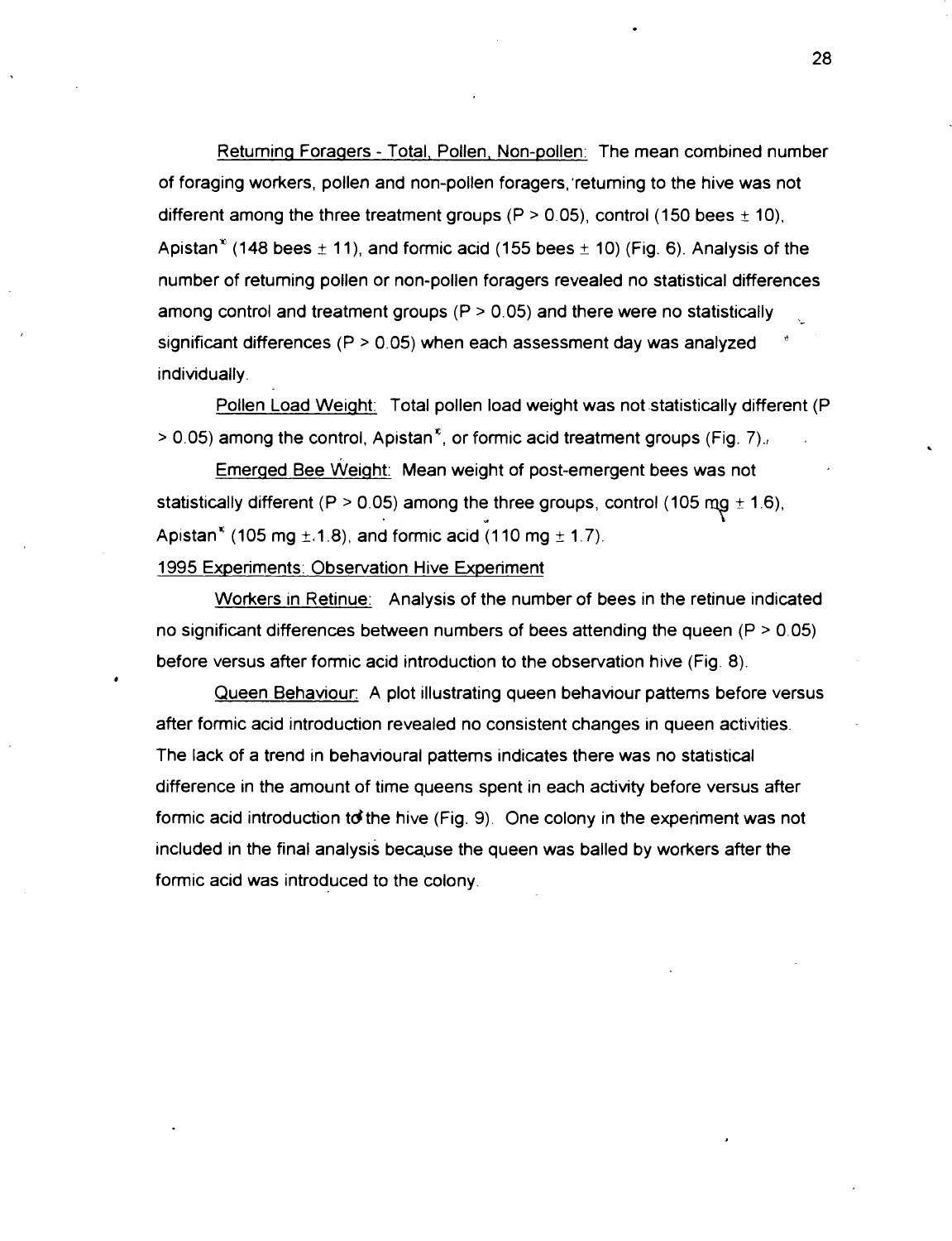

Figure 6. Mean combined number of pollen and non-pollen foragers  $(\pm SE)$  returning to control and acaricide-treated colonies in five minute observation period.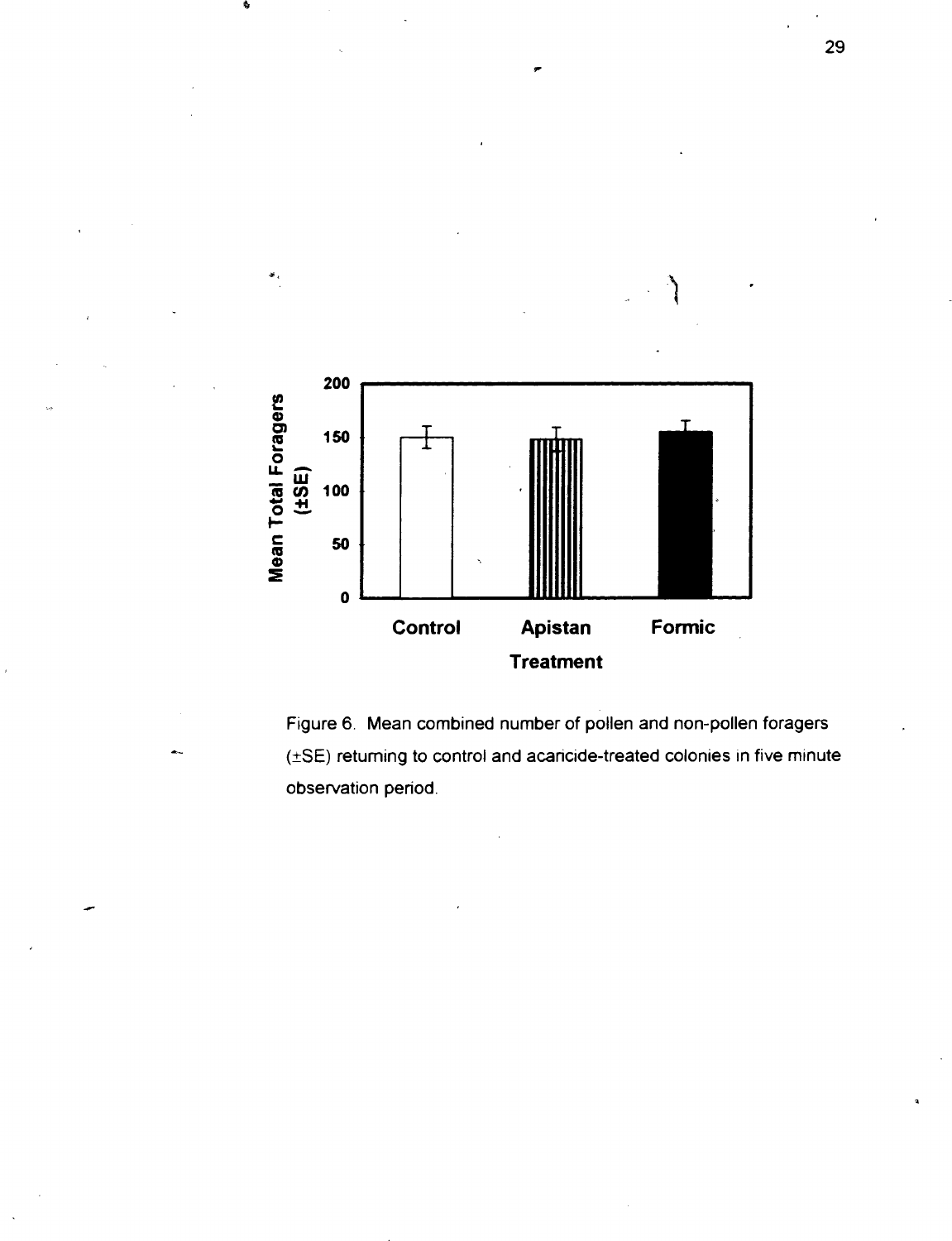





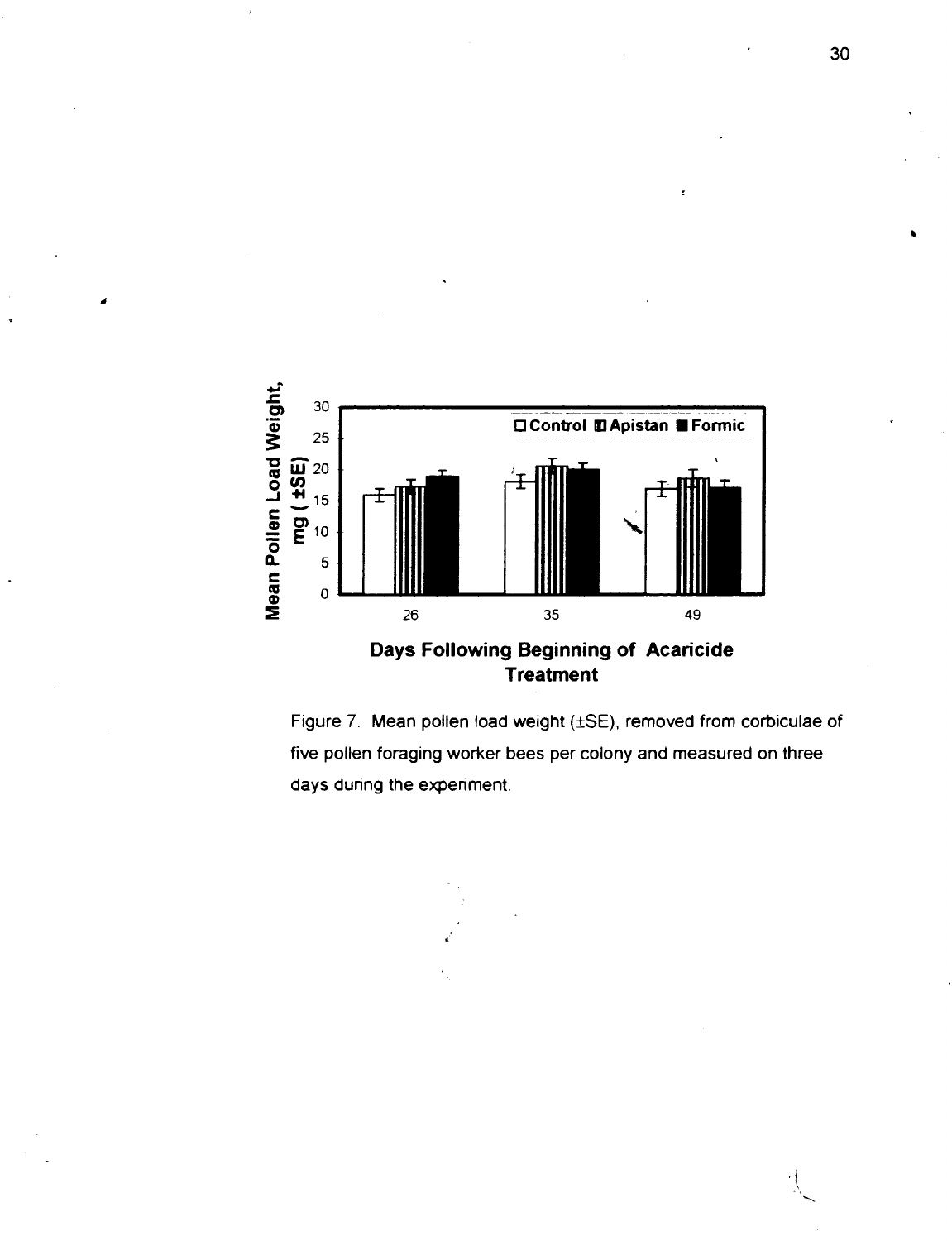

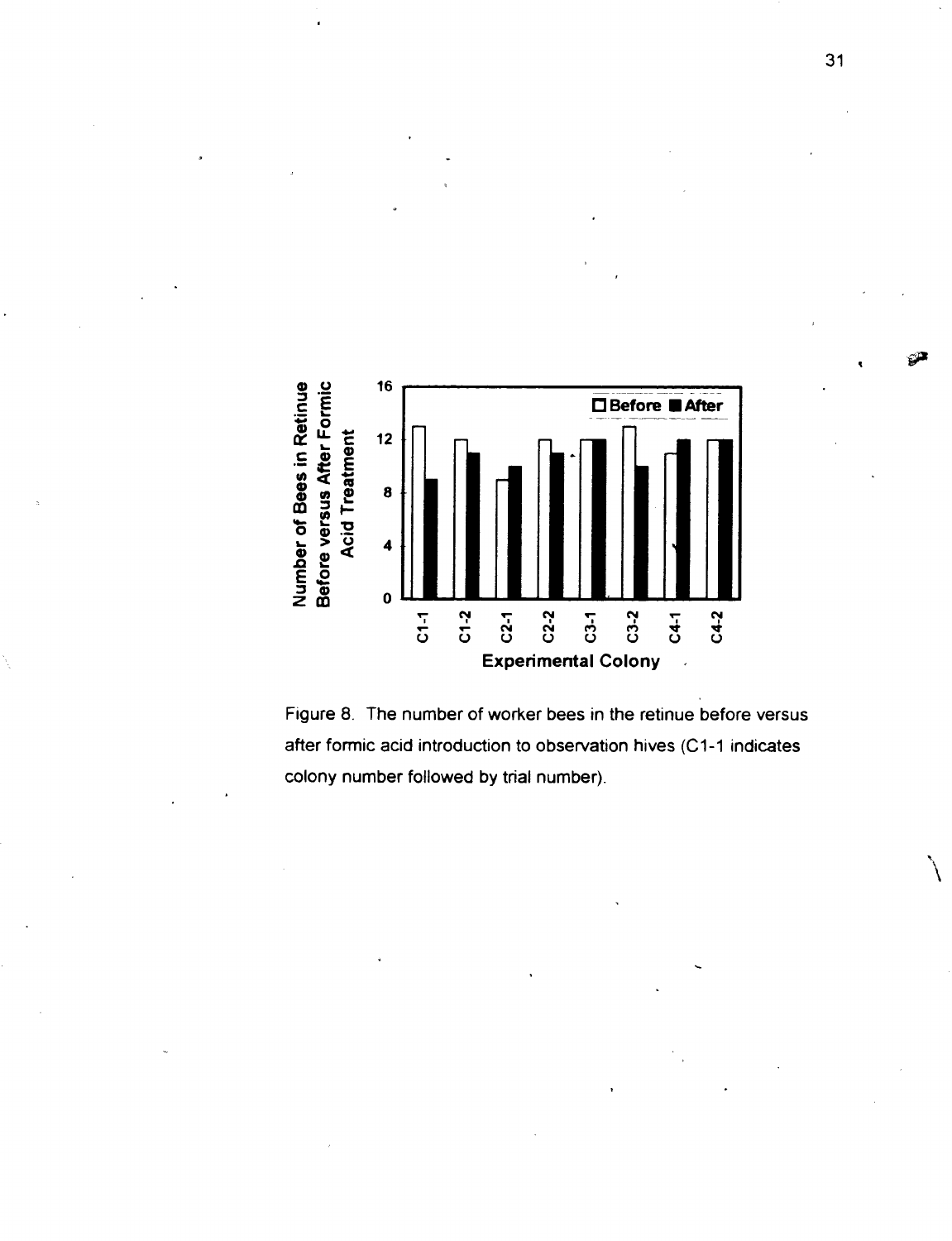

Figure 9. Amount of time during a ten minute observation period the queen spent engaged in one of three different activities, egg laying, 'stationary, or walking, before versus after formic acid treatment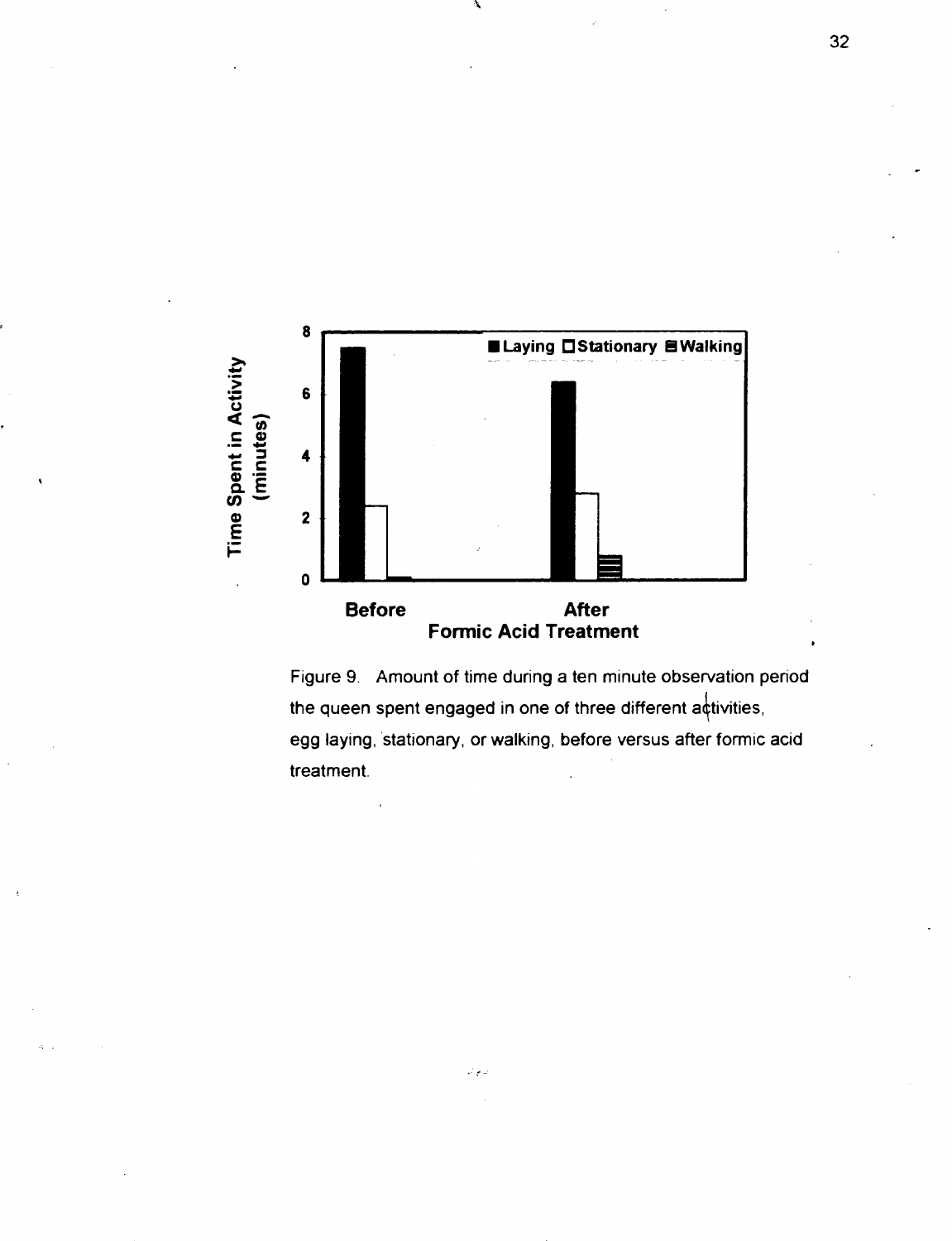#### 1996 Experiment

Brood Viability: Brood viability was not statistically different ( $P > 0.05$ ) between control, menthol- and formic acid-treated colonies (Fig. 10).

Sealed Brood Area: Sealed brood area, measured prior to commencement of acaricide treatment, was not statistically different ( $P > 0.05$ ) among control (3028)  $cm^{2} \pm 220$ , menthol (2983 cm<sup>2</sup>  $\pm$  220) and formic acid (2710 cm<sup>2</sup>  $\pm$  220) groups. Sealed brood<sup>\</sup>area of formic acid-treated colonies was statistically smaller than sealed brood area in control colonies  $(P=0.05)$  during the acaricide treatment period (Fig. 11).

Adult Bee Population: Total adult bee population was not statistically different ( $P > 0.05$ ) among the three groups either before or during the acaricide treatment period (Fig. 12).

. Retuminq Foraqers - Total, Pollen, Non-pollen: The total number of foraging workers, pollen and non-pollen foragers, retuming to the hive was not statistically different among the three groups (P  $>$  0.05), control (126 bees  $\pm$  8.9), menthol (126 bees  $\pm$  8.9) and formic acid (113 bees  $\pm$  8.9) (Fig. 13). Analysis of the combined number of retuming pollen or non-pollen foragers revealed no significant differences among the three groups ( $P > 0.05$ ) and there were no differences between control. menthol- and formic acid-treated colonies when each assessment day was analyzed individually  $(P > 0.05)$ .

Honey Production: Colony honey production among control, menthol- and formic acid-treated colonies was not statistically different (Fig. 14), although formic acid-treated colonies produced, on average, less honey (34.4 kg  $\pm$  7.5) than menthol-treated (43.9 kg  $\pm$  7.5) or control colonies (41.5 kg  $\pm$  7.5).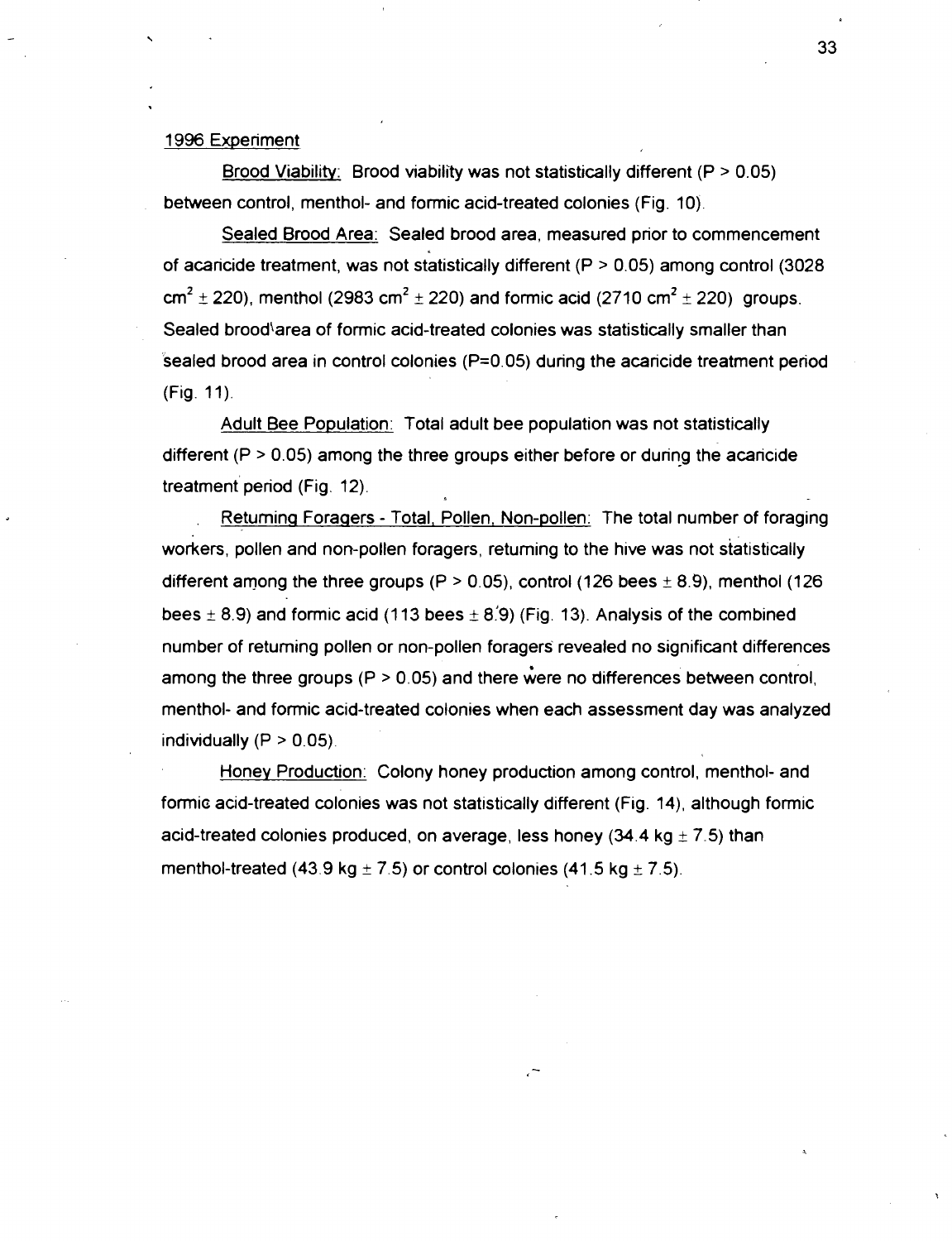

Figure 10. Percentage of eggs and young larvae (Mean±SE) that survived to become viable pupae during acaricide treatment period.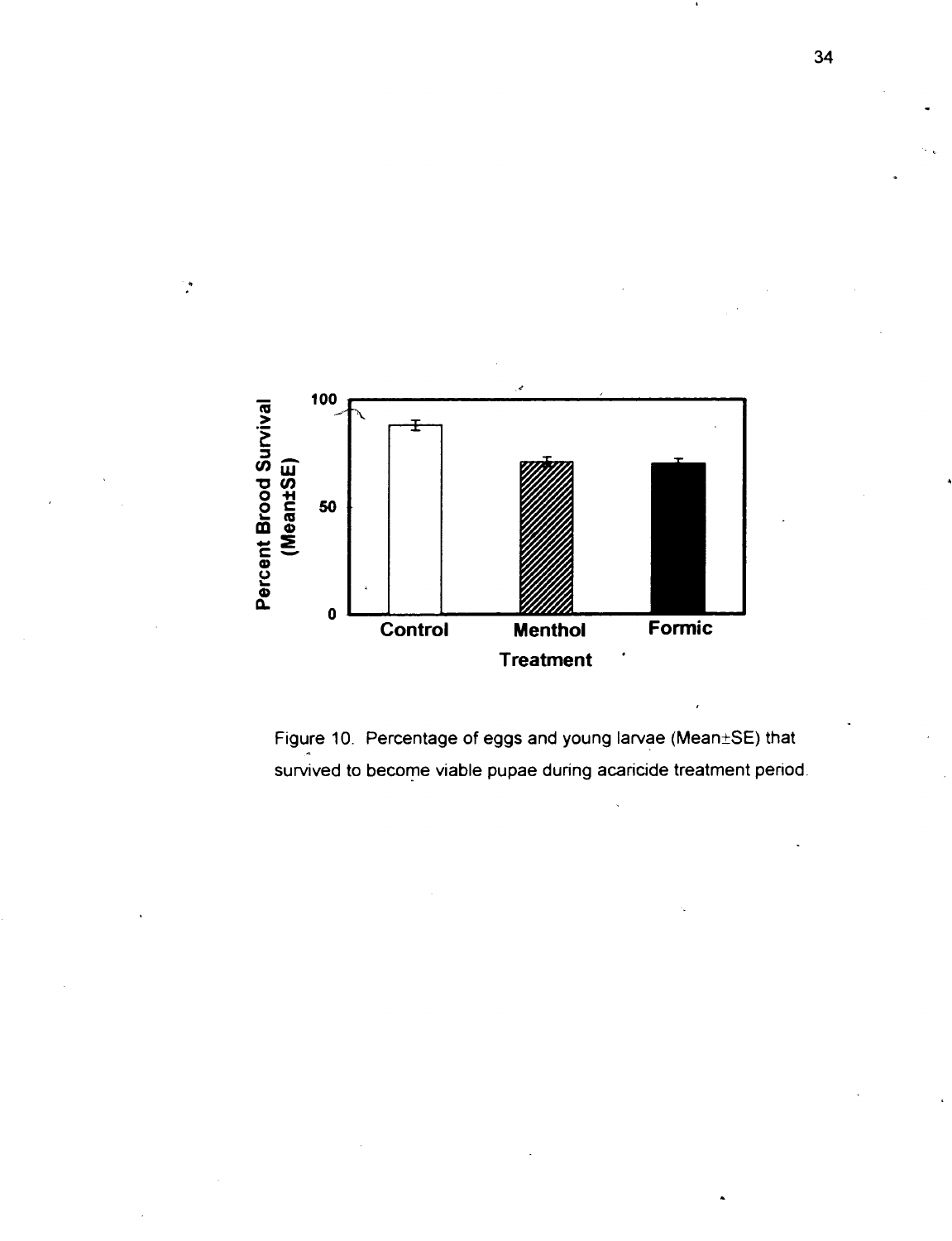

Figure 11. Mean sealed brood area  $(\pm SE)$  in control and acaricidetreated colonies measured on two assessment days during the,  $e^{\lambda}$ penment. Within a treatment period, bars with different letters, are statistically different  $(P < 0.05)$ .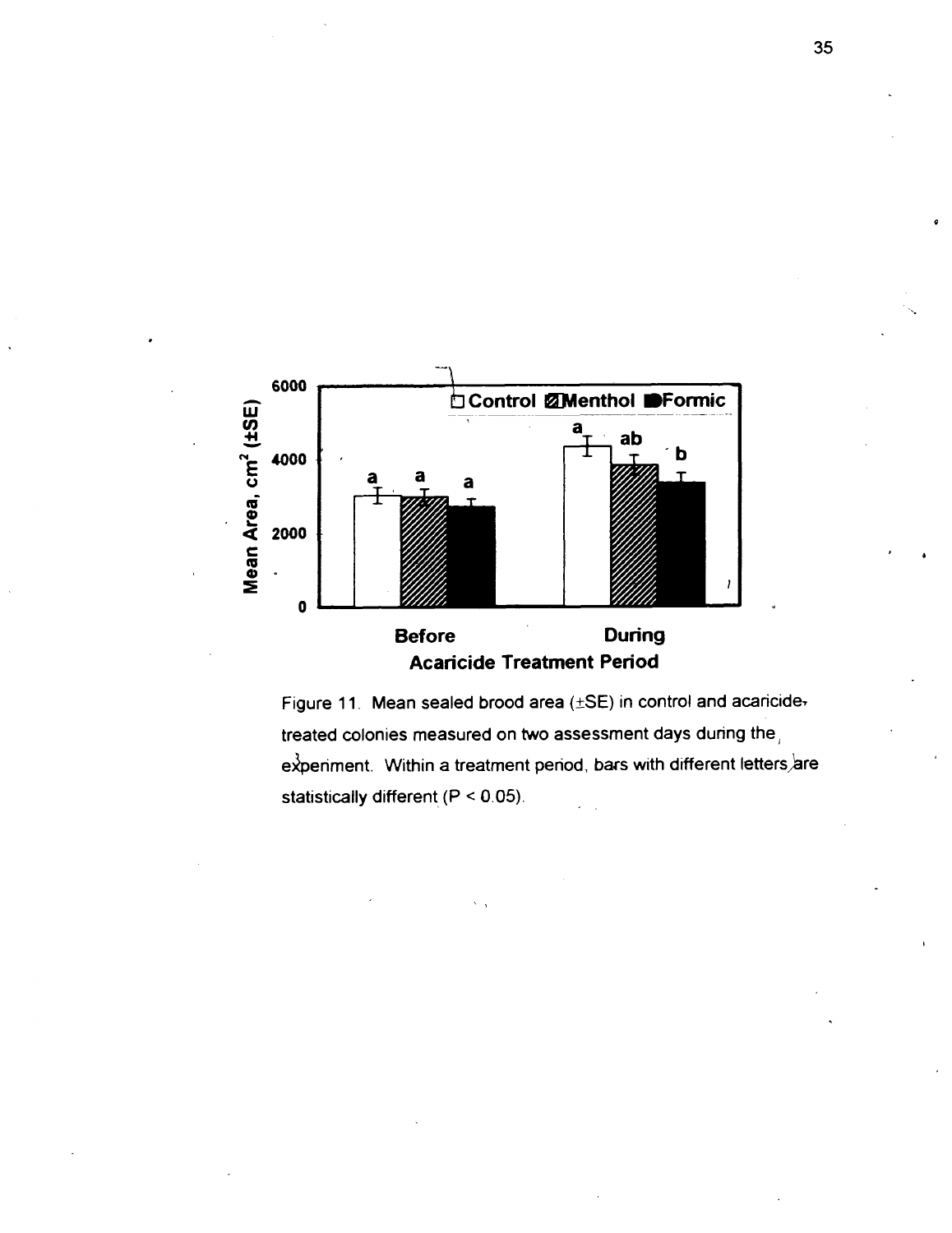

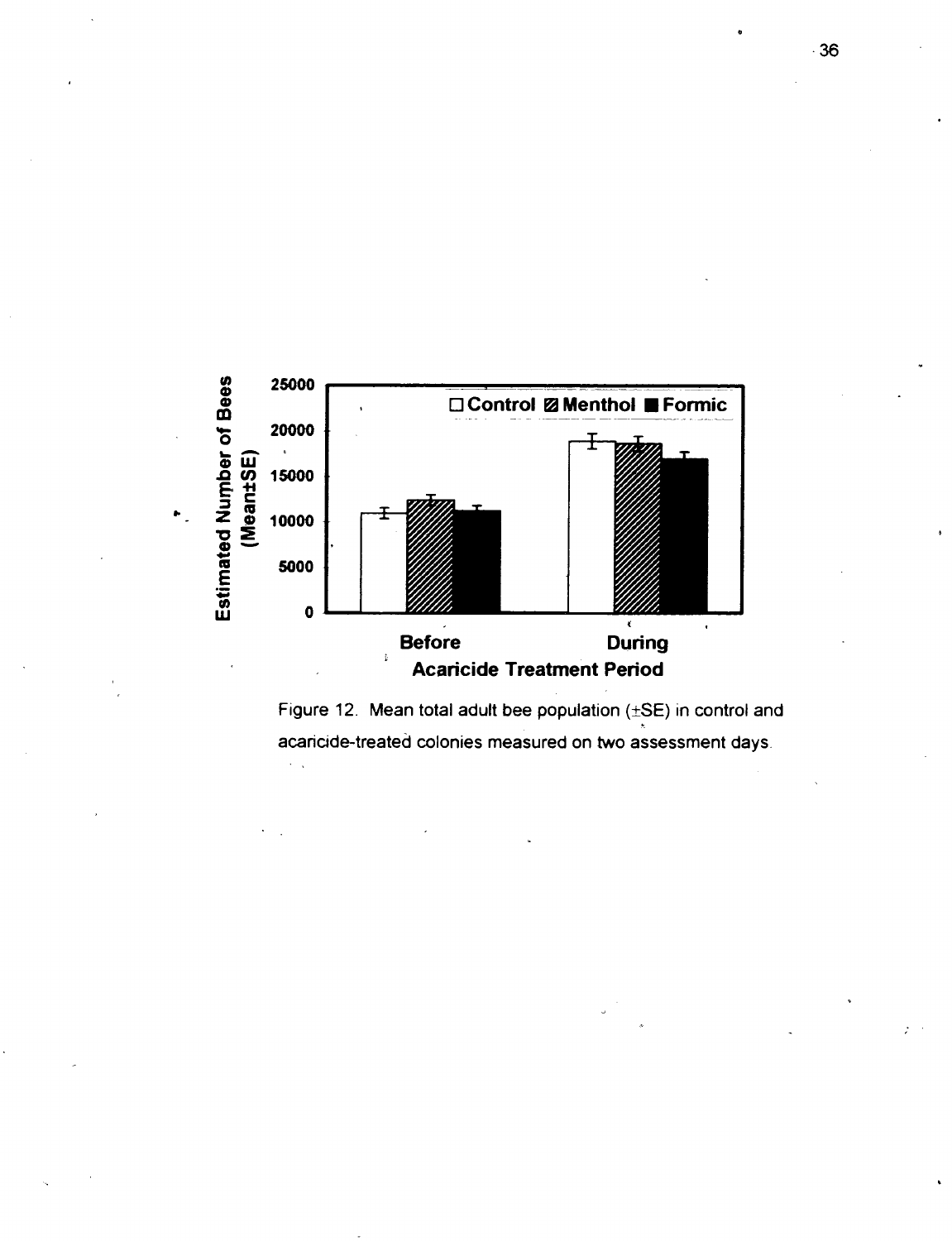

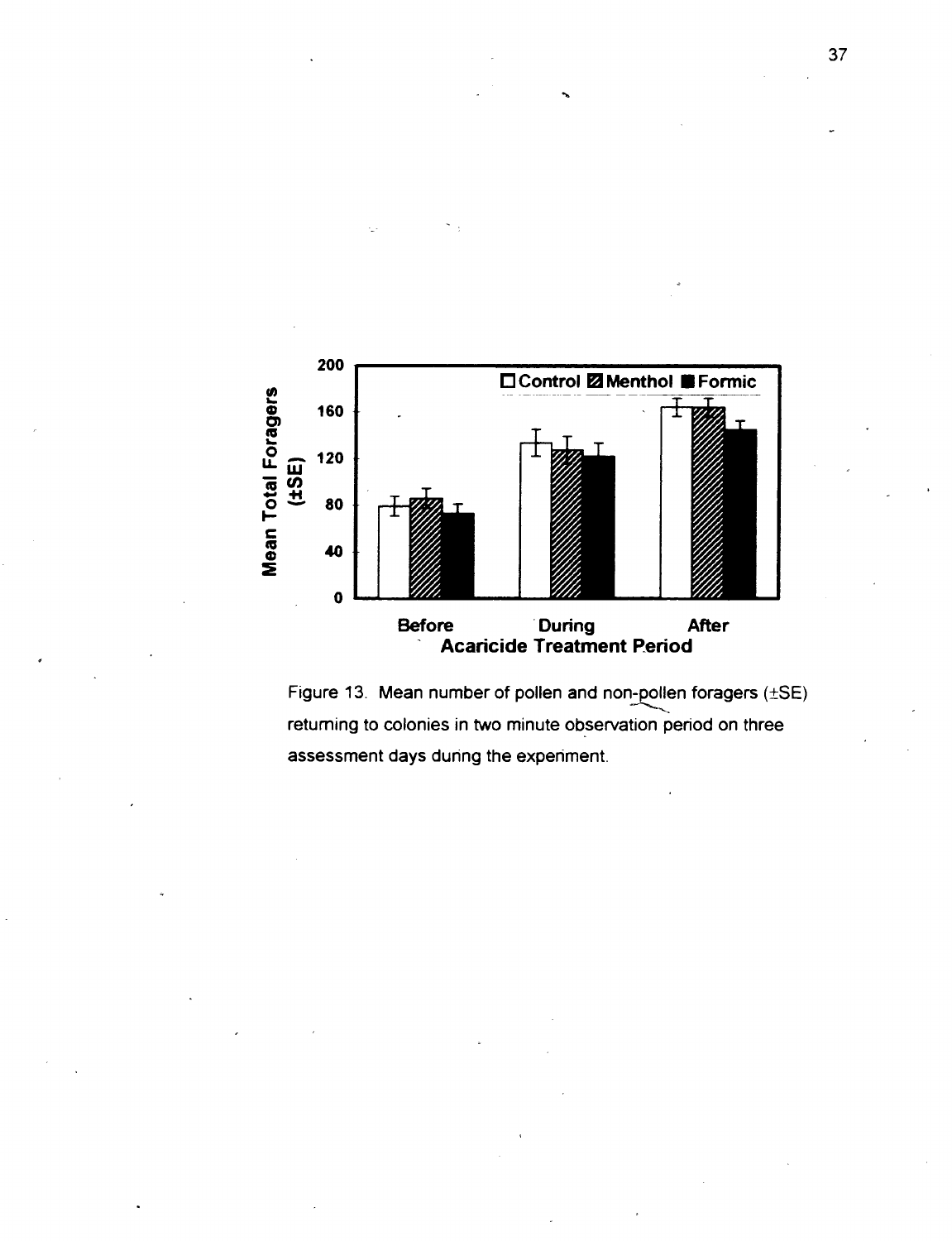

 $\zeta$ 

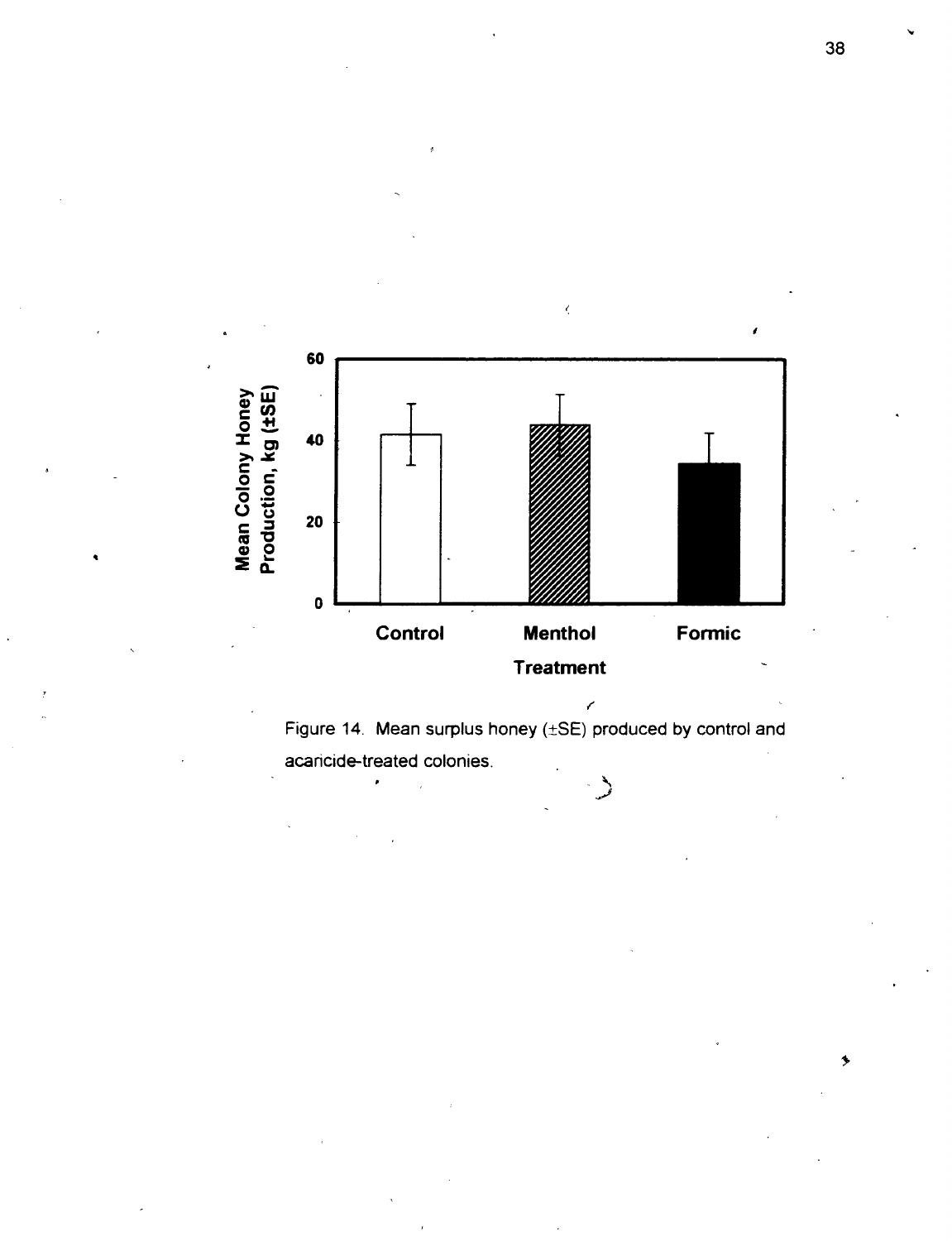#### 4.0 DISCUSSION

The results of my study indicate fluvalinate, formulated as Apistan<sup>\*</sup> strips, and menthol, applied as cardboard-squares dipped in a menthol-vegetable oil mixture, induced no adverse effects on individual honey bee workers, colony health, or colony productivity. Formic acid applied to Mite Wipe<sup>n</sup> pads adversely affected ,brood rearing, although not enough to influence honey production.

## Apistan $^*$

Measurements of colony weight gain, adult bee mortality, brood viability, worker bee longevity, sealed'brood area, foraging activity, pollen load weight and post-emergent bee weight revealed that Apistan", when used according to the manufacturer's recommendations, poses no threat to a colony's overall ' development, health and related productivity. These results are consistent with the literature pertaining to Apistan $<sup>*</sup>$  and its effects on honey bees. The relatively low</sup> toxicity of fluvalinate to honey bees has been reported by several studies (Duff and Furgala 1992; Zoecon 1989; Waller et a/. 1988; Taylor et a/. 1987; Stoner et a/. 1984; Henrick et **a/.** 1980). Pettis et a/. (1991) demonstrated that mite-free worker bees exposed to Apistan<sup>\*</sup> strips (2.5 % a.i.) did not experience a subsequent increase in mortality. Th the same study, brood viability was not different between mite-free queen bees exposed to Apistan<sup>»</sup> Queen Tabs (1% a.i. concentration) and those not exposed. Investigations of Apistan<sup> $n$ </sup> used in Varroa-infested colonies indicated the product resulted in favourable or neutral colony effects (Delaplane 1 995).

In acaricide-treated and control colonies, worker bee longevity was highest in Apistan<sup> $x$ </sup>-treated colonies. It is possible that workers in Apistan $x$ -treated colonies experienced extended worker longevity because the infestation of Varroa mites (all colonies had at least a few Varroa present at the end of the experiment) was suppressed for a longer period in those colonies than the formic acid or control colonies. Perhaps the extended mite-free period in Apistan<sup>®</sup> colonies conferred a health advantage to the workers in those colonies, resulting in increased worker longevity.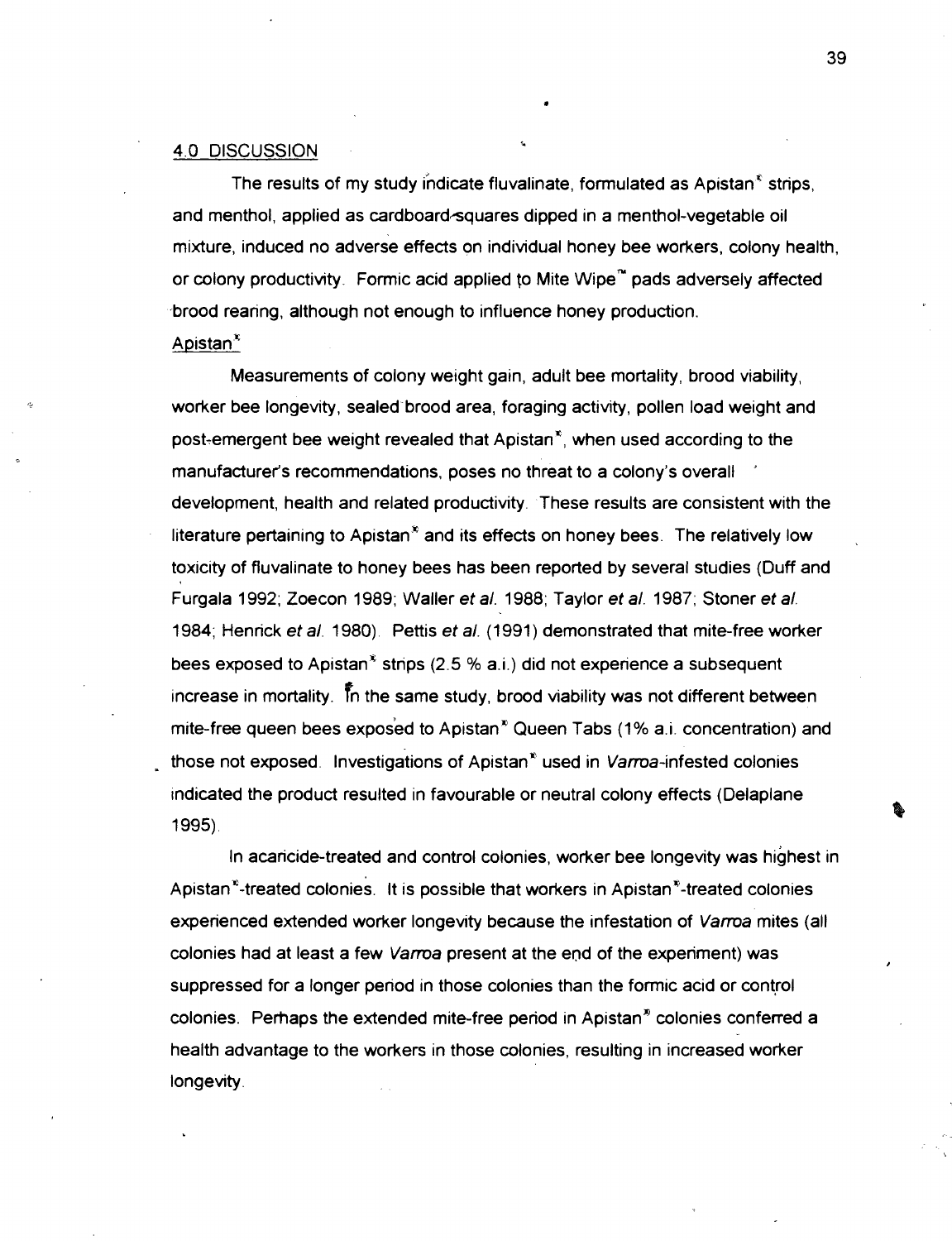It appears, from my research and other previously conducted studies, that Apistan<sup>\*</sup>, when applied according to the manufacturer's recommendations, is safe to use in honey bee colonies and does not result in deleterious effects on colony health, development and/or productivity.<br>Menthol

Menthol treatments administered in our study did not produce adverse effects on honey bee brood viability or colony development (measured by sealed brood area). In other studies, menthol treatments resulted in short-lived negative effects on adult bee and brood mortality and had a repellent effect on adult bees (Duff and Furgala 1992; Cox et a/. 1989; Wilson et a/. 1988; Cox et a/. 1987,1986) However, other research was not in agreement with those findings (Duff and Furgala 1991 ; Wilson et **a/.** 1990). Duff and Furgala (J992).found that menthol application to newly assembled divtsion colonies significantly reduced brood area in these small colonies and suppressed upward expansion of the brood nest during the colonies' first year. Experimental results from one study found no significant differences in 1 ' colony development between menthol-treated colonies and untreated colonies, but, menthol-treated colonies experienced abnormal brood rearing behaviour, and normal practices resumed only after the menthol was removed (Nelson et al. 1993). Some evidence of suppressed brood rearing was detected as a result of menthol foam strip and dipped cardboard treatments, but, sealed brood production in these colonies was not significantly different among the menthol-treated or control colonies (Nelson 1994).

Menthol's acaricidal activity is highly temperature dependent;  $20^{\circ}$  C is considered the minimum temperature for volatilization (Wilson et al. 1990; Moffett et a/. 1989; **Cqx** et a/. 1988; Herbert et a/. 1987). Daytime temperatures in my study area generally fell below  $20^{\circ}$  C during the menthol treatment period. These cooler than normal temperatures may have had an effect on the volatilization rate of menthol in the hives. The lack of noticeable negative effects on brood may be due uiiza<br>วุก bi<br>⊱ากว in part to a decreased release of menthol within the hives. In areas that experience a cool spring climate it may be more beneficial for mite control to place the menthol  $t$  treatment on frame top bars over the cluster of bees rather than on the bottom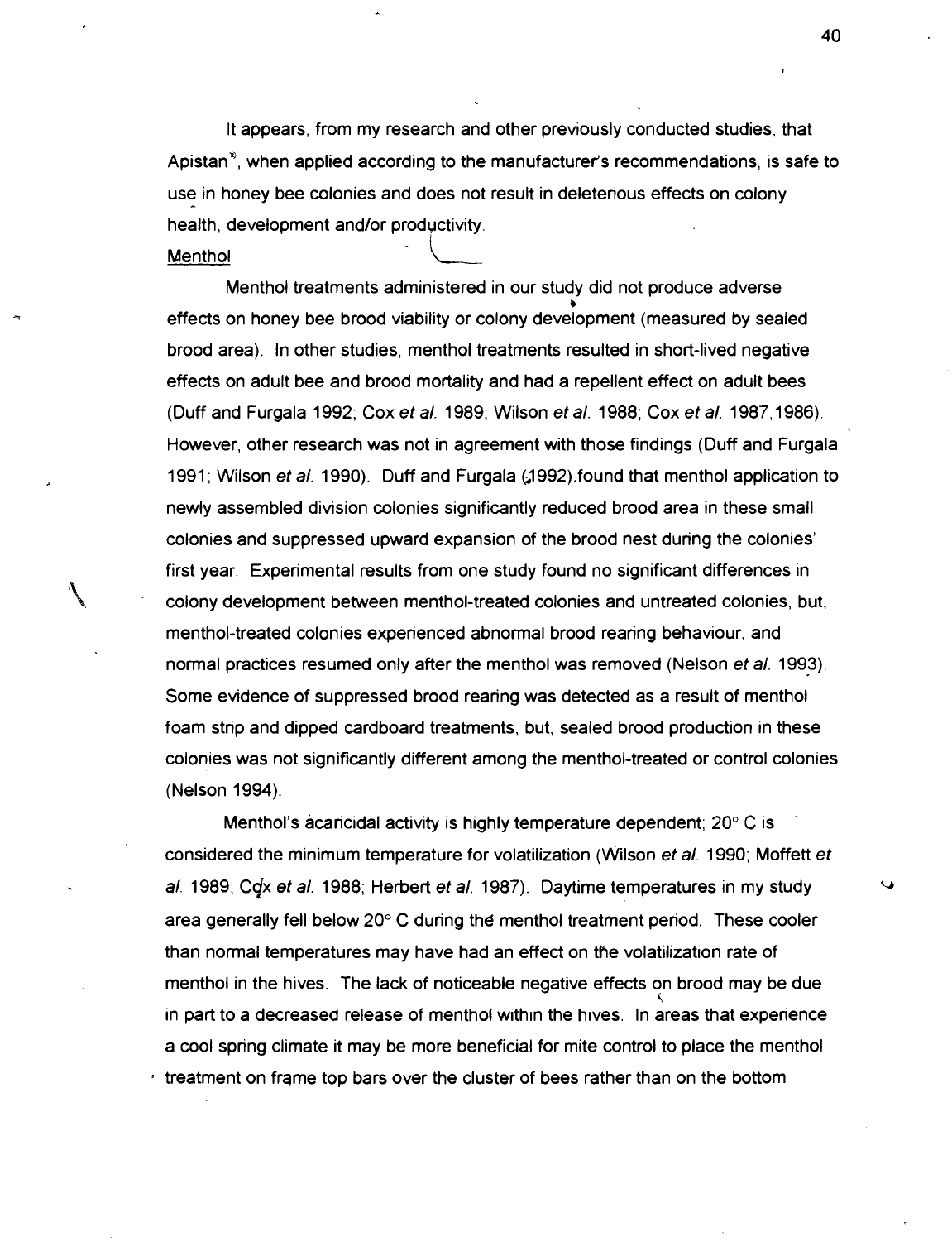board. Placing menthol above the cluster would utilize heat generated by the bees and aid in evaporation of the menthol. Menthol vapours are heavier than air, so placement of the treatment at the top of the hive would ensure better dispersal of the vapours throughout the colony.

Honey production of menthol-treated colonies in my experiment was not significantly different from formic acid-treated or control colonies. In fact, of the three experimental groups menthol-treated colonies produced, on average, the highest honey yield for the 1996 season. The lack of any significant differences in foraging behaviour between the three groups in the experiment lends further support ' for the absence of any negative effects on colony honey production. A study by Duff and Furgala (1992) found menthol application, 50 gram a.i. packets, did not adversely affect net honey production during seasons of high nectar flow. In other studies, honey production was lower in menthol-treated colonies particularly when foam strip and dipped cardboard applications were used. Significant differences between treated and control colonies were evident in those studies (Nelson 1994; Nelson et al. 1993). It should be noted, however, that high mite levels also reduce colony honey production (Eischen et al. 1989; Eischen and Dietz 1986).

#### Formic Acid

Colony development, as measured by the area of sealed brood, revealed no differences between control, Apistan<sup>\*</sup>- or formic acid-treated colonies in the 1995 experiment. Results from 1996 indicated sealed brood area was lowest in formic acid-treated colonies, and this difference between formic acid and control colonies was significant. Nelson (1994) observed no significant differences in sealed brood area between control colonies and those exposed to four different formic acid application methods. Hoppe et al. (1989) felt formic acid damage to eggs and young larvae was possible, but the brood loss appeared immediately following formic acid application suggesting this slight decrease could be tolerated because it had little influence on the total colony population. Results from my research indicated formic acid induced some brood loss during the treatment period, which was confined to brood directly adjacent to the formic acid-soaked pads. The lack of significant difference in honey production among the three groups in the experiment indicated the reduced brood production did not have a great impact on colony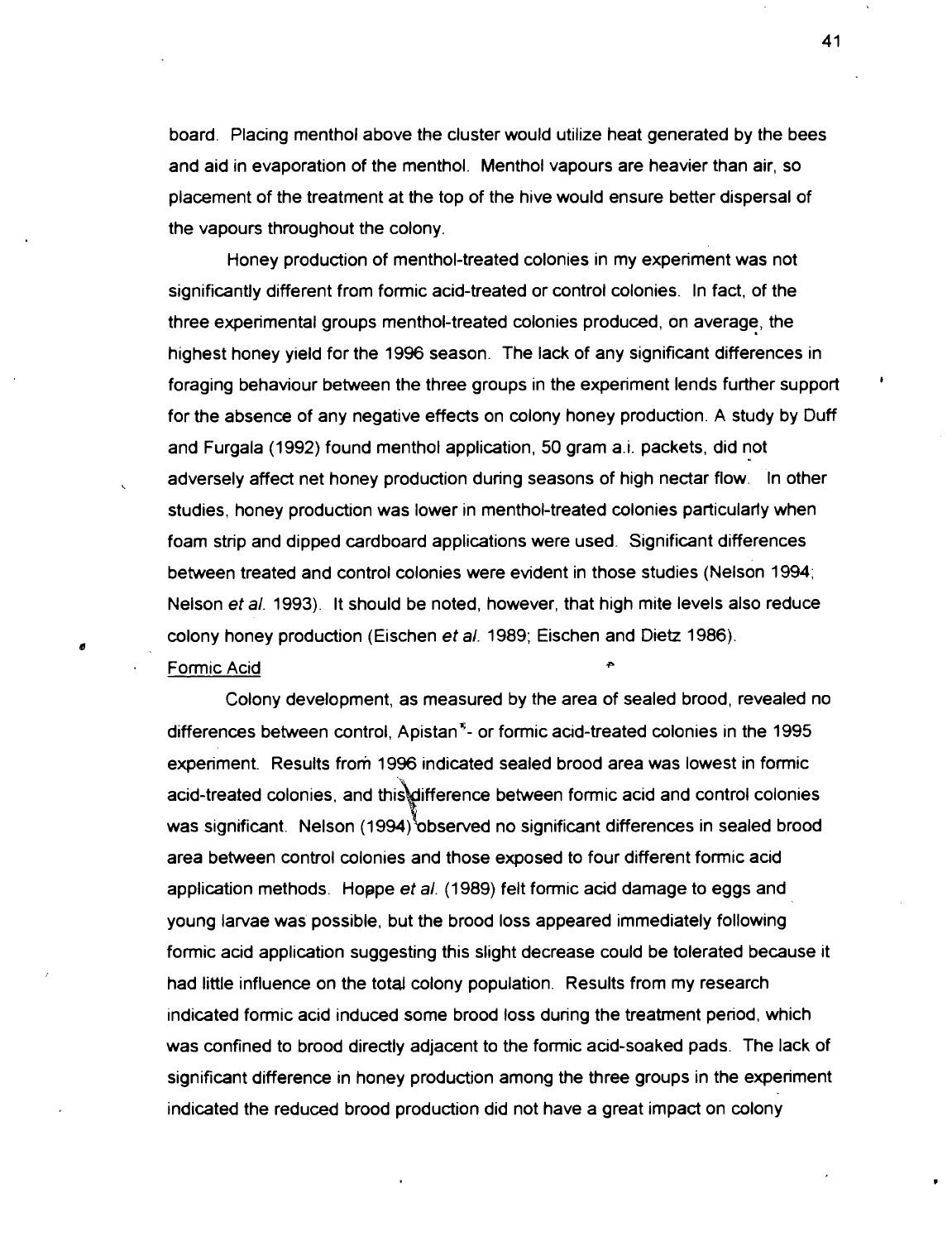development or productivity. However, of the three groups in the experiment, formic acid colonies produced, on average, the lowest quantity of surplus honey. The reduction in brood experienced in 1996 might suggest some caution in using formic acid under Peace River conditions, but the lack of observed differences in colony productivity between formic acid and control colonies suggests the negative impact of formic acid on brood is short-lived and not damaging enough to warrant the # discontinuation of formic acid use.

In my study, worker bee longevity was lowest in formic acid-treated colonies, but this difference from control and Apistan<sup>®</sup>-treated colonies was not statistically significant. Worker bees tend to be short-lived in summer months in temperate climates with mean longevity of 15-38 days (Winston 1987; Winston et al. 1983; Winston et al. 1981; Michener 1974). Although formic acid-treated colonies experienced lower worker longevity than Apistan $^x$ -treated or control colonies, their life-span was well within the observed normal range. Fumigation of honey bee colonies with formic acid for 21 consecutive days resulted in no negative effects on worker bee longevity (Garg et al. 1984).

Adult bee mortality did not increase significantly following formic acid application to colonies. Although formic acid-treated colonies experienced the highest adult bee mortality of the three study groups in 1995, this observation may have been attributable to lack of care in application of formic acid to absorbent pads, because liquid formic acid dribbled on bees can cause extensive bee mortality. My findings are in keeping with results of Hoppe et **a/.** (1989) who observed no increase in bee mortality following formic acid treatments. Nelson (1994), however, found the total adult mortality for liquid formic acid treatment to be eight times higher than the total count in control colonies and this difference was significant. Many of the highest counts in Nelson's study were observed the day following formic acid application which would seem to indicate the treatment caused the increased adult mortality.

**1** 

J.

Most beekeepers attempt to maximize the amount of honey their colonies produce. Although formic acid-treated colonies in our study produced, on average, less honey than menthol-treated or control colonies, this difference was not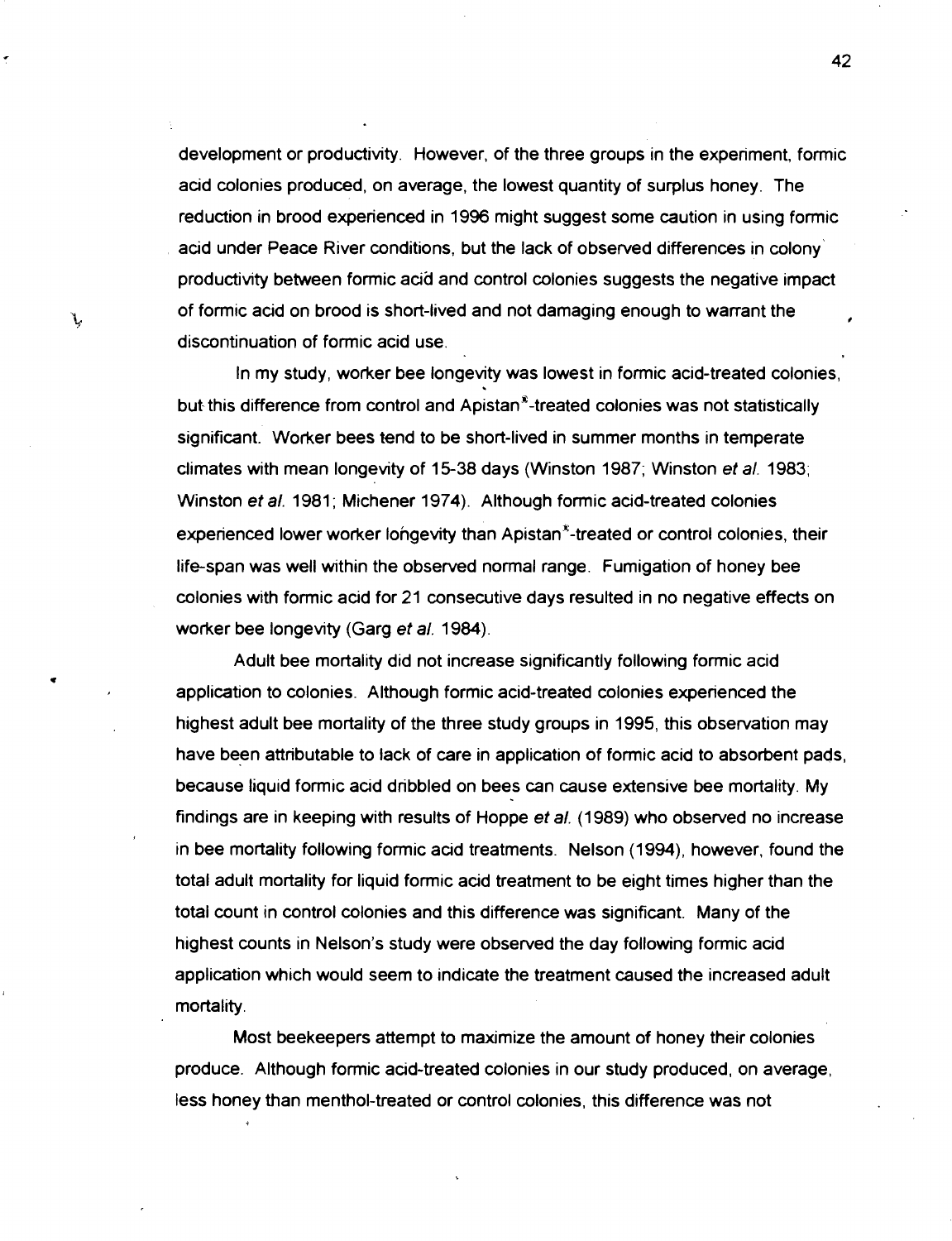statistically significant. Poor weather conditions in the study area in 1996 resulted in low overall honey yields. During periods of poor weather, bees are confined to the hive which increases their exposure to in-hive acaricide treatments. Under such conditions, any adverse effects resulting from the acaricide treatments would be amplified. In other studies, honey production was not significantly different among control colonies and groups of colonies receiving different formic acid treatments (Liu and Nasr 1992). However, all treated groups in another experiment experienced lower honey production than the control colonies (Nelson 1994).

The balling of a queen by worker bees and her subsequent disappearance was noted after formic acid was introduced to an observation hive. Other incidents of queen loss following formic acid application have been acknowledged by other researchers and beekeepers. Nasr (personal communication) found that use of 85% formic acid (which is not currently approved for use in Canadian colonies) resulted in bees balling and killing their queen. Other anecdotal information (see Wilson et al. 1993) has implicated formic acid application in queen loss events, but it appears this phenomenon does not occur frequently, nor is it easily reproduced or well-documented. Perhaps a specific set of requirements, both environmental and within the colony, must be met before queens are killed by their workers.

Formic acid poses serious health concerns for both applicators and honey bees if it is not handled and administered with care. It is highly corrosive and the fumes are capable of damaging vertebrate lungs., Fortunately, precautions such as wearing protective gloves, goggles and respirators allow beekeepers to safely apply formic acid to their colonies. Development of safer, easier to use formulations and application methods are helping to reduce the number of bees lost as a result of formic acid treatments. Formic acid use in honey bee colonies has been implicated in brood reduction, increased adult bee mortality, reduced honey production and queen loss, however, these effects are equivocal because other research with formic acid does not atways result in the same, negative outcomes. There are many factors other than formic acid that could contribute to the adverse colony effects listed above. Colony health, mite infestations, disease, environmental conditions and queen vigor are factors that could act in concert with formic acid to influence colony health, development and honey production. Formic acid" is very valuable for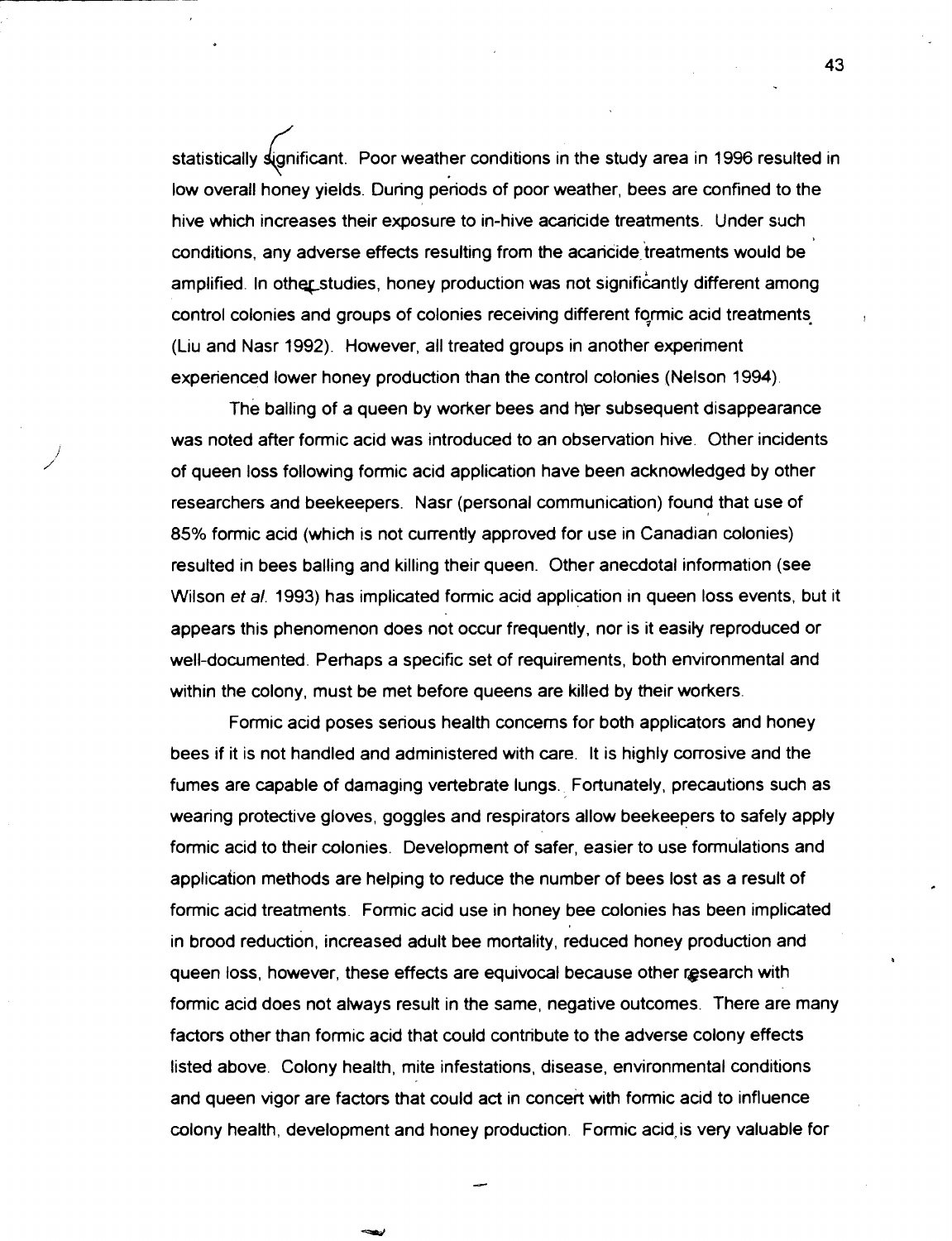Varroa mite control because it is a viable alternative to Apistan $x$ . Mite resistance to fluvalinate is already a concern. Implementing an integrated pest management strategy where formic acid treatment is alternated with Apistan<sup>\*</sup> may allow beekeepers to circumvent the mite's resistance mechanisms. Formic acid is effective against both Varroa and tracheal mites which further adds to its important role in beekeeping.

Considering the positive and negative aspects of formic acid use in honey bee colonies, it appears that formic acid's beneficial characteristics outweigh its potential problems as long as care is taken when handling or applying the chemical. It is imperative that beekeepers use only the recommended treatment methodology or serious physiological damage to bees and applicator may result.

 $\Lambda$ 

ា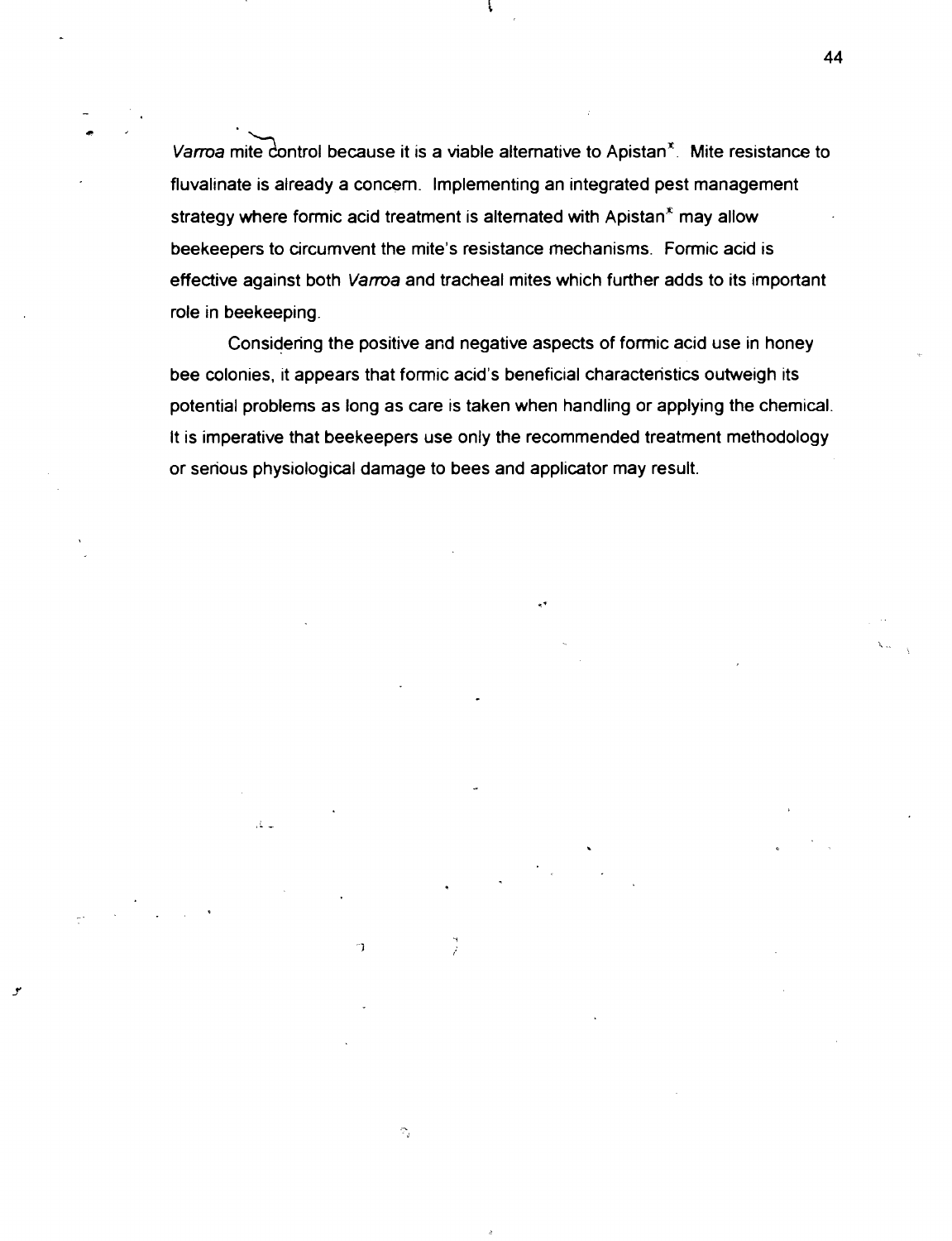#### 5.0 CONCLUSION

This study examined the effects of fluvalinate, formulated as Apistan $<sup>x</sup>$  strips,</sup> ' menthol, and formic acid on the development, health and productivity of colonies exposed to these three acaricides. The findings of my experiments provide further evidence of the effects that these widely used compounds have on the well-being of honey bee colonies.<br>There was a significant effect of formic acid use on the amount of sealed

brood in the colony. Formic acid colonies had lower sealed brood area than control colonies. There were no detrimental effects of formic acid on worker bee longevity, worker foraging behaviour, pollen load weight or colony honey production. Furthermore, formic acid had no negative effects on queen behaviour or the number of worker bees attending the queen in the retinue. However, one event of a queen c being balled by worker bees was observed following introduction of formic acid to<br>the observation hive.

Apistan" strips, when applied according to the manufacturer's recommendations, appear to be safe to honey bees and resulted in no adverse effects on colony health or development. Menthol, administered as cardboard squares dipped in a menthol-vegetable oil mixture, produced no negative effects on colony development or subsequent honey production

Adult and larval honey bees were exposed to concentrations of acaricides not immediately lethal to adult bees. The concentrations used'in my expefiments were those recommended by manufacturers and the apiculture community. Exposure of bees to these acaricide concentrations resulted in only one significant sublethal effect on colonies, sealed brood production. This significant result was associated with formic acid application. Other research found that detrimental effects of formic acid on brood occur directly after application and resulted in shortlived brood reduction. My results are in agreement with these findings. Although decreased brood was significant in my stddy, the negative effects are not damaging enough to warrant discontinwation of formic acid for control of the parasitic honey bee mites, **Acarapis woodi** and **Vama jacobsoni.** However, some improvements in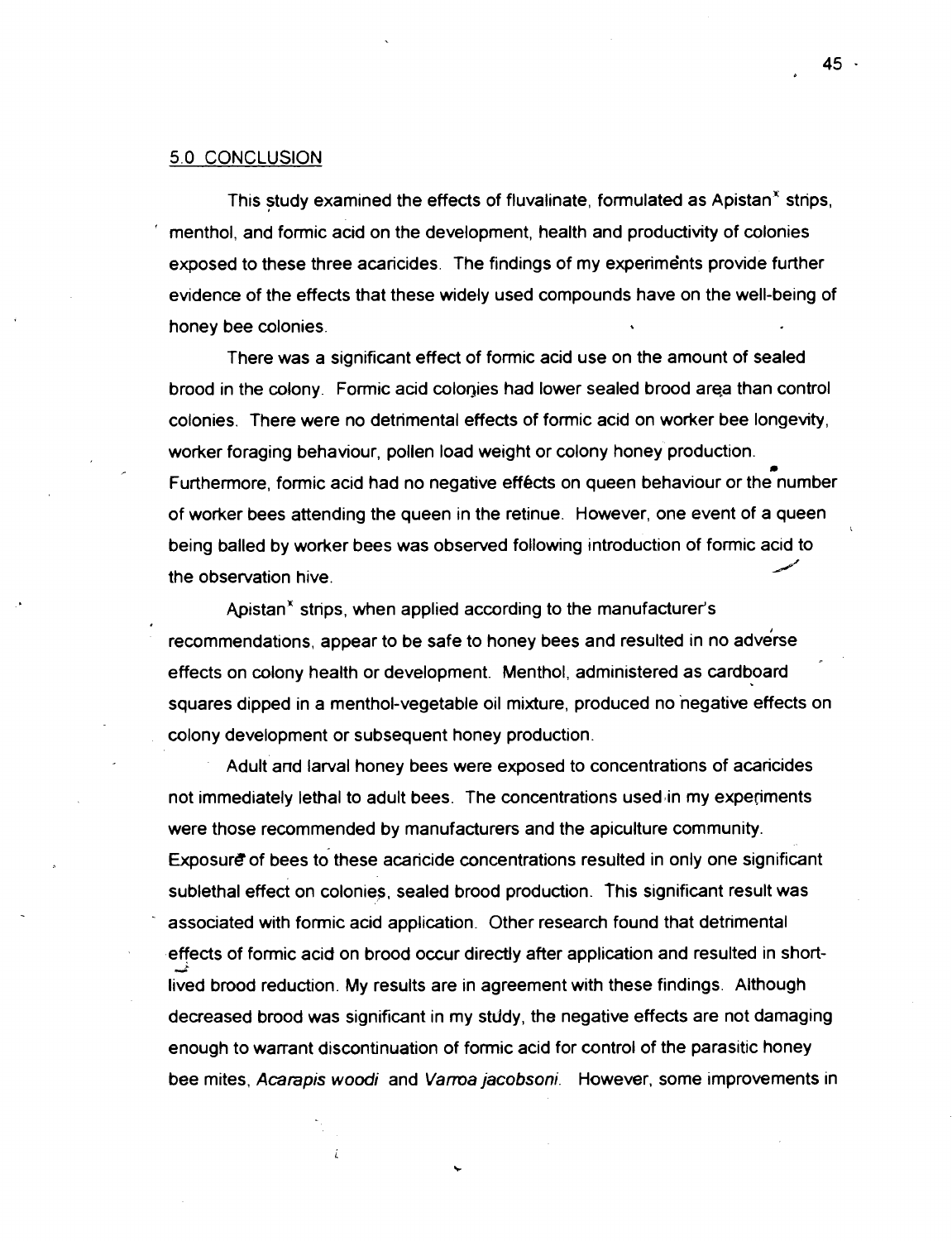formulation and application methodology would be justified to reduce the negative \* effect on brood production.

The results of my study help to emphasize the importance of legal, recommended administration of chemical acancides to honey bee colonies. Legal, properly applied acaricide treatments result in few deleterious individual bee or colony effects. There is much anecdotal information on non-sanctioned mite treatments used by beekeepers throughout the world. Fluvalinate is available in formulations other than Apistan<sup> $\delta$ </sup> strips for agricultural use. These other formulations are attractive to beekeepers because the cost per treatment is lower than Apistan<sup>\*</sup> treatments. However, beekeepers are compromising their ability to control Varroa mites every time they devise and use their own fluvalinate treatments. Arthropods can develop resistance to pyrethroid insecticideslacaricides and there has been speculation that illegal use of fluvalinate, especially in Europe, has induced rapid \ development of resistant Varroa mite populations on that continent. North America cannot be far behind in this respect.

There are many homemade mite treatments using 65% formic acid in unsubstantiated methods; other remedies advocate use of 85% formic acid. In Canada, 65% formic acid is registered for use in beekeeping and only those application methods tested and approved by the apiculture community should be . **1.** used. Formic acid is capable of causing physiological damage to both bees and applicators. Care and thought must be given to formic acid application or the health of both bees and bekeepers wll be compromised.

Menthol treatments for tracheal mites are effective, but very temperature dependent. Inappropriate application conditions such as excessive heat causing rapid melting or volatilization of menthol can have a negative impact on colony brood production. Menthol use may be made more efficient through development of better formulations or application pethods. The low incidence of deleterious effects on honey bees when fluvalinate, menthol, and fomiic acid are used according to recommendations underlines the value of these chemicals in the control of parasitic bee mites. Alternating use of acaricides is important for discouraging resistance in mite populations. The appropriate and alternate use of these chemicals ensures that their efficacy against mites will be maintained, while beekeepers can also rest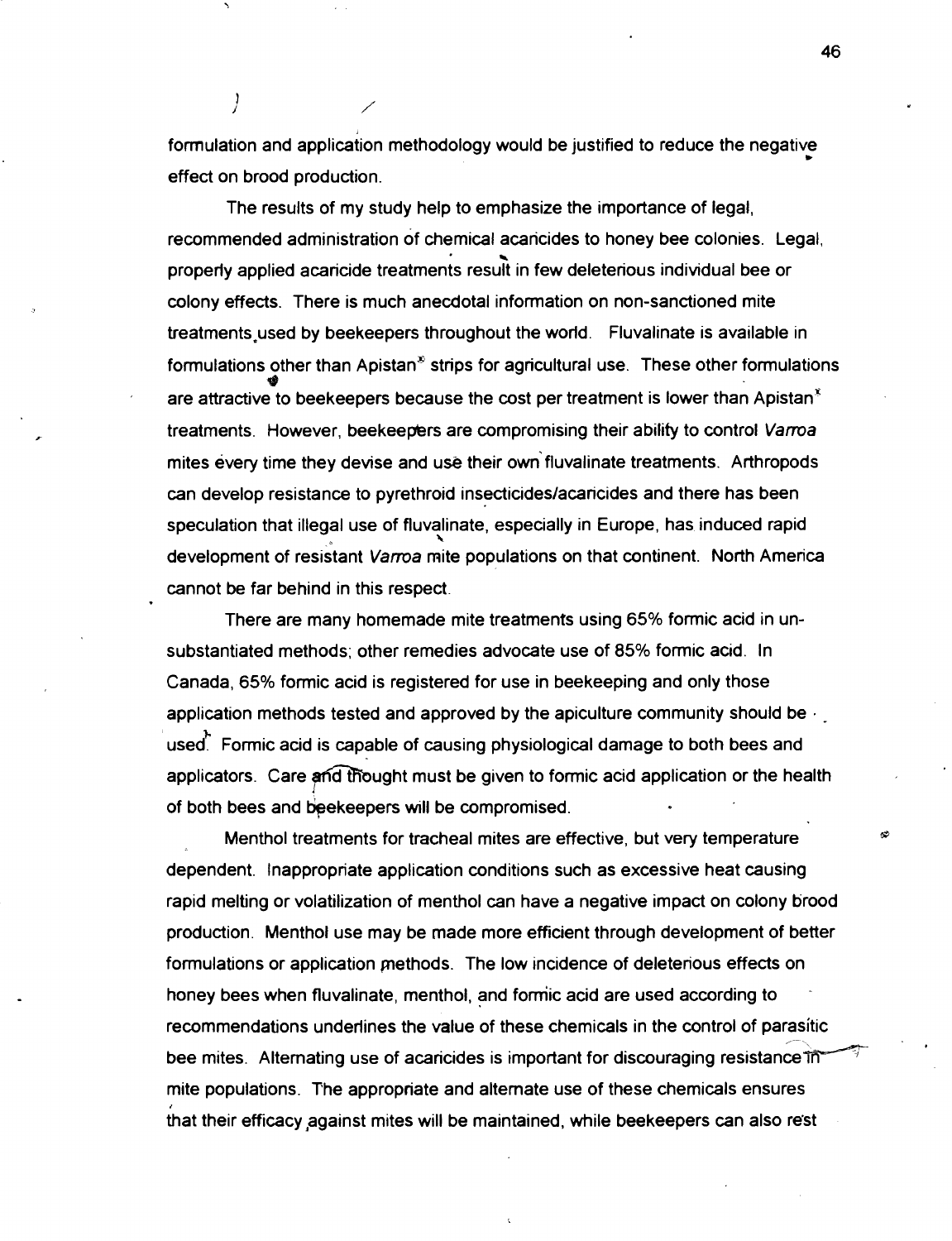assured that the acaricides are not compromising the development and subsequent productivity of their colonies. Until viable strains of mite-resistant bees are developed, beekeepers are highly dependent upon chemical acaricides to maintain the health and productivity of their colonies. The findings of my study may help those in the beekeeping industry feel more comfortable when applying these chemicals to honey bee colonies. -

 $\ell_2^2$ 

ŧ,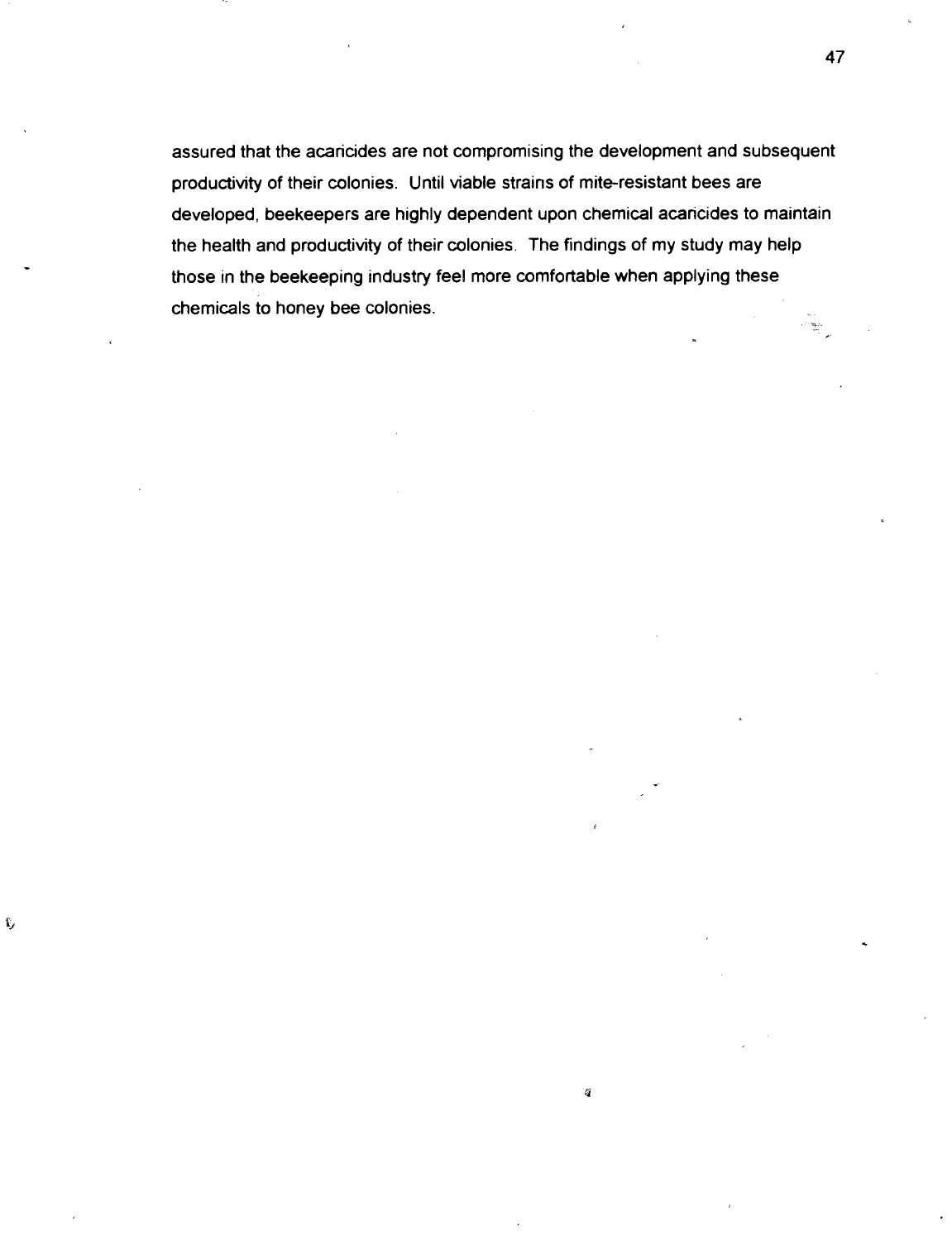#### REFERENCES

- Anonymous **1986.** Manitoba quarantines tracheal mite infested colonies. Am. Bee J. 126:584.
- Apicultural Abstracts **1994.** In section **638.15:** Honey bee enemies, poisoning and other injuries. Apicultural Abstracts **45:275-276.**
- Bailey, L. **1958.** The epidemiology of the infestation of the honey bee, Apis mellifera L., by the mite Acarapis woodi Rennie and the mortality of infested bees. Parasitology **48:493-506.**

1961. The natural incidence of Acarapis woodi (Rennie) and the winter mortality of honey bee colonies. Bee World 42:96-100.

- Bailey, L. and D.C. Lee 1959. The effect of infestation with Acarapis woodi (Rennie) on the mortality of honey bees. J. Insect Pathol. **1** : **15-24.**
- Bailey, L. and B.V. Ball **1991.** Honey Bee Patholoqy. Second edition. L. and B.V. Ball 1991. Honey Bee Pathology. Second editional Academic Press Inc., San Diego, California. Pp 977-103.
- Barker, R. J. and G. D. Waller **1978.** Sublethal effects of parathion, methyl parathion or formulated methoprene fed to colonies of honey bees. Environ. Entomol. **7:569- 571.**
- Beetsma, J. **1988.** Mortality of colonies during winter and Vama mite control in the Netherlands. in: Present status of varroatosis in Europe and progress in the Vama mite control. Commission of the European Communities. R. Cavalloro (ed). Pp. 199-201.
- Beetsma, J., R. DeVries, B. Emami Yeganeh, M. Emami Tabrizi, and V. Bandpay **1988.** Effects of Vama jacobsoni Oud. on colony development, worker bee weight and longevity and brood mortality. in: Present status of varroatosis in Eurqpe and progress in the Vama mite control. Commission of the European Communities. R. Cavalloro (ed). Pp **163-170.**
- Befus-Nogel, J. and D. Nelson **1994.** Evaporation rates of Medivet formic acid gelstrips. Northern Agricultural Research Centre. Beaverlodge, Alberta. NRG Publication **94-12.**
- Bolli, H.K., S. Bogdanov, A. Imdorf, and P. Fluri **1993.** Zur wirkungsweise von ameisensaure bei Vama jacobsoni Oud. und der honigbiene (Apis meliifera L.). Apidologie **24:51-57.**
- Bracey, S. and F. Fischer **1989.** Initial results of the field treatment of honey bee colonies infested with Vama jacobsoni using formic acid in hot climates. Am. Bee J. **129:735-737.**

 $\ddot{\phantom{0}}$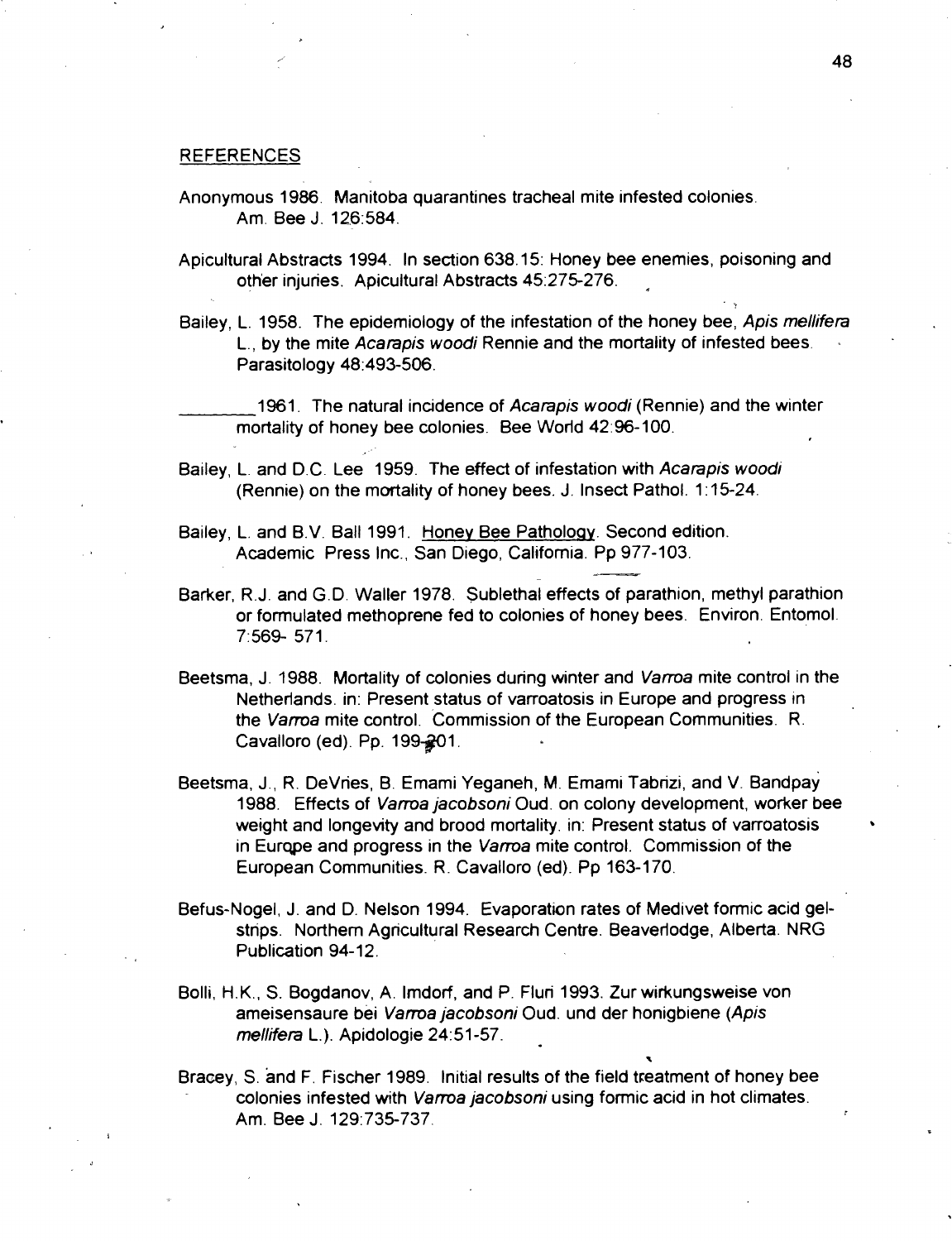British Columbia Ministry of Agricutture, Fisheries and Food 1992 Honeybees: B.C.'s mite free zones - keeping it that way. QP #92592.

**P** 

- Burgett, M.: and I. Burikam 1985. Number of adulf honey bees (Hymenoptera: Apidae) occupying a comb: a standard forestimating colony populations. J. Econ. Entomol. 78:1154-1156.
- Clark, K. 1985. Mites associated with the honey bee Apis mellifera L. (Hymenoptera:Apidae), with emphasis on British Columbia. Masters of pest Management Professional Paper, Simon Fraser University, Bumaby, B.C.. Pp 12, 23.
- Clark, K. 1994. Control of Varroa mites in British Columbia with either formic acid or ApistanTw. Am. Bee J. 134:829.
- Clark, K.J., D.L. Nelson, and D. McKenna 1989. Effect of menthol on queen rearing. Proceedings of the honey bee tracheal mite symposium. Weslaco, Texas.
- Clark, K. and J. Gates 1992. Investigations of the use of formic acid for the cohtrol of honey bee tracheal mites in British Columbia. Proc. Canadian Honey Council and Assoc. of Prof. Apicult., Kelowna, B.C. January 1992.
- Clark, K. and J. Gates 1991. Investigations of the use of formic acid for the control of honey bee tracheal mites in British Cokjmbia. Unpubl. paper, B.C. Ministry " of Agnculture, Fisheries and Food.
- Cox. R.L., J.O. Moffett, W.T. Wilson, and M. Ellis 1989. Effects of late spring and summer menthol treatment on colony strength, honey production and tracheal mite infestation levels. Am. Bee J. 129:547-549.
- Cox, R.L., J.O. Moffett, M. Ellis, and W.T. Wilson 1988. Long-term beneficial effects of menthol treatment on honey bee colonies infested with tracheal mites. Am. Bee J. 128:801.
- Cox. R.L.. W.T. Wilson. **P.L.** Maki, and A stoner 1986 Chemical control of (he honey bee tracheal mite, **Acarapis wood;.** Proceedings of the ABRC. Am. Bee J. 126:82%.

Crane, E. 1975. Composition of honey. W. Heinemann, London.

Davis, A.R., K.R. Solomon, and R.W. Shuel 1988. Laboratory studies of honey bee larval growth and development as affected by systemic insecticides at adult sublethal levels. J. Apic. Res. 27:146-161.

49

**I** 

\*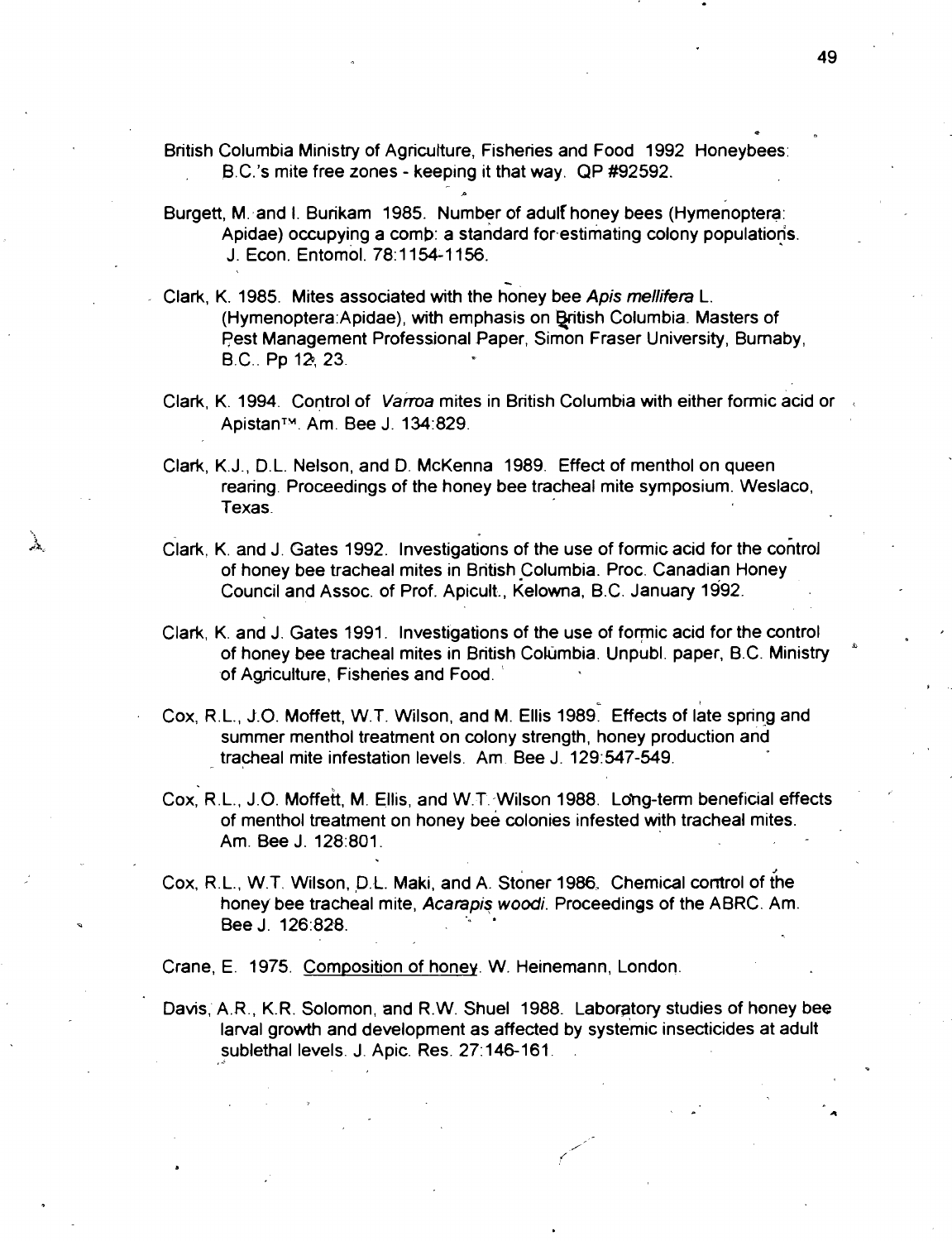- De Jong, D., P.H. De Jong, and L.S. Goncalves 1982. Weight loss and other damage to developing worker honey bees from infestation with Vama **<sup>I</sup>** jacobsoni. J. Apic. Res. 21 : 165-167
- De Jong. D. 1990. Mites: Varroa and other parasites of brood. in: Honey bee pests, predators and diseases. Morse, R.A. and R. Nowogrodzki (eds). Cornell University Press, Ithaca, NY and London. Pp 200-218,
- De Jong, D. and P.H. **De** Jong 1983. Longevity of Africanized honey bees (Hymenoptera:Apidae) infested by Varroa jacobsoni (Parasitiformes: Varroidae). J. Econ. Entomol. 76:766-768.
- Delaplane, K.S. 1996. Practical science research helping beekeepers 1. tracheal mites. Bee World 77:71-81.
- Delaplane, K.S. 1995. Effects of Terramycin antibiotic and Apistan acaricide on colonies of honey bees (Hymenoptera: Apidae) infested with Vama jacobsoni (Parasitiformes: Varroidae). J. Econ. Entomol. 88:1206-1210.
- Delaplane, K.S. 1992. Controlling tracheal mites (Acari: Tarsonemidae) in colonies of honey bees (Hymenoptera: Apidae) with vegetable oil and menthol. J. Econ. Entomol. 85:211&2124.
- Delaplane, K.S. 1991. Survey of miticide use in Georgia honey bee hives. Am. Bee J. 132.185-187.
- Dixon,'D. 1990. The situation in Canada. Tracheal mite seminar. Bumaby, BC February 24-25, 1990.
- Drescher, W. and P. Schneider 1988. The effect of the Varroa mite upon the body fat of worker bees and their tolerance of pesticides. in: Africanized honey bees and bee mites. Needham, G.R., R.E. Page Jr., M. Delfinado-Baker, and C.E. Bowman (eds). Ellis Hotwood Ltd., Chichester, London. Pp 452-456.
- Duff, S.R. and B. Furgala 1991. Some effects of menthol on honey bee tracheal mite infestations in non-migratory honey bee colonies in Minnesota. Am. Bee J. 131:315-317. **I**
- Duff, S.R. and B. Furgala 1992. Some effects of menthol and fluvalinate on mitefree honey bee (Apis mellifera L.) colonies. Am. Bee J. 132:476-477.
- Duff, S.R. and B. Furgala 1993. Evaluation of amitraz and menthol as agents to control honey bee tracheal mite infestations in non-migratory honey bee colonies in Minnesota. Am. Bee J. 133:127-130.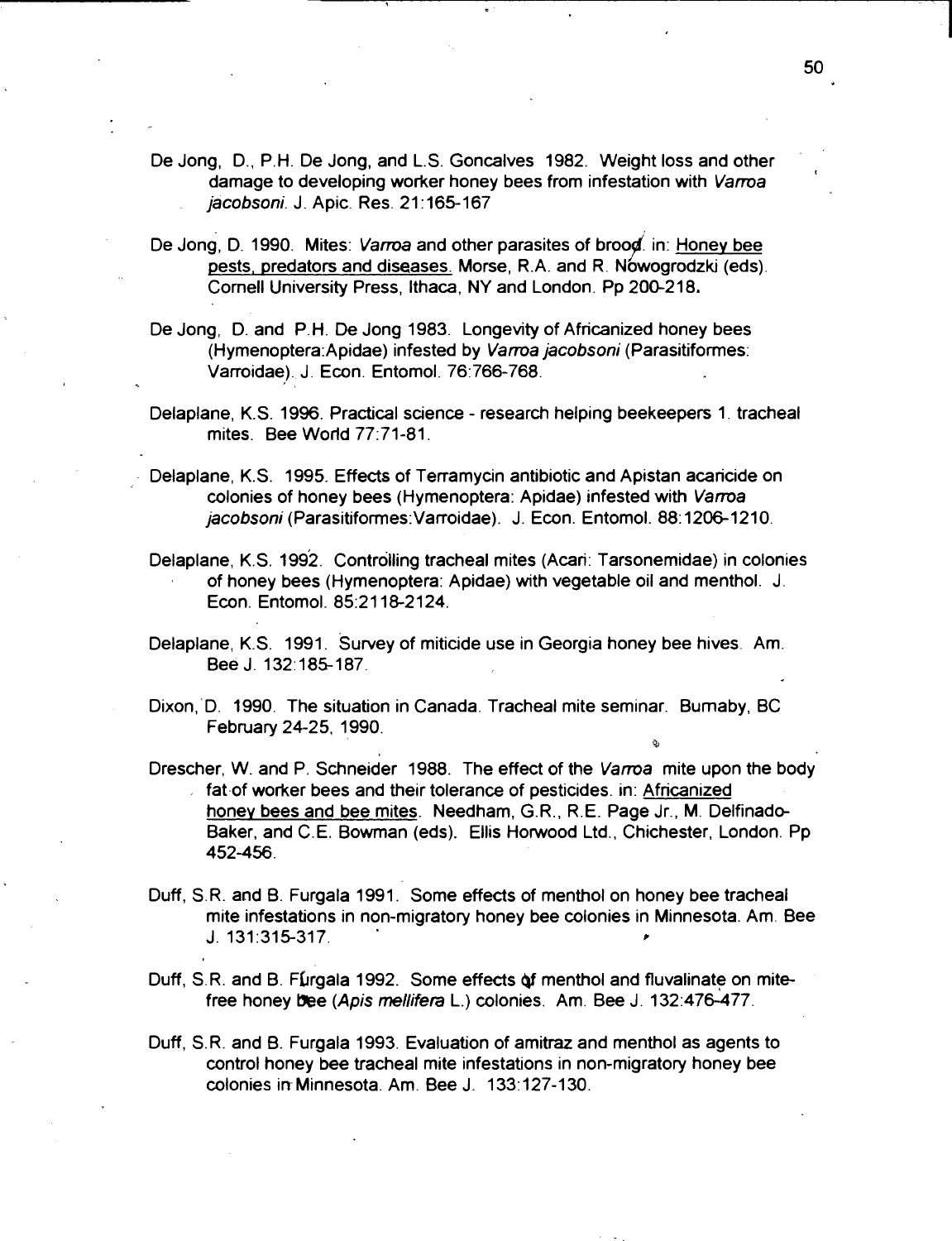- Eischen, F.A. 1987. Ovetwintering performance of honey bee colonies heavily infested with Acarapis woodi R. Apidologie 18:293-304.
- Eischen, F.A. and A. Dietz 1986. Proc. honey bee tracheal mite symposium, St. Paul, MN.
- Eischen, F.A., D. Cardoso-Tamez, W.T. Wilson, and A. Dietz 1989. Honey production of honey bee colonies infested with Acarapis woodi (Rennie). Apidologie 20: 1-8.
- Estesen, B.J., N.A. Buck, G.D. Waller, K.S. Taylor, and A; Mamood 1992. Residual life and toxicity to honeybees (Hymenoptera: Apidae) of selected insecticides applied to cotton in Arizona. J. Econ. Entomol. 85:700-709.
- **t** Fuchs, S. and K. Muller 1987. Invasion of honey bee brood cells by Varroa jacobsoni in relation to the age of the larvae. Proc. European Research in Varroatosis Control.
	- Furgala, B., S. Duff, S. Aboulfaraj, D. Ragsdale, and R. Hyser 1989. Some effects of the honey bee tracheal mite (Acarapis woodi Rennie) on non-migratory wintering honey bee (Apis mellifera) colonies in eastern Minnesota. Am. Bee J. 129:195-197.
	- Garg, R., O.P. Sharma, and G.S. Dogra 1984. Formic acid: An effective acaricide against Tropilaelaps clareae Delfinado and Baker (Laelaptidae: Acarina) and its effect on the brood and longevity of honey bees. Am. Bee J. 124:736- 738.
	- Gary, N.E. and R.E. Page, Jr. 1989. Tracheal mite (Acari: Tarsonemidae) infestation effects on foraging and survivorship of honey bees (Hymenoptera: Apidae). J. Econ. Entomol. 82:734-739.
		- 1987. Phenotypic variation in susceptibility of honey bees, Apis mellifera, to infestation by tracheal mites, Acarapis woodi. **Exp.** Appl. Acarol. 3:291-395.
	- Gatien, P. and R. Currie 1995. Effectiveness of control measures for the Varroa mite. Proc. Canadian Honey Council Symposium 1995. Pp. 3-8.
	- Glinski, Z. and J. Jarosz 1992. Varroa jacobsoni as a carrier of bacterial infections to a recipient bee host. Apidologie 23:25-31.
	- Grobov, O.F. 1975. Mite fauna in Apis nest and its significance. Apimondia, Grenoble. 25:366-370.
	- Guzman-Novoa, E. and A. Zozaya-Rubio 1984. The effects of chemotherapy on the level of infestation and production of honey in colonies of honey bees with Acariosis. Am. Bee. J. 124569-672.

℩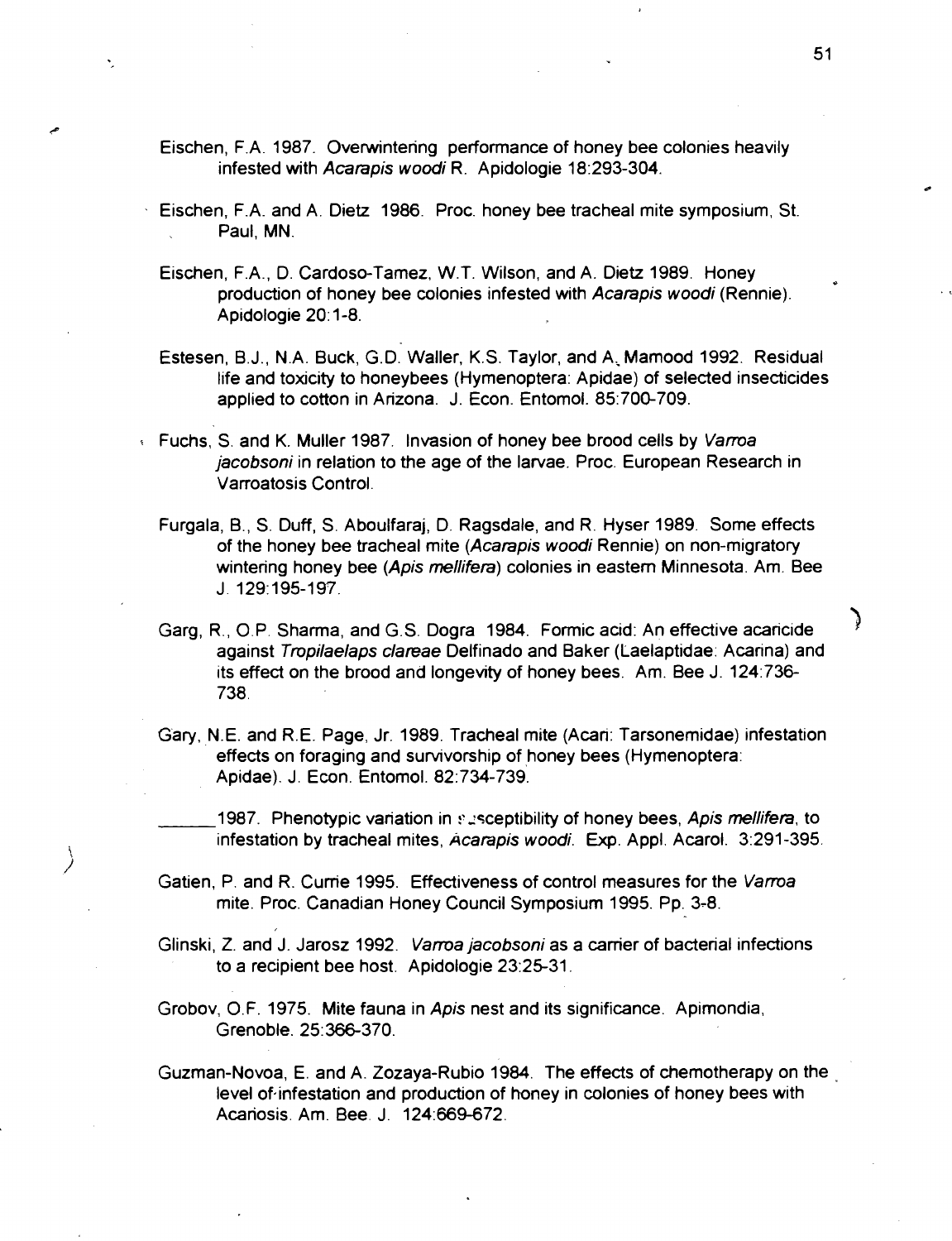- Harbo, J.R. and T. Szabo 1984. A comparison of instrumentally inseminated and natural mated queens. J. Apic. Res. 23:31-36.
- Henderson, C. 1988. Tests of chemical control agents for **Vama jacobsoni** in honey bee packages. in: Africanized honey bees and bee mites. Needham, G. et **a/.** (eds). Ellis Horwood Limited, Chichester. Pp. 380-386.
- Henderson, C.E. and R.A. Morse 1990. Tracheal mites. in: Honey bee pests, predators and diseases. Morse, R.A. and R. Nowogrodzki (eds). Comell University Press, Ithaca, NY and London. Pp 219-234.
- Henrick, C.A. 1995 Pyrethroids In: Aarochemicals from Natural Products. Godfrey, C.R.A. (ed). Marcel Dekker lnc., New York. Pp. 63-145.
- Henrick, C.A., B.A. Garcia, G.B. Staal, D.C. Cerf, R.J. Anderson, K. Gill, H.R. Chinn, J. N. Labovitz, M.M. Leippe, S.L. Woo, R. L. Carney, D.C. Gordon, and G. K. Kohn 1980. 2-anilino-3-methylbutyrates and 2-(isolindolin-2-yl)-3 methylbutyrates, two novel groups of synthetic pyrethroid esters not containing a cyclopropane ring. Pestic. Sci. 11:224-241.
- Herbert, E. W., Jr., H. Shimanuki, and J.C. Matthenius, Jr. 1988. ,An evaluation of menthol placement in hives of honey bees for the control of **Acarapis wood;.**  Am. Bee **J.** 28:185-187.
- 1987. The effect of two candidate compounds on **Acarapis woodi** in New Jersey Am. Bee J. 127:776-778.
- Herbert, E.W., Jr., P.C. Witherell, and H. Shimanuki 1988. Control of **Vama jacobsoni** on honey bees in queen cages and small laboratory cages using amitraz, fluvalinate and Apitol. Am. Bee J. 128:289-292.
- Herbert, E. W., Jr., W.A. Bruce, and H. Shimanuki 1988. Control of **Vama**  jacobsoni on honey bees in packages using Apistan. Am. Bee J. 128:615-616.
- Herbert, E.W., Jr., P.C. Witherell, W.A. Bruce, V.J. Mladjan, and H. Shimanuki 1989. Observations on Varroa-infested honey bee packages treated with Apistan and hived. Am. Bee J. 129:799-801.
- Hoppe, H, W. Ritter, and E.W.C. Stephen 1989. The control of **Vama jacobsoni, Acarapis woodi** and **Tropilaelaps clareae** with formic acid. Am. Bee J. 1 29: 739-742.
- Imdorf, A., V. Kilchenmann, S. Bogdanov, B. Bachofen, and C. Beretta 1995. Toxrc effects of thymol, camphor, menthol and eucalypt01 on **Vama jacobsoni**  Oud. and Apis **reallifera** L. in a laboratory test. Apidologie 26:27-31.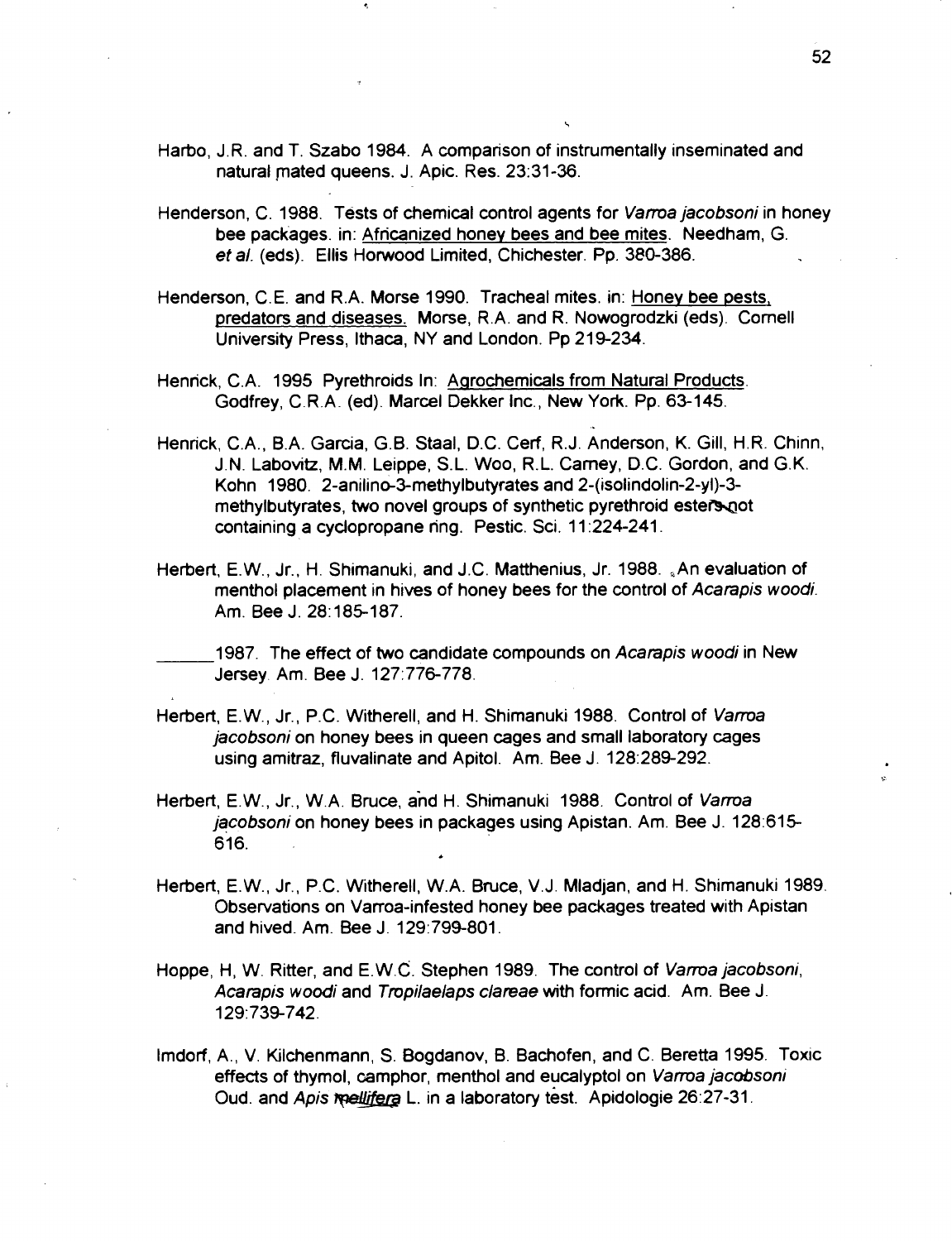Jay, S.C. 1962. Colour changes in honeybee pupae. Bee World 43:119-122.

- Kjer, K.M., D.W. Ragsdale, and B. Furgala 1989. A retrospective and prospective overview of the honey bee tracheal mite, Acarapis woodi R.. Am. Bee J. 129:25-28 and 112-1 15.
- Komeili, A.B. and J.T. Ambrose 1989. Biology, ecology and damage of tracheal mites on honey bees. Am. Bee J. 129: 193-199.
- Liu, T.P. and M. Nasr 1992. Effects of formic acid treatment on the infestation of tracheal mites, Acarapis woodi (Rennie), in the honey bee, Apis **mellifera** L. Am. Bee J. 132:666-668.
- Lodesani M. 1995. Ineffectiveness of Apistan treatment against Varroa jacobsoni. Apidologie 26:67-72.
- Loper, G.M., G.D. Waller, D. Steffens, and R.M. Roselle 1992. Selection and controlled natural mating: A solution to the honey-bee tracheal mite problem. Am. Bee J. 132:603-606.
- Lupo, A. and D. Geriing 1987. Control of the Varroa mite in honeybee colonies by integrating chemotherapy with conventional requeening practice. J. Apic. Res. 26:98-103.
- MacKenzie, K.E. and M.L. Winston 1989. Effects of sublethal exposure to diazinon on longevity and temporal division of labour in the honey bee (Hymenoptera: Apidae). J. Econ. Entomol. 82:75-82. **it**
- Maki, D.L., W.T. Wilson, and R.L. Cox 1986. Infestation by Acarapis woodi and its effects orr honey bee longevity in laboratory cage stupies. Am. Bee J. 126:832.
- Michener, C.D. 1974. The Social Behaviour of the Bees: A Comparative Studv. Harvard University Press, Cambridge, Mass.
- Milani, N. 1994. Possible presence of fluvalinate resistant Varroa jacobsoni. Pp. 87 in: New Perspectives on Varroa. IBRA.
- Milne, C.P., Jr., G.W. Otis, F.A. Eischen, and J.M. Dormaier 1991. A comparison of tracheal mite resistance in two commercially available stocks of honey bees. Am. Bee J. 131:713-718.
- Moffett, J.O., R.L. Cox, M. Ellis, R. Rivera, W.T. Wilson, D. Cardoso-T., and J. Vargas-C. 1989. Menthol reduces winter populations of tracheal mites, Acarapis woodi, in honey bees from Mexico and Nebraska. Southwest. Entomol. 14:57-65.

 $\overline{a}$ 

 $\mathcal{L}$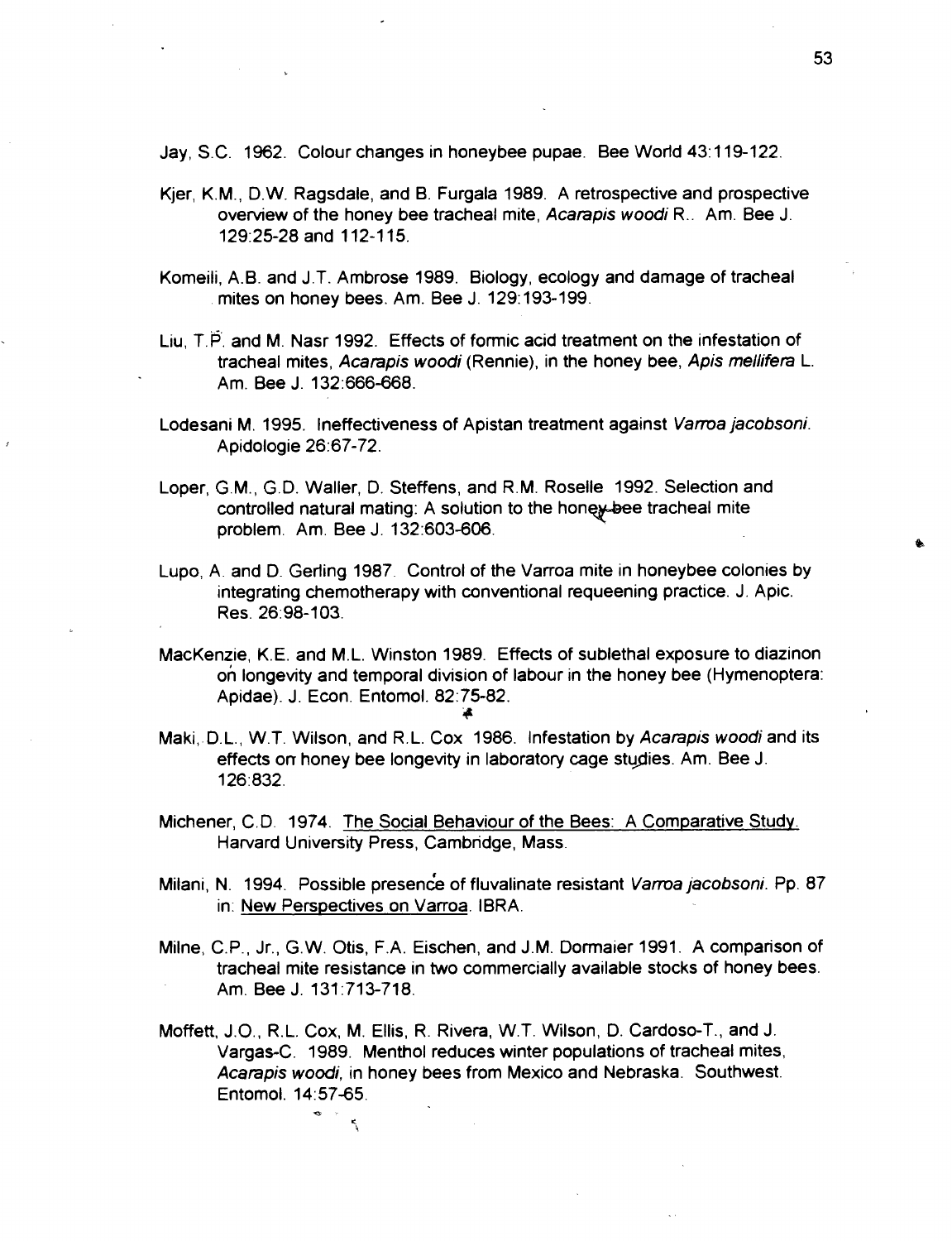Morse, R.A., D. Miksa, and J.A. Masenheimer **j991.** Varroa resistance in U.S. honey bees. Am. Bee J. **131 :433-434.** 

Needham, G. R. **1988.** Status report on Vama jacobsoni. Am. Bee J. **128: 106-1 la.** 

- Nelson, D.L. **1994.** Con'trol of the honey bee tracheal mite with menthol and formic **<sup>p</sup>** aad. **IX** International Acarology Congress July **17-22.** Columbus, Ohio. Publication NRG **94-05.** Can. Beek. **18: 136-1 37.**
- Nelson, D., P. Mills, P. Spoms, S. Ooraikul, and D. Mole **1994.** Formic acid application methods for the control of honey bee tracheal mites. Bee Sci **31128-134.**
- Nelson, D., P. Spoms, P. Kristiansen, P. Mills, and M. Li **1993.** Effectiveness and residue levels of **3** methods of menthol application to honey bee colonies for the control of tracheal mites. Apidologie 24:549-556.
- Nelson, D.L. and G. Grant **1991.** Wintering honey bee colonies with menthol foam strips **(1g89-90).** Agriculture Canada Research Station, Beaverlodge, Alberta. NRG Publication **#91-02.**
- Otis, G.W. **1990.** The Canadian perspective on the tracheal mite. Am. Bee J **l**30:186.

**1982.** Weights of worker honeybees in swarms. J. Apic. Res. **21:88-92.** 

- as, G. W. and C. D. Scott-Dupree **1992.** Effects of Acampis wood; on overwintered colonies of honey bees (Hymenoptera: Apidae) in New York. J. Econ. Entomol. **85:40-46.**
- Otis, G. W., J.B. Bath, D.L. Randall, and G.M. Grant **1988.** Studies of the honey bee tracheal mite (Acarapis woodi) (Acari: Tarsonemidae) during winter. Can. J. Zool. **66:2122-2127.**
- Otis, G.W., G. Grant, D. Randall, and J. Bath **1986.** Summary of the tracheal mite project in New York. Proc. of the honey bee tracheal mite symposium. July **8- 9, 1986.** St. Paul, MN.
- Pankiw, T. **1991.** Design for a dead bee (Apis mellifera L.) (Hymenoptera: Apidae) trap using standard hive equipment. Bee Sci. **1** : **196-198.**
- Pettis, J.S., W.T. Wilson, H. Shimanuki, and P.D. Teel **1991.** Fluvalinate treatment of queen and worker honey bees (Apis mellifera L.) and effects on subsequent mortality, queen acceptance and supersedure. Apidologie **22: 1-7.**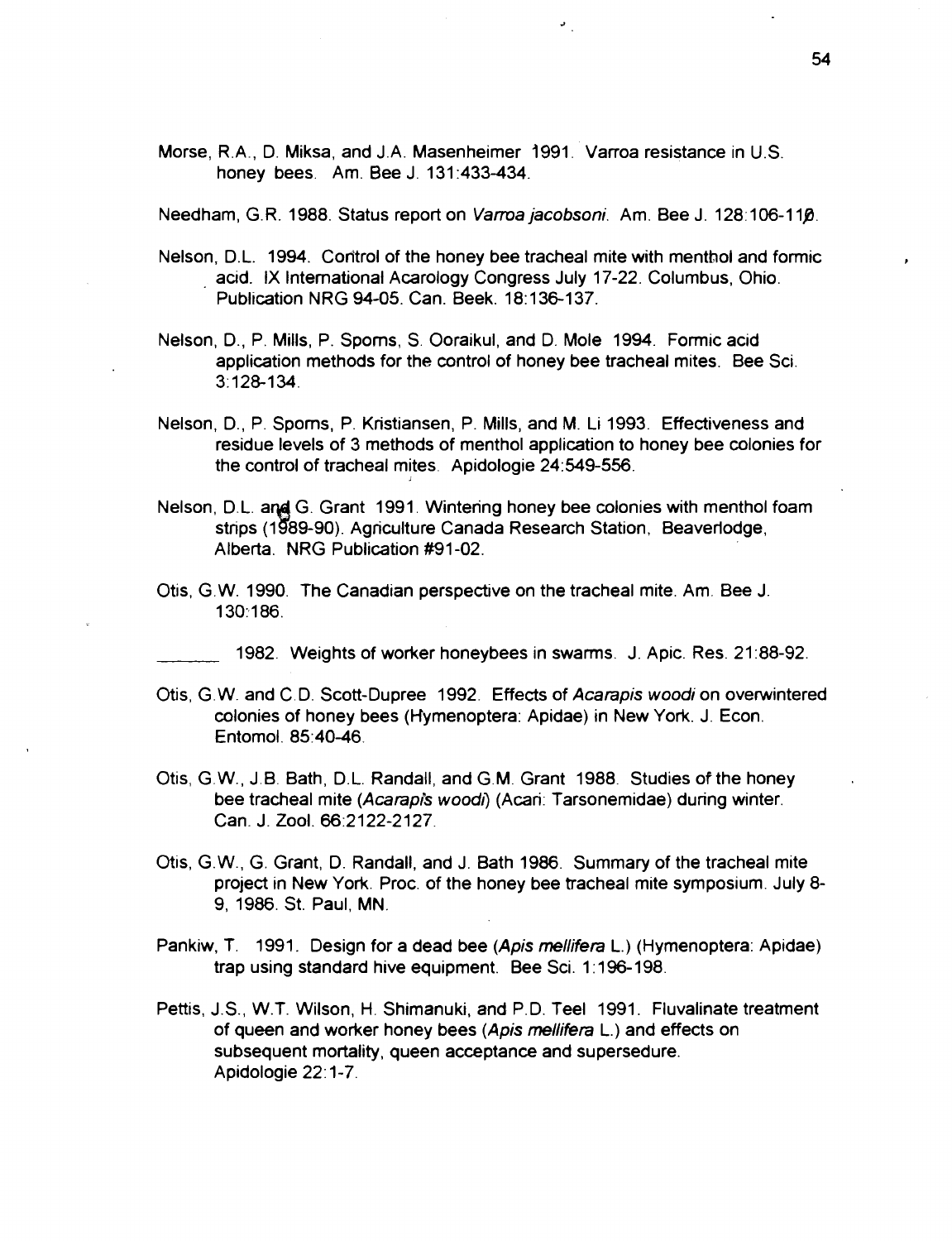Ritter, W. 1981. Varroa disease of the honeybee **Apis mellifera.** Bee World 62:141-153.

SAS Institute 1986. SAS User's Guide: Statistics. SAS Institute, Cary, NC ·

- SAS Institute 1987. SAS System for Elementary Statistical Analysis. SAS Institute, Cary, NC.
- Schneider. P. and W. Drescher 1987. Einfluss der parasitierung durch die milbe Varroa jacobsoni Oud. auf das schlupfgewicht, die gewichtsentwicklung, die entwicklung der hypopharynxdrusen und die lebensdauer von Apis mellifera L. Apidologie 18:101-110.
- Schricker, B. and W.P. Stephen 1970. The effect of sublethal doses of parathion on honey bee behaviour. 1. Oral administration and the communication dance. J. Apic. Res. 9:141-153.

Schulz A. 1984. Apidologie 15:401-420.

- Scott-Dupree, C., M. Winston, G. Hergert, S.C. Jay, D.L. Nelson, J. Gates, B. Termeer, and G. Otis (eds) 1995. A guide to: Managing Bees for crop pollination. Canadian Association of Professional Apicukurists.
- Scott-Dupree, C. and G. W. Otis 1988. Parasitic mites of honey bees: to be or not to bee. Highlights Agric. Res. Ont. 11 :24-28.
- Smirle, M.J., M.L. Winston, and K.L. Woodward 1984. Development of a sensitive bioassay for evaluating sublethal pesticide effects on the honey bee (Hymenoptera: Apidae). J. Econ. Entomol. 77:63-67.
- Smith, A.W., R.E. Page Jr., and G.R. Needham 1990. Vegetable oil disrupts the dispersal of tracheal mites, **Acarapis wood;** (Rennie); to young host bees. Am. Bee J. 130:44-45.
- Stoner, A., W.T. Wilson, and J.O. Moffett 1984. Effects of long-term feeding of low . doses of fenvalerate or fluvalinate in sucrose syrup on honey bees **Apis mellifera** in standard-size field colonies. J Ga. Entomol. Soc. 19:490-498.
- Sugden 1995. 9th International Congress of Acarology. A honey bee mite roundtable. Bee Culture 123:80-81.
- Szabo, T.I., L.P. Lefkovitch, and K.J. Clark 1991. Comparative resistance of honey bees from a closed population to infestation by tracheal mites. Am. Bee J. 131:643-645.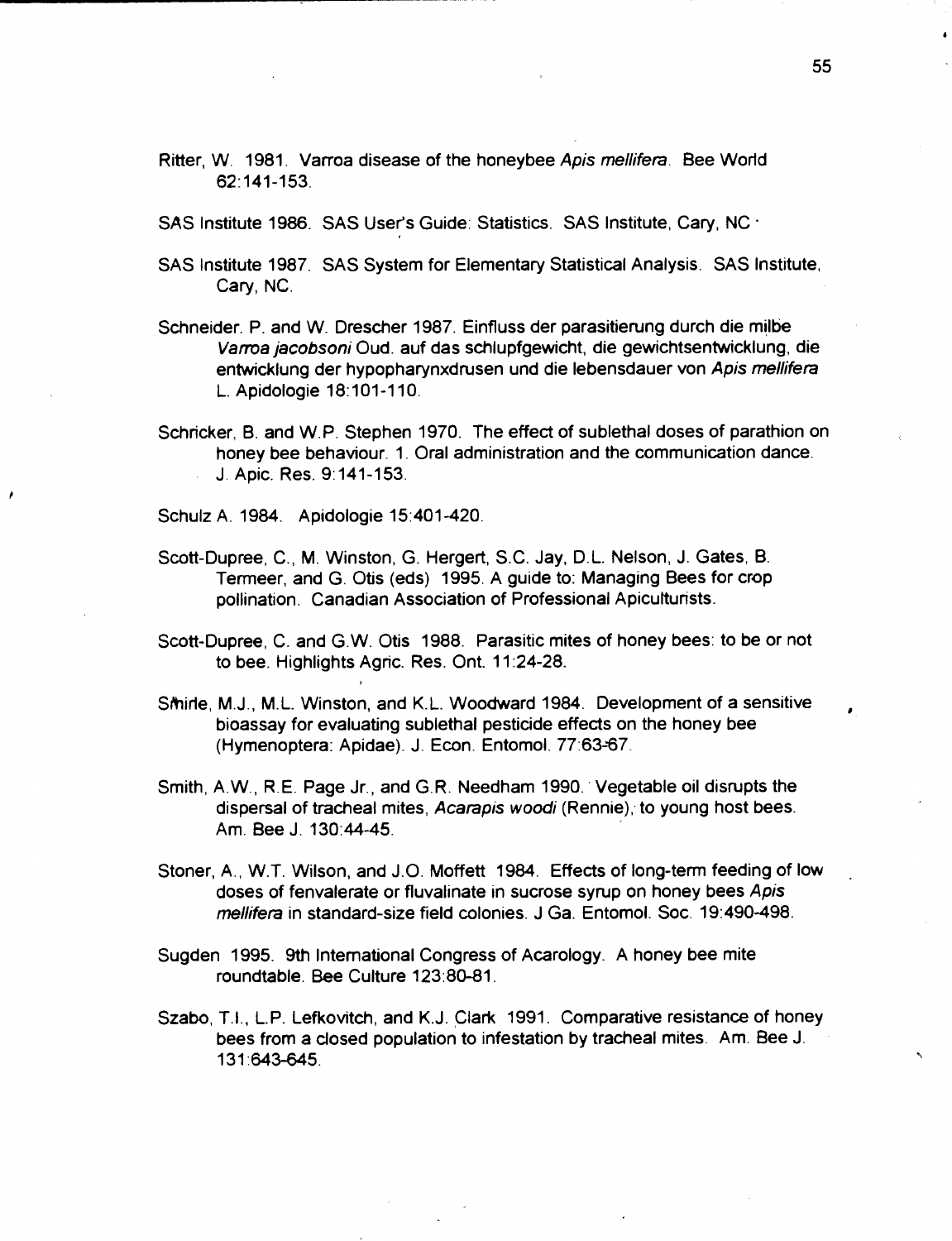- Taylor, K.S., G.D. Waller, and L.A. Crowder 1987. Impairment of a classical conditioned response of the honey bee (Apis mellifera L.) by sublethal doses of synthetic pyrethroid insecticides. Apidologie 18:243-252.
- Thoenes, S. and S. Buchmann 1992. Colony abandonment by adult honey bees: behavioural response to high tracheal mite infestation? J. Apic. Res. 31:167- 168.
- Waller, G.D., B.J. Estesen, N.A. Buck, K.S. Taylor and L.A. Crowder 1988. Residual life and toxicity to honey bees (Hymenoptera: Apidae) of selected pyrethroid formulations applied to cotton Arizona. J. Econ. Entomol. 81:1022-1026
- Weinberg, K.P. and G. Madel 1985. The influence of the mite Varroa jacobsoni Oud. on the protein concentration and the haemolymph volume of the brood of worker bees and drones of the honey bee Apis mellifera. Apidologie 16:421-436.
- White, J.W. 1975. 'Honey' in: The Hive and the Honey Bee. eds. Dadant and Sons. Dadant and Sons, Hamilton, Illinois. Pp. 495.
- Williams, J.L., J.T. Ambrose, and C.G. Wright 1994. The effect of fluvalinate (Apistan<sup>"</sup> Queen Tabs) on queen and worker honey bees in transit and colony survivorship. Am. Bee J. 134:759-762.
- Wilson, W.T. and R.A. Nunamaker 1982. The infestation of honeybees in Mexico wth Acarapis woodi. Am. Bee J. 122:503-505 and 508.
- Wilson, W.T., J.O. Moffett, R.L. Cox, D.L. Maki, H. Richardson, and R. Rivera 1988. Menthol treatment for Acarapis woodi control in Apis mellifera and the resulting residues in honey. In: Africanized Honey Bees and Bee Mites. Needham et al. (eds). Horwood Ltd. West Sussex, England. Pp. 535-540.
- Wilson, W.T., R.L. Cox, J.O. Moffett, and M. Ellis 1990. Improved survival of honey bee (Apis mellifera L.) colonies from long-term suppression of tracheal mites (Acarapis woodi (Rennie)) with menthol. Bee Sci. 1 :48-54.
- Wilson, W.T., J.R. Baxter, A.M. Collins, R. L. Cox, and D. Cardoso-T. 1993. Formic acid fumigation for control of tracheal mites in honey bee colonies. Bee Sci. 3:26-32.
- Winston, M.L. 1987. The Biology of the Honey Bee. Harvard University Press, Cambridge, Mass.